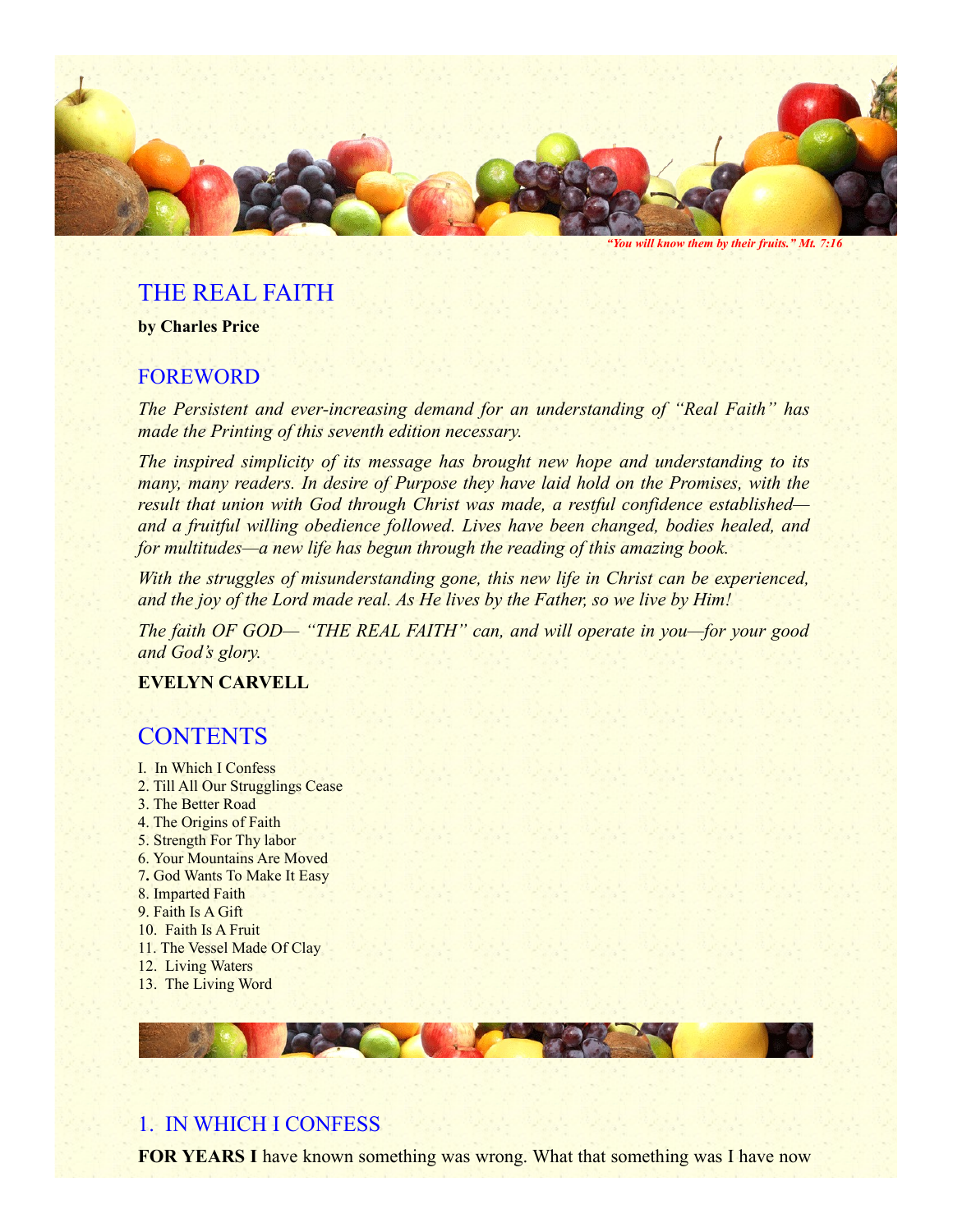discovered, as the Holy Spirit Himself has unfolded before my bewildered eyes a vision of surpassing loveliness; and for the first time I have beheld new beauty and glories of the Lord in the heart of that grace we call FAITH. I call it a grace, because that is just what it is. In our blindness of heart and mind, we have taken faith out of the realm of the spiritual and, without realizing just what we were doing, have put it in the realm of the metaphysical. An army of emotions and desires has driven Faith from the chambers of the heart into the cold and unfruitful corridors of the mind.

Why have our prayers gone unanswered? Why are there so many sick, in spite of the fact that for them the so-called prayer of faith has been offered? Why are our churches filled with the lame and the halt, the deaf and the blind, who sit listening to sermons on divine healing that are true to the Word, and true to the promises of our Lord, and yet are not healed.

More than once I have gone home from some meeting with the shouts of victory ringing in my ears... but I have gone home to weep and cry, out of a disappointed heart, unto my Lord. The crowds were shouting because of some who were healed; but I was weeping because of those people who dragged their tired, sick bodies back to their homes—just as needy as they were before they came into the services.

Was there no balm in Gilead? Was there no compassion or sympathy in the heart of the Man with the nail prints in His hands? Why were some healed in such a miraculous way, and others dismissed with an appeal to keep on believing and return later, to go through the formula again?

We must face facts. It is not pleasing to the Holy Spirit to dismiss the evident discrepancy between theology and experience with a shrug of the shoulders, and refuse to ask for light and guidance on this all-important problem. Only the truth can make us free from the bondage of fears and doubts, and the discouragement that ultimately comes at the end of the road of disappointments. The only way to get the truth is to come in sincerity and absolute honesty of heart and mind to Jesus. Our Lord said that He Himself was the Truth, and as we open the door of the heart to Him we make possible the sweet revelations that only His presence can bring.

So I am going to be very, very frank. Sometimes, perhaps, almost painfully so. I cannot spread my heart out over these pages and do otherwise; for never before in my ministry as a writer have I been so stirred in my innermost being as I am now. This glorious and wonderful truth has flooded my soul, until it has lifted me in spirit to the gates of the glory world. I believe and pray that ere you finish these chapters, you too will see the gates of Grace swing open, and your feet will walk down the paths of Faith to the place where you will meet your Saviour in the garden of answered prayer.

I come not as a dogmatist, wearing the robes of infallibility; neither come I as a wielder of the pen of sarcasm dipped in the ink of criticism; but rather as a grateful child of God, to whom the Holy Spirit has been giving Light on a subject which has been viewed through a glass darkly in the years that are past. But *now,* though the love of "The Giver Of Every Good And Perfect Gift,' there has come to me an understanding, in part at any rate, of the real and genuine meaning of that beautiful faith of which Jesus not only spoke, but imparts to men.

The revelation has answered my questions. It has solved my problems. It has deepened my love for my Lord, and strengthened my surrender of heart and life to Him. It has revolutionized my healing ministry, for it has revealed to me the helplessness of self; and the need of the presence, the love, the grace, and the faith, of *Jesus.*

So I want to confess. I want to confess that my heart has been heavy, even when the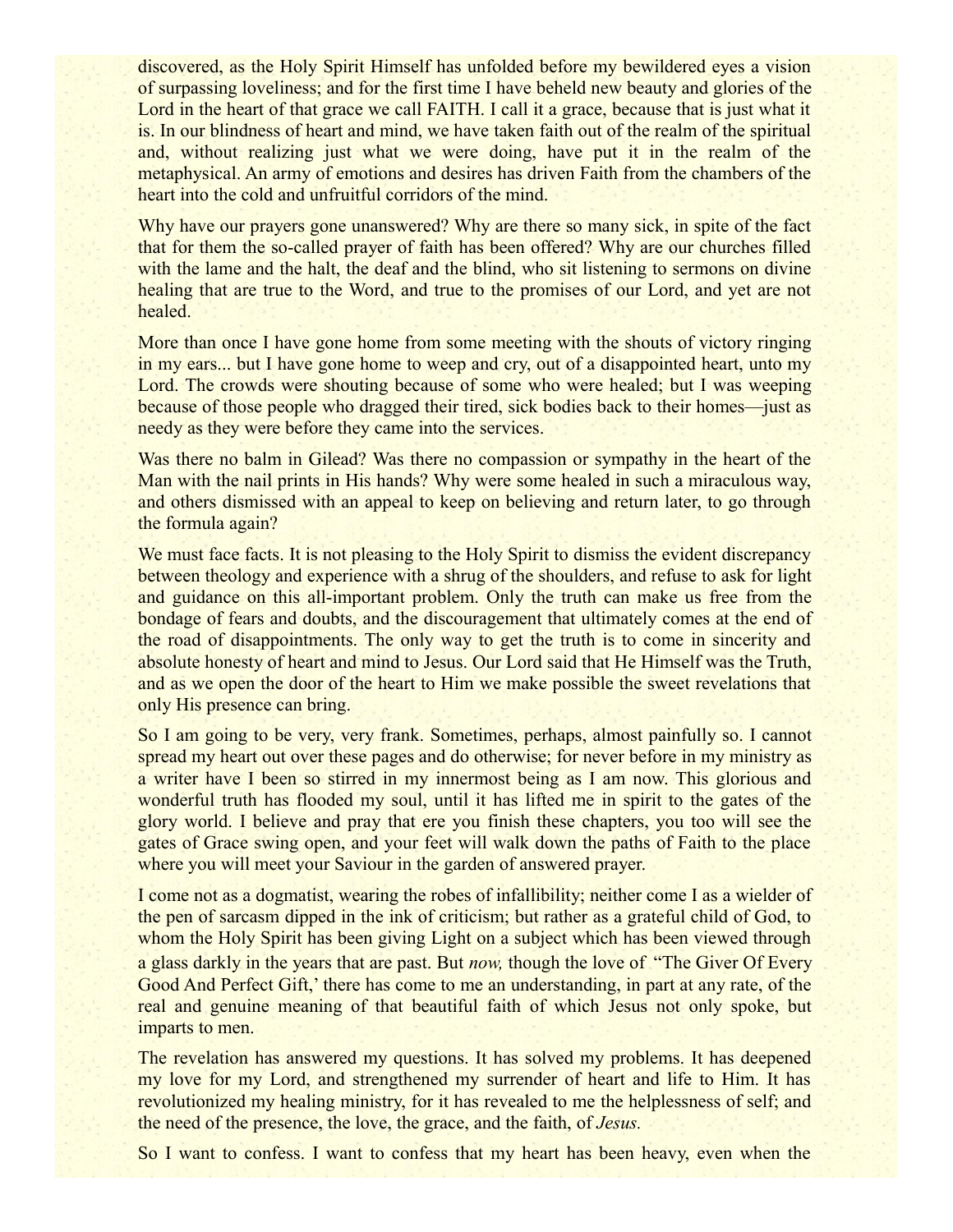crowds were shouting, singing, and declaring victory. I could see the miracles -cases of the healing touch of the hand of Jesus... that were manifestations of His supernatural power. How glad I have been for them. They stand today as impregnable testimonies to the power of the Lord. They are unassailable fortresses, in the realm of experience, over which is flying the glorious banner of Truth.

There are thousands and thousands of these miracles; and they prove conclusively that Jesus is really the same yesterday, today, and forever. Not that we should rely upon experience to prove the Word, but it is blessed indeed when we can see manifestations of answered prayer. Yet, from those meetings, I have gone home with the faces of poor supplicating people haunting me. I have seen them do *their* best to rise from the wheel chair, only to sink back again in sorrow and disappointment. I have been moved by the groans, cries, and intercessions around altars, until they have lingered with me for days after the services were over.

You have also. In *your* church there is a multitude of sick and needy people. They love the Lord…they are consecrated to Him ... yet there seems to be such need for a greater lifting of the physical burdens of life in answer to prayer. Ministers of the Gospel have taken me aside scores of times and told me of their discouragements because of their seeming inability to exercise *active* faith in God. If it were not for the fact that every once in a while some suffering soul reaches though and brings the glory down, many of these ministers would feel like running away when requests for prayer are sent to them. Not that these men are not God's men—they are! They are devoted to their calling and to the Lord, but they stand bewildered before what seems to be a contradiction between word and experience.

It does not seem quite right to sing, "Jesus never fails," and then watch the sick go out with their pains, their sicknesses and ailments, after the benediction. It is one thing to dismiss the suppliant with the words, "Only Believe;" but it is another thing entirely to dismiss that case from your thought and heart, if you are really sincerely honest before God. To testify to healing on the basis of faith or promise, before it has happened, is generally unwise, and always inexcusable, unless the faith is actually there. Even when it is there, it is better by far to be able to testify with the *double* voice -one the articulate voice of praise and thanksgiving, and the other the inarticulate voice of the physical manifestation itself.

Remember that faith . . . the weight of a grain of mustard seed . . . will do more than a ton of will, or a mind full of determination. Genuine faith can no more manifest itself without result, than the sun shine without light and heat. Knowing this, and believing it to be true, what is it that we have been mistakenly calling faith, because real faith never fails to bring about the result? In my own heart, I am satisfied that many of God's children have failed to behold the difference between faith and belief. To believe *in* healing is one thing; but to have faith *for* it is altogether something else.

That is why so many needy people, who believe, come to the Lord on the basis of His promises in the Word and *try* and *try* and *try* to affirm that they are healed.

## **OUR DIFFICULTY**

Therein has been our difficulty. We have made faith a condition of mind, when it is a divinely imparted grace of the heart. Brethren, we have been wrong in our attitude and practice over and over again. When the golden sunlight of God's great grace and truth floods our hearts and minds, and when by the power of the blessed Holy Spirit we behold the provisions of His love; there will be an end to our struggling and striving, and these lives of ours will be wrapped around with the garments of His peace. In that happy hour,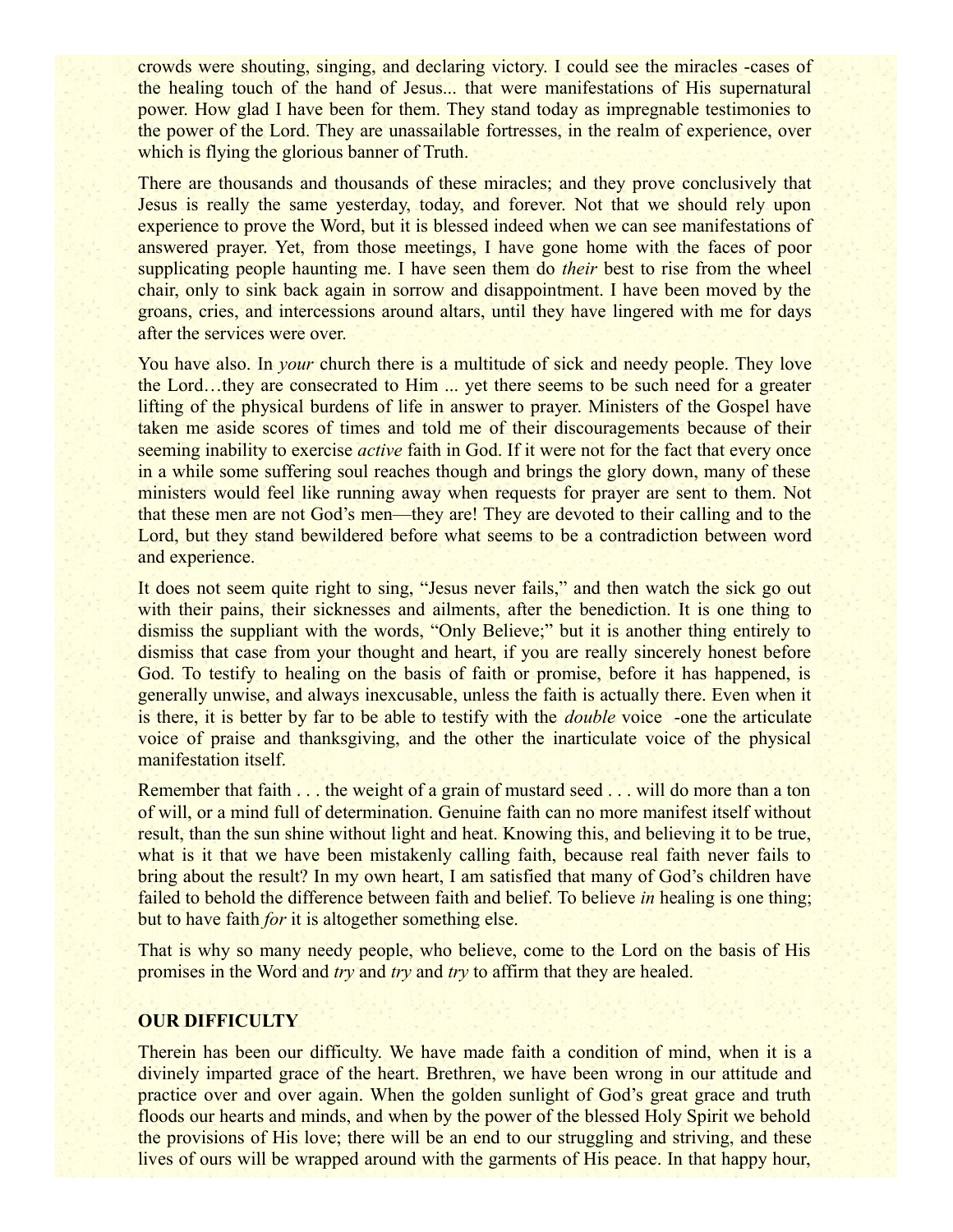we shall come to the realization that we can receive faith *only* as He gives it. No longer will we foolishly attempt to struggle to believe. Instead of the storm, on the Galilee of life, there will be a sweet and a beautiful calm.

The disciples could have worked themselves up into an emotional frenzy, trying to still the anger of the tempest. But three little words from Jesus and the wind drops from a scream to a whisper, and the sea whimpers for a moment like a crying child in its mother's arms and then settles down to sleep on the breast of nature. Three little words from Jesus and the winds and the seas obey Him! The tempest would have laughed in the face of the disciples~ though they uttered a million words of commands and rebukes in the will to believe, for the tempest knew it was greater than they.

Three little words from Jesus . . . one touch from His hand divine . . . and more is accomplished in the time of a lightning flash than all our struggles and mental endeavors could work in a thousand years. We have made it difficult, when He wanted to make it so easy. How my heart has bled as I have seen some poor, needy soul struggling so very hard to exercise what he thought was faith.., when deep down in my heart I knew it did not come that way. Moreover, I knew faith did not operate in process or in results in the manner in which he had struggled so long in his yearning to obtain.

At moments like that it was so hard to say anything, for it meant the overthrow of established systems and methods. It meant the abolition of certain manifestations which for years have been needlessly associated with the exercise of faith. It meant that, having arrived at the end of the road of honest endeavor without the thing for which we had prayed and tried and tried to receive, we would be forced to come to the conclusion that there was something wrong in our attitude of soul and mind, or else the victory would have been won.

Wherein have we been wrong? Why are there so many who stand bewildered and perplexed in the midst of their own misgivings, until perhaps doubt has entered and the gates have quietly closed to the trysting place with Jesus, in the garden of the heart.

I think I know the answer! I am sure in my own heart that I have discovered what has been wrong. I can see now where so many missed the way. The only thing to do is to ask the Spirit to lead us back to the fork in the road where, because of our blindness, we left the trail. Then once again can we walk on the King's Highway of grace and prove in heart and experience that the Book is true and that our Jesus never fails. Remember that! If there have been disappointments and failure, it has been on our part; and not the failure of Him who today is our advocate before the Father's throne.



## **2. TILL ALL OUR STRUGGLES CEASE**

**ONE OF THE** chief difficulties is our failure to see that faith can be received *only* as it is imparted to the heart, by God Himself. Either you have faith, or you do not. You cannot manufacture it... you cannot work it up. You can believe a promise, and at the same time not have the faith to appropriate it. But we have formed the habit of trying to appropriate by *belief;* forgetting the while that belief is a *mental* quality, and that when we try to believe ourselves into an experience, we are getting into a metaphysical realm.

But faith is spiritual . . . warm and vital . . . it lives and throbs; and its power is irresistible, when it is imparted to the heart by the Lord. It is with the heart that man believes unto righteousness. Heart belief opens the door of communication between us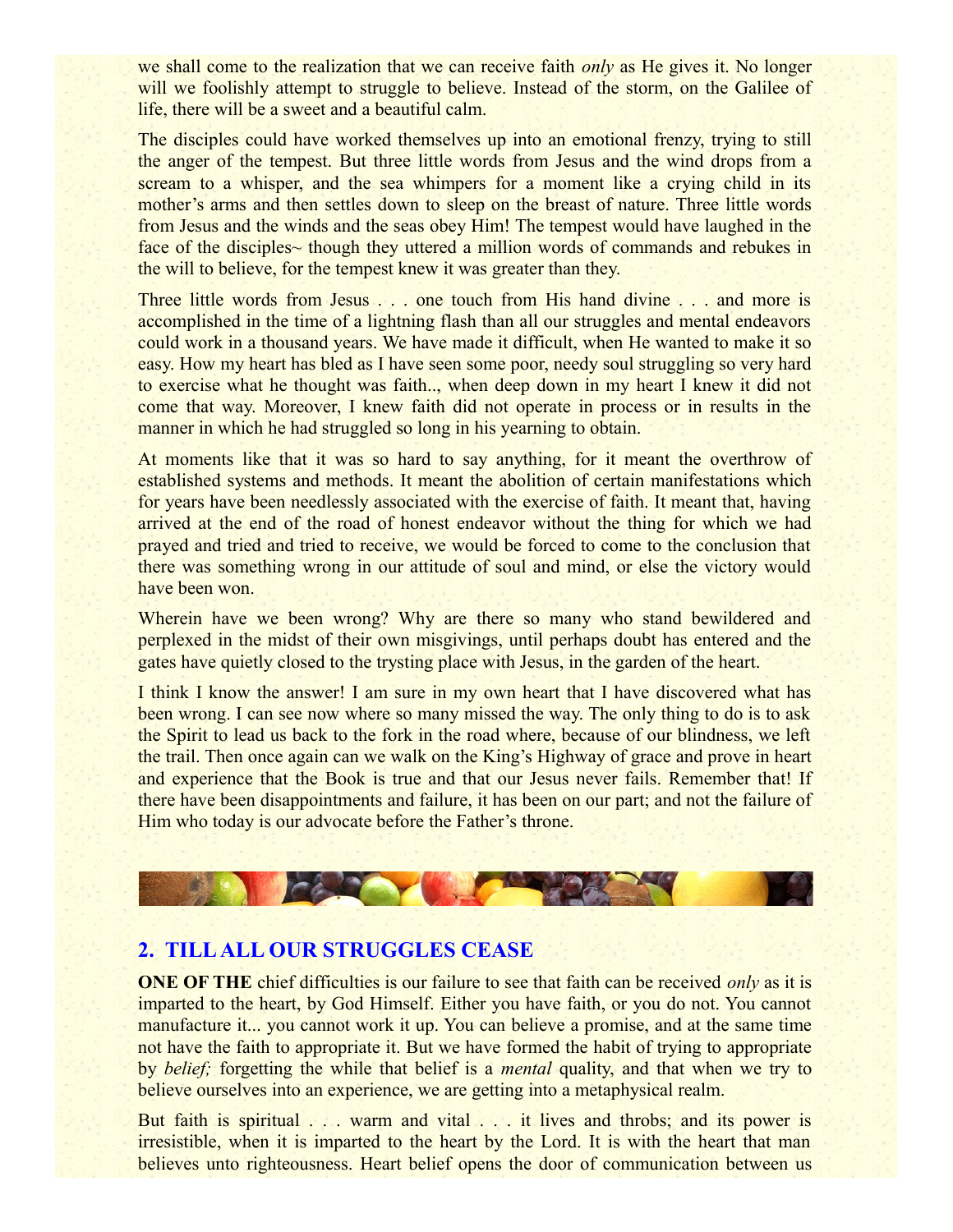and the Lord and a divinely imparted faith becomes possible.

Is it not a fact that with most of us our conception of Faith has resulted in our struggling in an attempt to believe? It may be that, with all our struggling, we have come at last to the place where we do believe; and then we have been bewildered by the fact that we did not receive the thing for which we prayed. We must discern that such belief is not necessarily what the inspired Word calls faith. In later chapters, we shall give you many scriptures that prove beyond the shadow of a doubt the truth of this alarming statement.

According to the Word of God, all we need is *faith* as a grain of mustard seed, and the things which the world calls incredible and impossible will be brought to pass. How many times during the meetings we have conducted have we seen the scripture stories of yesteryear enacted again before our eyes!

The seventeenth chapter of Matthew is a chapter of contrasts. It climbs to the heights, and then goes down to the depths. It talks of mustard seed and mountains of despair and transfiguration; but what a lesson the Holy Spirit would bring to you and me on this great subject of faith through its priceless words. Down from the mountain top of transfiguration came our blessed Lord. Down from the gates of heaven itself, where the glory breezes kissed His cheek and the angels wrapped around His shoulders the robes that had been woven on the looms of light. Down from a place of holy communion and encouragement to the place of human defeat and perhaps despair; for at the foot of the Glory mountain was a valley, and through it wound a trail of human bewilderment.

There was sickness there. A crushed and bleeding heart was there. A father who had met an obstacle that had crushed him in spirit and in heart was there. Preachers were there, too. They had gone through the formula. They had rebuked the devil. They had shouted and groaned just like we have done a hundred times, and yet the things for which they prayed had never happened. Even as with you and me.

## **THEN JESUS SPOKE**

Then Jesus spoke! O glorious words of omnipotence! Matchless words of authority divine! With Him there was no struggle. There was no groaning, and no battle that was fierce and long, to bring about the answer to a broken father's prayer. He spoke. The devil fled. A happy boy, cuddled in his father's arms, sobbed his gratitude to God. A happy father embraced his boy and looked with tear-stained eyes of love and adoration at the face of the Man before whom devils fled.

Then again Jesus spoke! In answer to their question regarding their defeat, he said: "Because of your unbelief: for verily I say unto you, If ye have faith as a grain of mustard seed, ye shall say unto this mountain, "Remove hence to yonder place;" and it shall remove; *and nothing shall be impossible unto you."* What a statement! All we need is faith as a grain of mustard seed and mountains will tremble in fear as we approach.

Do you realize what Jesus was saying? He declared that the *least* amount of faith that He could give was greater and mightier than the *largest* amount of the power of the devil. Here was a David and Goliath experience in the realm of the soul. A mustard seed went to battle against a mountain and slew it; but it had required the faith that He alone could impart as a gift.

Did those disciples believe? Yes they did. They believed in Jesus. They believed in His promises. They believed in divine healing, or never would they have held the healing meeting that day. Believing just exactly like you and I have believed in healing services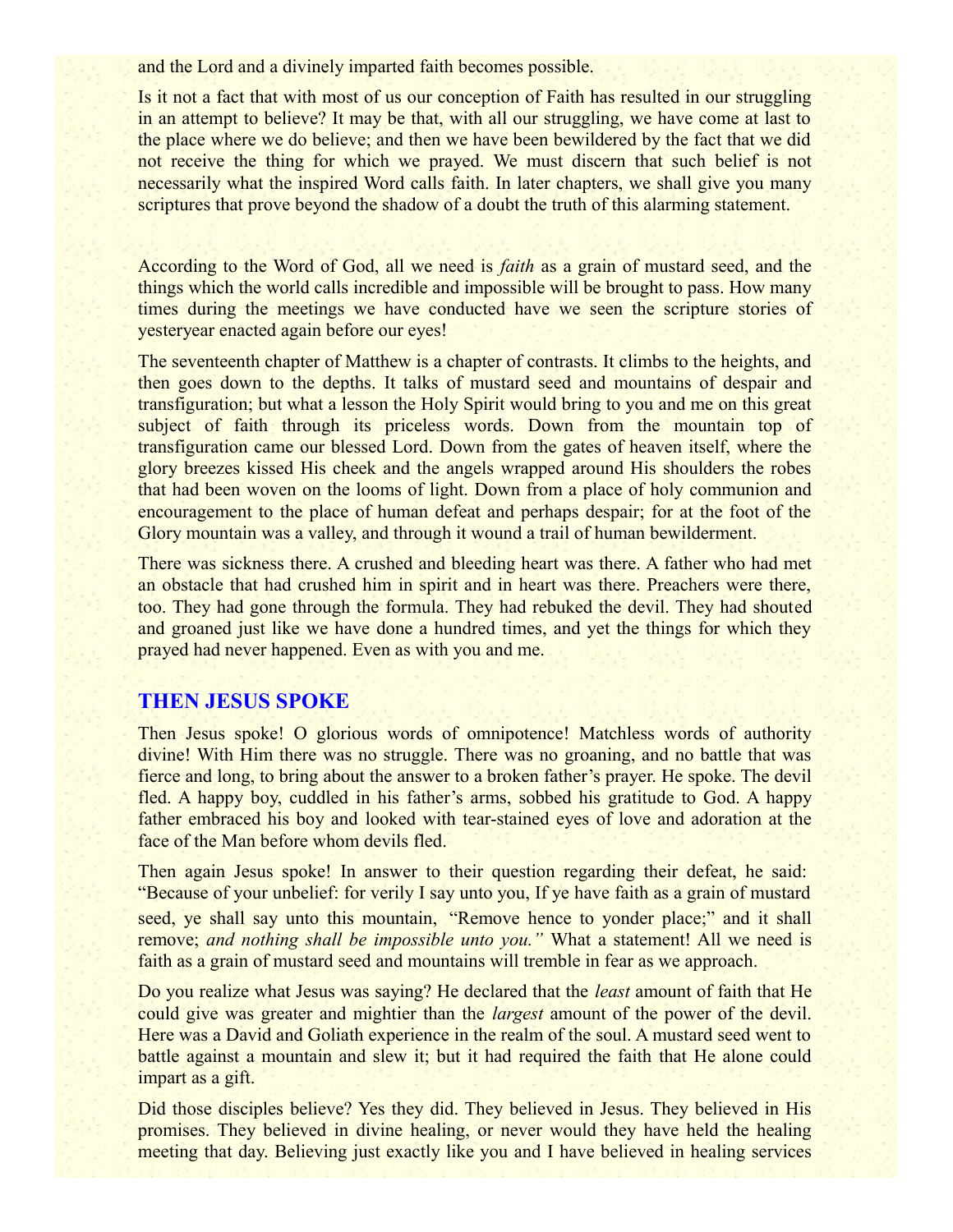and in our church meetings, they prayed and importuned; but nothing happened. What they needed, according to Jesus, was faith—not a carload of it, but just a little faith — as a grain of mustard seed. That would be enough! That would be all that was necessary . . . if it was really *faith.*

When a woman in one of my congregations one night told me that she had all the faith in the world for her healing, I regretted to have to tell her that if I had faith as a grain of mustard seed . . . just that much of my Master's faith . . . what greater miracles would have been wrought in the mighty name of Jesus that night!

Let us face the issue squarely. Let us with open, surrendered hearts ask the Holy Spirit to send forth the Light and Truth to lead us to that Holy Hill. Is it not evident that when we have prayed what we thought was the prayer of faith and nothing happened, it must be that what we thought was faith was not faith at all? Did Jesus say that faith, as a grain of mustard seed, would work some times and not at others? Did He declare that it would be operative on occasions and inoperative at other times? Read the text. His declaration was clear, concise, and plain. There was nothing ambiguous about it. It was a plain statement of fact from the lips and heart of the eternal God Himself; and who can speak with greater authority than He?

Whenever and wherever this *faith* is in operation, we shall no longer be standing around poor, sick folk hour after hour, rebuking, commanding, demanding, struggling, and pleading as in the days of yore. There may be a place for intercession, but it is not in the exercise of faith. Intercession and groaning of the heart may precede the operation of faith; but when God's faith is imparted, the storm dies down and there is great calm and a deep settled peace in the soul. The only sound will be the voice of thanksgiving and praise. The full realization—that it was not our ability to believe that made the sickness go, but rather that the faith which is of God was imparted—wilt steal over our soul, like a morning daybreak, to bid the night shadows flee away.

We can believe in our blessed Redeemer and His power to heal . . . but only He, the Lord Jesus Christ Then it is morning -glorious morning in our soul. We can believe in the morning. . . we can love in the morning . . . we can have confidence in the morning . . .but only *God* can send the morning. Lie alone can make it. We can believe in healing., can work the work which will lift us to the mountain peaks of Victory.

### **THE TRUE WAY**

The mistake with many people has been that they have confused their own ability to believe for the faith which is of God. To sit down and repeat over and over  $\sim I$  am healed —I am healed—I am healed" is not only unscriptural, but extremely dangerous spiritually. I admit that such a spiritually unsound procedure might help a few neurotics, but it would never remove the mountains of which the Master spoke. How well do I remember the crippled man in a wheel chair, whose case would best illustrate scores of others whom we have contacted from time to time. Around him were grouped a dozen people who were doing everything in their power to get him out of that chair. There were prayers and tears mixed with commands and rebukes; and every sincere effort was being put forward to get him to walk.

When I talked with him quietly, he told me with such deep sincerity that he had been trying so hard to believe. He informed me that he had had lots of faith but now was bewildered and perplexed as to what to do. I soon discovered that he had been entirely wrong as to what faith really is. He had thought that he would be healed if only he *could believe that he was healed.* That was what he was struggling and trying to do.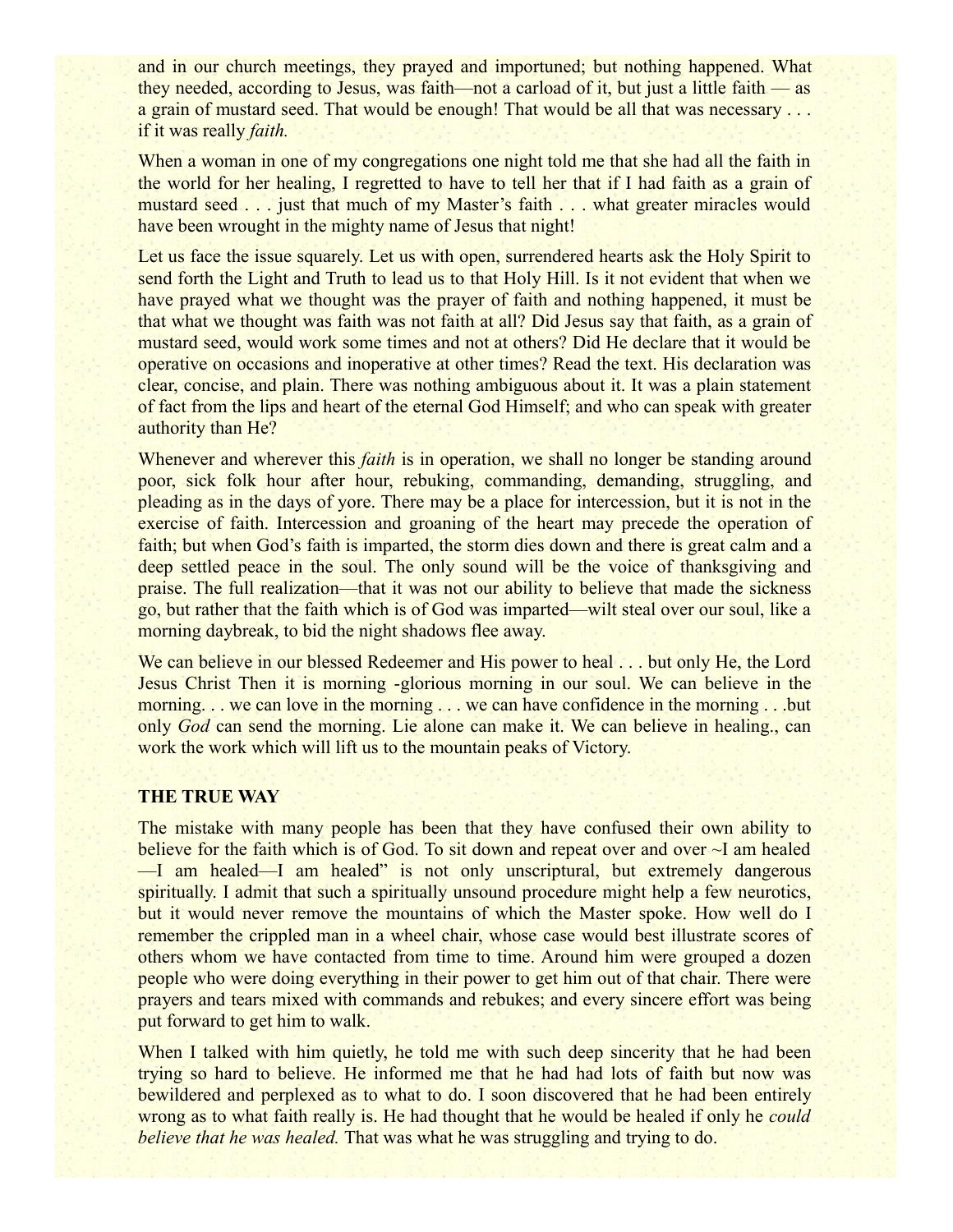He believed the promises of the Word. He believed in the power of Jesus to accomplish the miracle. He believed so many, many things—wonderful and glorious to believe in these days of doubt and fear—but he was trying to do the impossible. He was staking the working of the miracle on his ability to believe mentally that it was done.

I told him the story of a visit I once made to the house where Jesus turned the water into wine. I told him of how the Holy Spirit spoke to this unworthy heart of mine as I stood before those pots. I asked him if he believed the Bible story of the miracle which the Master did in Cana of Galilee. He told me that he did. As my thoughts turned back to that afternoon in Cana, I felt the warm glow of the presence of the Holy Spirit.

This is the lesson I received that day. Though the mother of Jesus, as well as the disciples, was there, would that water have turned into wine if they had merely believed that it was wine? It required the command which left the lips divine! It required the touch of the hand of God Himself. They could fill the pots with water; they could fill them to the brim. They could carry them to the appointed place. They could do the things He told them to do; for *He never asks men to do the impossible.* That power He reserves for Himself.

All things are possible *with God*. But Mark (9:23) tell us, "If thou canst believe, all things are possible to him that believeth." The belief that Jesus is speaking of here *is not head belief or mental acquiescence, but* that heart belief which is *faith.* This is proved by the account which Matthew gives of the story of the lunatic boy, to which we have already referred. In the account by Matthew, Jesus said, "If ye have faith as a grain of mustard seed;" while in the narrative recorded by Mark, "If ye believe." So the "belief" of Mark and the "faith" of Matthew are identical. That is my point. That is what the Spirit of God has been causing my poor eyes to behold. That faith is not intellectual, but spiritual. It is primarily of heart—not of mind. Genuine, scriptural faith is not *our ability* to "count it done," but is the deep consciousness divinely imparted to the heart of man that *it is done.* It is the faith that only God can give.

So I told my story to the old man in the wheel chair. Did you ever see a flower open to the smile and kiss of the morning sun? I saw one that day, as I looked into the face of the dear old man. Home he went to patiently wait until some angel voice would whisper in his soul the news that Jesus of Nazareth was passing by on the Jericho Road of his life.

A few nights later he was back in his wheel chair. I met him. "I am going to walk tonight," he declared. His eyes were alight with something I knew was faith. "How do you know it?" I asked him. "It is so quiet and peaceful in my soul; I am so happy in the consciousness of His presence, that all I need now is to obey His word and be anointed in His blessed name." There was no struggle; not even intercession, for that had gone before.

There is no need of the darkness, when the sun has come up over the hill; no need for the struggle between darkness and light, that we call the morning twilight, after the rays of sunshine have kissed the earth! Out of his wheel chair he got and walked the length of the altar; then down on his knees in adoration, praise and worship, to pour out his grateful heart in thanksgiving for the heart belief, or faith, that comes only from God.

## **THE MASTER'S VISIT**

The postman has just been to my door. He left a letter that I want you to share with me. It is the story of a woman who was crippled beyond any I have ever seen in the many years I have presented my Lord as the Saviour of the soul and the Healer of the body. When first I saw her, she begged piteously for prayer. She asked me to heal her. I could not . . . and I knew it. I might have gone through a series of commands, rebukes and pleadings . . . but I did not. I was just a disciple at the foot of the mountain; and I knew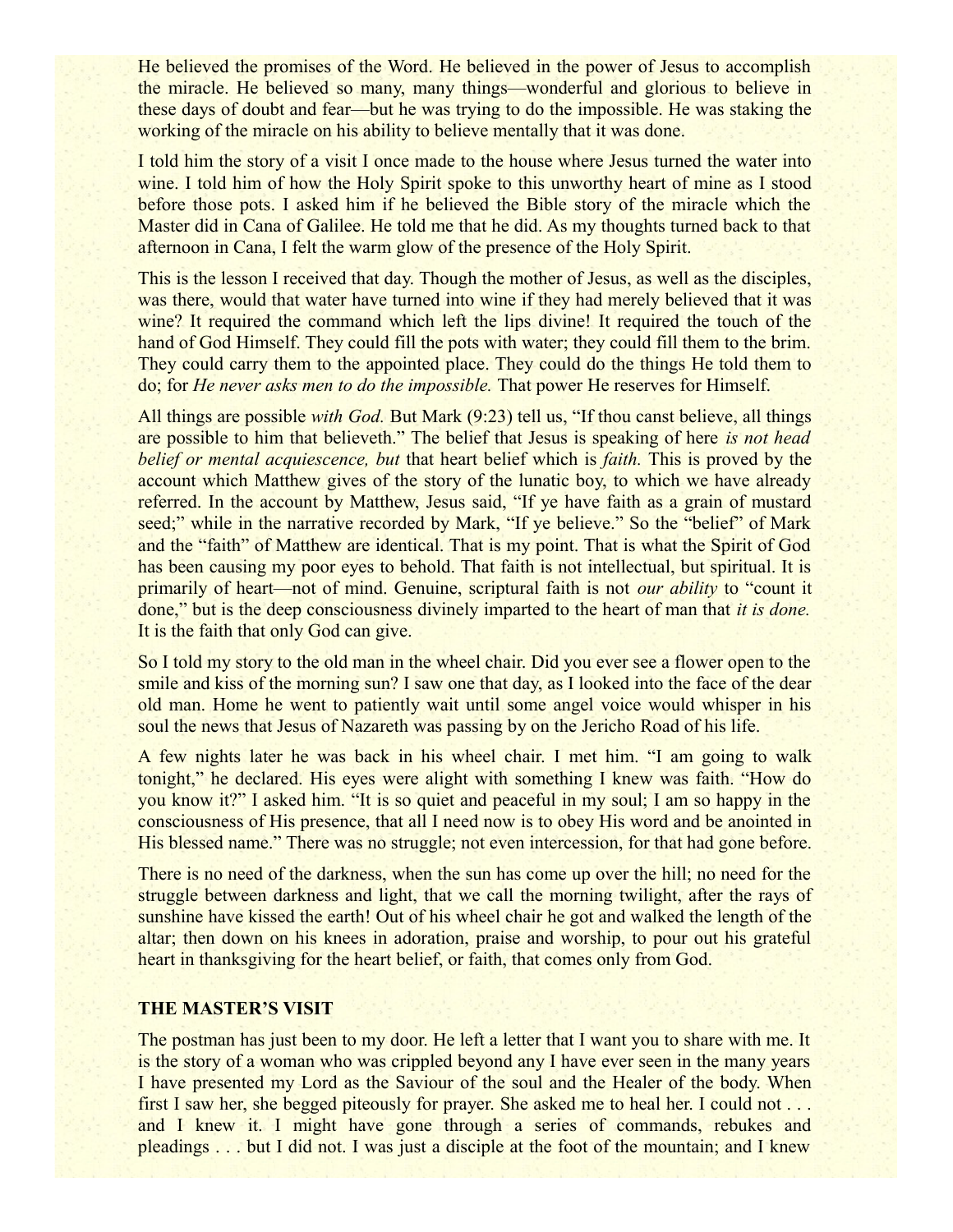that we both needed our Lord to come down.

I believed in Jesus, and His power to raise the fallen. I believed His promise, and I stood on His word. But as I looked into the face of a woman who had crawled on her hands for ten years, and who was helpless from the waist down, my heart told me that I needed more than just to believe she was healed. I needed the impartation of that faith which supercedes reason; I needed that spiritual quality of heart belief which no mental affirmations of mind could ever bring about. I knew that was what she needed too.

So I pleaded with her to contact Jesus. I begged her to wait patiently for the Lord. Her hour would come. I felt it in my heart. I knew that Jesus never fails. But, oh how many times, we prevent His working by our foolish endeavors to do what He alone has power to accomplish. So day after day her husband and friends carried her to the meetings. Day after day she sought the face of the Lord. Night after night they picked up her helpless body and placed it before the old wooden bench where prayer was wont to be made.

The days passed. In spirit she climbed the temple steps into the tabernacle of the Lord. She passed by the altars of surrender and sacrifice, and one night she entered into the Holy of Holies. What a night! It was Sunday. Healing was not on the program which had been printed by human hands. But God works wonders when Jesus of Nazareth passes by; and the Holy Spirit can make us rise above our forms, rituals and plans.

A beautiful spirit pervaded that Sunday evening service. Down at the altar, where she had been carried by her husband, she reclined to pray, for she could not kneel. Then Jesus came. He gave her a vision of Himself. She saw Him at the end of a road. He smiled. She was conscious of faith flowing like a river across the fields of her heart. Before it happened, she knew it! How, or why, she could not tell; but she knew that there had been a divine infusion of the Faith that is the Faith of the Son of God.

At that very moment, the Saviour imparted His Faith to my heart too. I turned to the Methodist minister on the platform and said, "Tonight we shall see the glory of the Lord." We did. As the hand of the Lord was laid upon her, she straightened out. Her shriveled limbs *grew* to normal size faster than it takes to tell it. She stood to her feet! She walked! No need to be carried now, except in the loving arms of Jesus.

Down to the foot of the cross streamed sinners to seek a Saviour! The building rang with the praises that come from happy hearts, and the rafters resounded with the message:

"*Only Jesus, only Jesus,* Only He can satisfy. Every burden becomes a blessing, When I know my Lord is nigh."

### **ONLY JESUS**

The reason for telling this story is that I want you to see the difference between human effort to believe, and the faith that is the gift of God. How much better, and more scriptural, it is to wait until Jesus of Nazareth passes by and speaks the word of faith to the needy heart, than to mistake our *belief in healing* for the *faith* which He alone can give.

Frankly, the day they first brought that poor, helpless woman for prayer, I was aware of three things. I knew she did not have *faith;* I knew I did not have *the faith;* and I knew that only Jesus had. So quite evidently our mission was to draw close to Jesus. It is our privilege to take our troubles and our cares to Him in prayer; and within our heritage is the right to draw apart from the world into the sacred place of communion, where heaven comes down . . . our souls to greet ... and glory crowns the Mercy-Seat.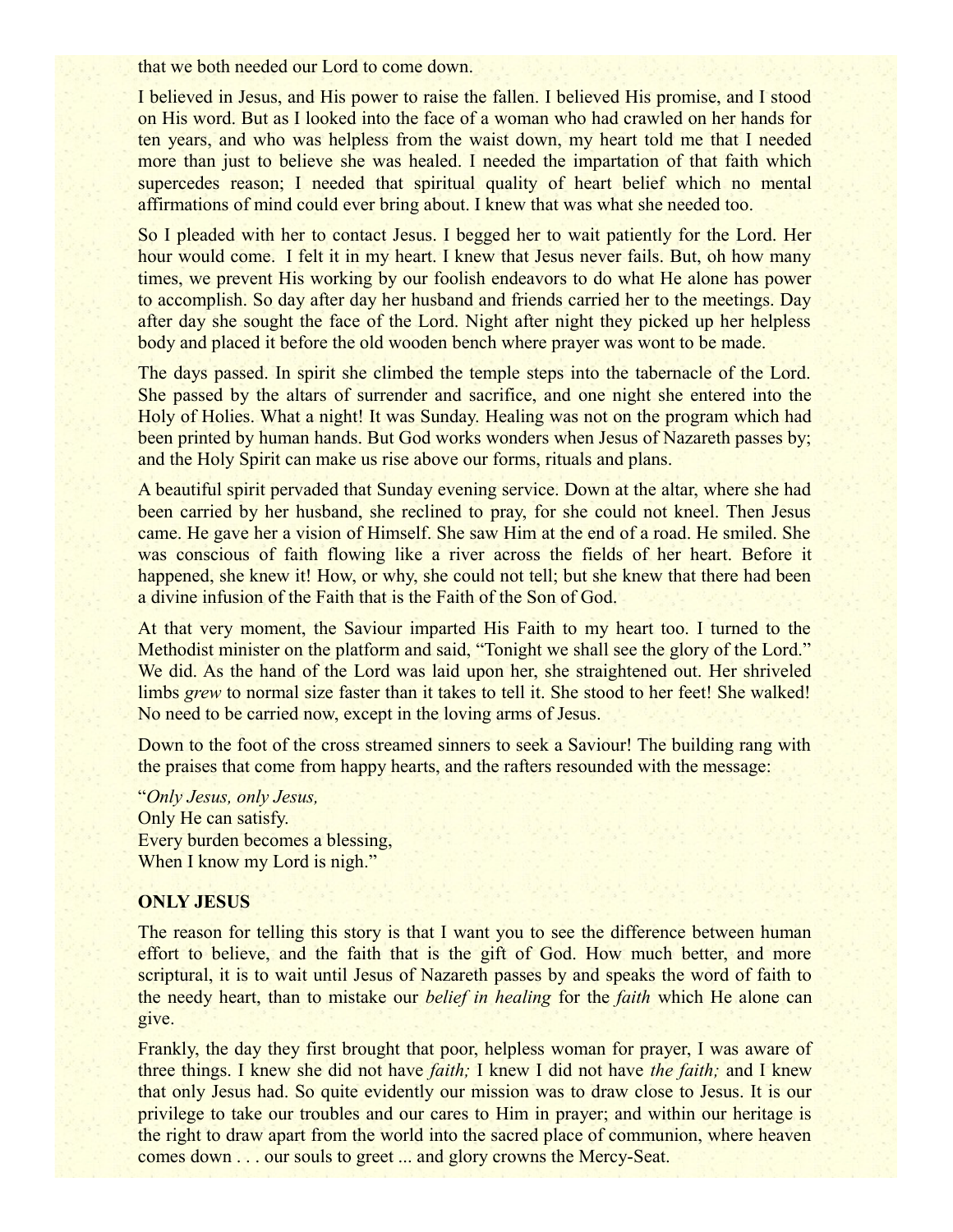That is what we did! We could have set our minds and our wills to work right then and there. We could have commanded, exhorted and entreated. . . and she could have struggled to rise, as others have done, *in the Power of will* instead of *in faith.* But no . . . there is a better and sweeter way. It is God's way! It is the Bible way. It was a long way for the nobleman to walk from Capernaum to Cana; but after he met Jesus, he never regretted the Journey.

It may be that the trail will be steep over consecration mountain and through the valley of the yielded heart; but hope will give strength to our feet and, as we walk with Jesus in the way, the toils of the road will seem nothing; for He and He alone is the giver and imparter of that faith which is able to remove mountains.

I should like to share with you our sister's letter:

#### *Dear Brother Price:*

#### *Laurel, Ontario October* 12, 1940

*Christian greetings! Oh, hallelujah, the joy bells are ringing in my heart because of Jesus!*

*As the time draws near to another anniversary of the great miracle Performed upon my body, the thoughts and the warmth of my husband's heart and mine, go out to you in a very special way. Thank God, the blessed Christ came to us and manifested His Power and presence so Preciously to us, that evening, October* 19, 1924.

*What good measure He gave us! He saved my soul as well as healed my body, using you as His disciple. Truly I was in a Pitiful condition, was I not, Brother Price? I was in great need both spiritually and physically. Spiritually, 1 thought I was saved, but was really sort of on the fence, having too much of the Lord to enjoy the world, and too much of the world to have real joy in the Lord.*

*Through your Preaching the full gospel, the real joy of the Lord came into my heart, also my husband's to abide — with the assurance that our many sins we're washed away in Jesus' cleansing blood. Physically — well, you pretty well know my condition in that respect, as you could see for yourself my helplessness when I was taken into your meetings, not being able to walk or stand, or even let my feet rest on the floor in the usual way when sitting in my chair. Ten long years of helplessness, being carried in the arms of my faithful husband, with continual suffering; and then, Jesus again walked the Jericho Road, and came my way in your meetings. Oh yes, you have heard me tell of it many times, but 1 want to tell it to you yet again. The story never becomes stale to my husband or me, because you see it is Jesus. Dear Jesus!*

*My heart overflows as I talk to you of it, and the tears are flowing too, for Jesus' love melts me down in praise and thankfulness before Him. Yes, Jesus heals sick bodies today! Keep on telling the good news, Brother Price, for there are so many sick and afflicted ones all about us. God's word tells us that Jesus healed the lame, the blind, the lepers, and all manner of diseases, when He walked this earth many years ago, and we do know that He does the very same in the days in which we live. His flower has not lessened. Those bleeding, healing stripes He bore at Calvary are just as efficacious now as then, Thank God.*

*Saturday, October* 19, 1924, *Jesus put me upon my helpless feet and enabled me to walk without an ache or a pain; and sent me on my way rejoicing, and truly my husband and I have been rejoicing ever since—in Jesus! Sixteen years of health, strength and activity. I have bad some real tests in my body during those years, broken bones and different trials*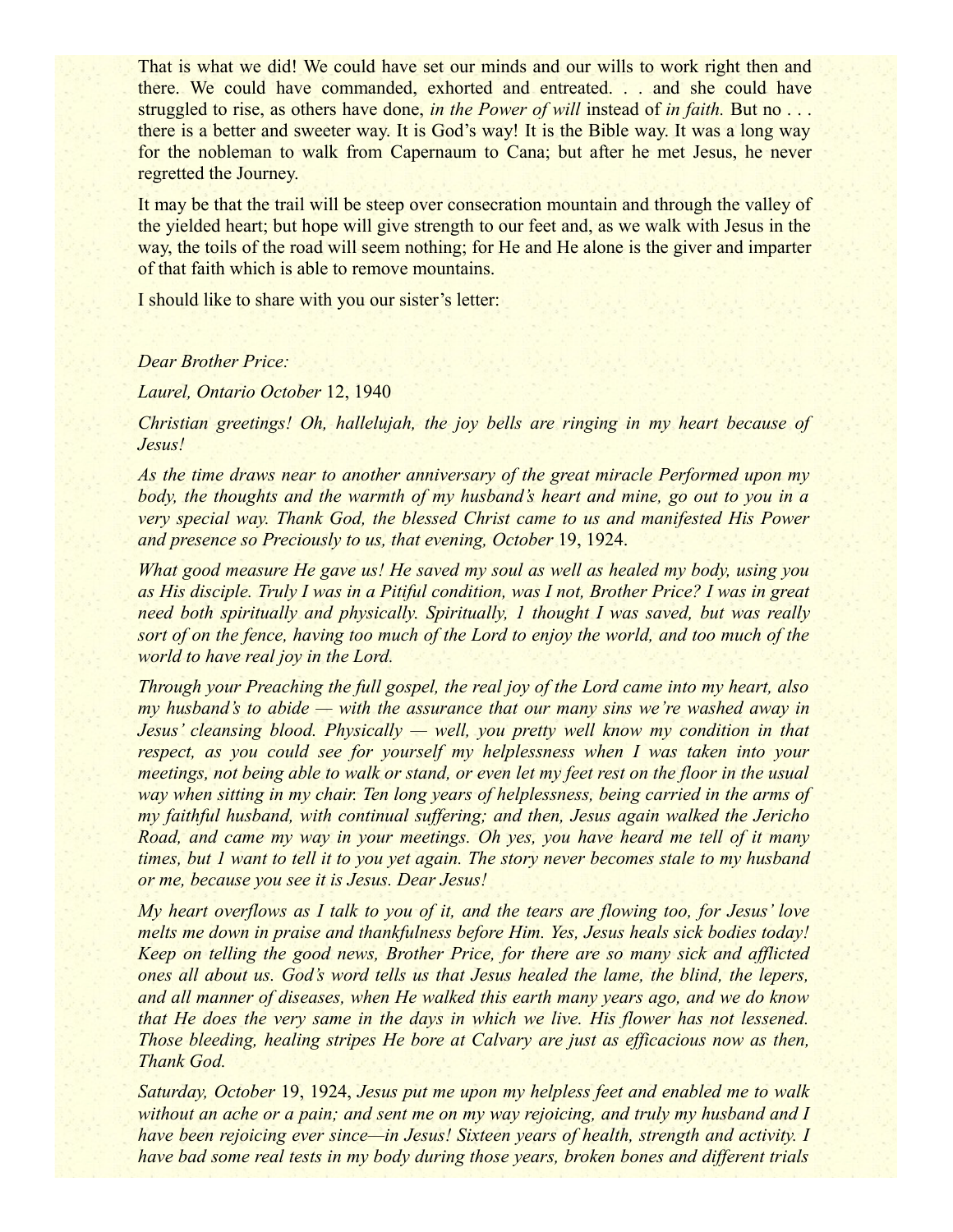*of faith, but I want to tell you once again, even though you so well know it, the Promises of God hold fast and sure. Our God gets all the glory, for neither my husband nor I have ever used the slightest remedy of any kind since Jesus so undertook for us at Paris, where we found the great Healer in those gospel meetings.*

*In thankfulness and praise to Jesus, we again wish to thank you, Brother Price, for the part you had in the great work. Like Paul, you were not disobedient to the heavenly vision, for you did not compromise in any way, but declared the whole truth, not leaving out that Jesus heals the sick today.*

*My husband and I are so well in body, all glory and p raise to Jesus our physician. Never any need for pills or liniment flaw; the promises are sufficient. Hallelujah! Jesus never, never fails.*

*We continue to Pray for you. May you ever be guided by the Holy Spirit, and anointed from above for even greater service than in Past years, to proclaim the unsearchable riches of Christ.*

*How the Holy Spirit warms me as I write and the power of God thrills and fills me. Hallelujah! Jesus lives! How do we know? Thank God, because He lives within.*

*Cordial Christian love to you all, from your ever thankful friends in Jesus.*

**DEALER LES** 

*Brother and Sister Johnson*

## **3. THE BETTER ROAD**

**I BELIEVE** there is a difference between the *faith* of J.L the Old Testament under law and the *faith* of the New Testament under grace. The key word of Paul's epistle to the Hebrews is "better," and this is particularly interesting in the light of the fifth chapter of this remarkable letter. He is trying to get them to see the truth of Christianity by contrast. He does not abrogate the past, but shows them that Christianity grew out of Judaism just as the flower grows out of the root.

Hidden away in the ritual of the root was the color, the fragrance, and the beauty of the flower of grace that was to come later. Was not the flower better than the root? Was not the end better than the beginning? Was not the blood of Christ better than the blood of the lamb on Jewish altars slain? Was not Jesus better than the angels who had visited their fathers from time to time in memorable days of their national history? Was not the voice of God's Son better than the voice of the prophets?

This then was the heart throb of the Epistle. When he comes to the faith chapter, is there any reason for his departure from the purpose of the letter, and the motive of the epistle? I think not. The theme is still better, and the purpose is to show the beauty of the faith of Jesus in comparison to those works and words of the patriarchs and prophets which were counted unto them as faith. It was the faith of that day. It was the faith for that time. Remember that Paul closes that faith chapter with the words, "God having provided some *better* thing for us, that they without us should not be made perfect."

In other words, the acts and testimonies of the ancients were held up like pictures in a gallery for the Christian Jews to behold and admire. There was the story of Abel and Enoch. Noah, Abraham, Sara, Isaac and Jacob were framed in a picture of obedience to the divine word. Then there came Moses and Joshua, followed by a grand parade of the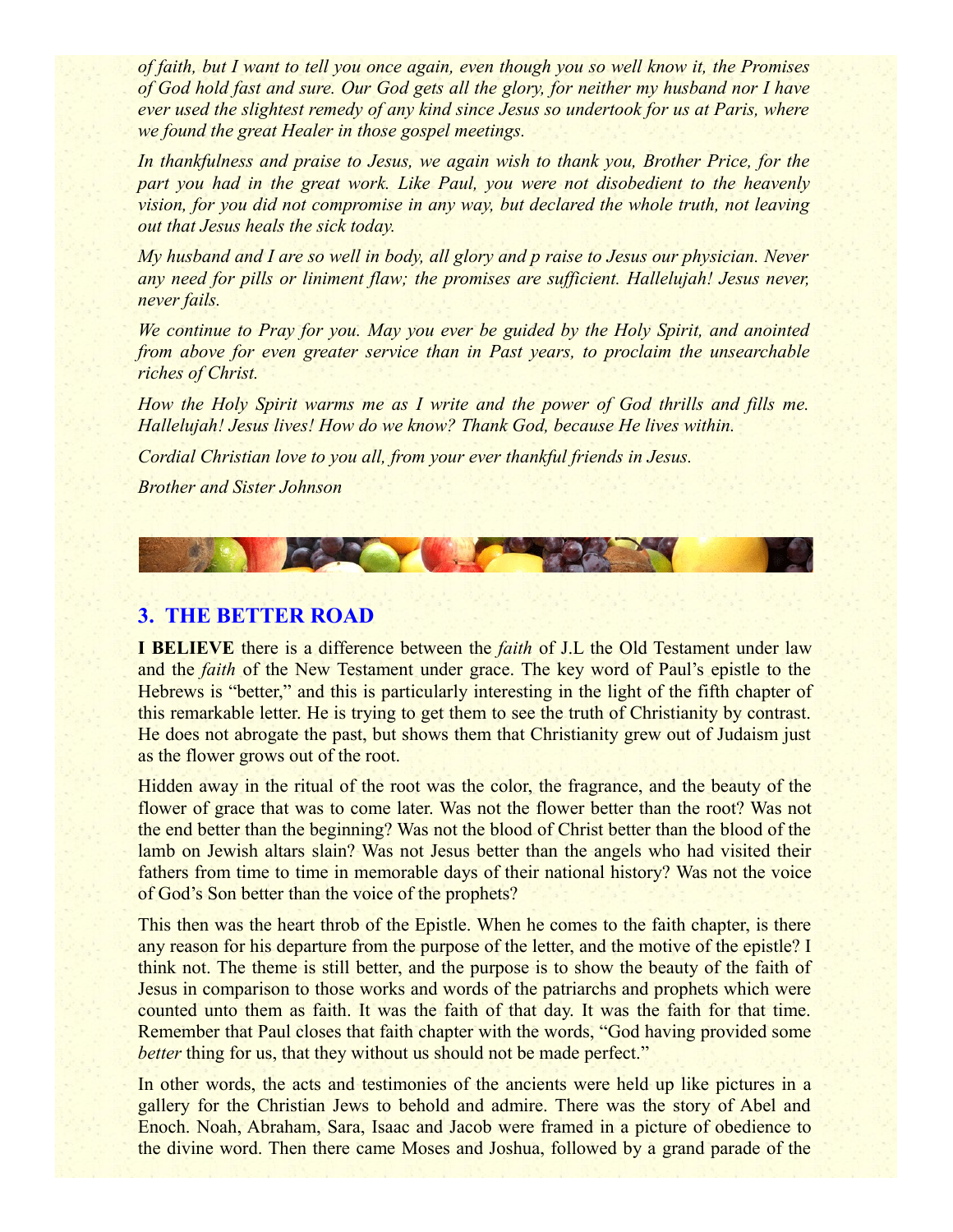illustrious of the days of old, before Jesus was born in the stable of Bethlehem. But Jesus was born now—and nowhere in the entire epistle does Paul tell them, or us, that *our faith today* should be limited in its pattern, working, or operation to the faith of our fathers. Instead, he tells of something *better.* He introduces the flower which has grown out of the root.

Faith in the old days was manifested by word and deed in obedience to command. But there remains more. The word and deed are only a part, and a small one at that, of what the New Testament teaches us that faith really is. Of course, there will be work, and there will be testimony. But that alone is not faith. Not New Testament faith, at any rate!

In this connection, it is interesting to note that if you turn back to the Old Testament account of the lives of the men and women introduced in the eleventh chapter of Hebrews, the word *faith* is *never mentioned* in connection with their lives at all. The word faith occurs in the Old Testament only twice, and in one of those instances it is prophetic and in the other is used in a negative way regarding the unbelief of a wicked generation. The two passages are Deuteronomy 32:20 and Habakkuk 2:4.

So we must come then to the unmistakable conclusion that Paul is not holding up the lives of these illustrious Patriarchs as a pattern for them to follow, but rather as the excellent beginning in God's will of some thing more wonderful which they were to discover in Jesus. The faith they were to possess was *all their fathers had and more.* Seeing that they were surrounded by such a great cloud of witnesses, they too were to lay aside weights and sins and run with patience the *new* race which was set before them. They were to do what? Look to Jesus who was the *Author and Finisher of their faith.*

If He was the Author and the Finisher of their faith, and the faith of Paul, then He is the Author and Finisher of my faith too. In other words, all true faith begins and ends in Him. It does not say that He is the Author and the Finisher of *His faith alone,* but it states that He is the Author and Finisher of *my faith* and of yours.

### **FAITH AND PRESUMPTION**

There is nothing before the Alpha and nothing after the Omega. He begins it, and it begins in Him. He ends it and it ends in Him. When I want it, I must seek His face! I cannot get it anywhere else, but from that matchless One of whom it is said, He is the Author and the Finisher of our faith. Not of His alone but of y*ours and mine.*

Have we made the mistake, after looking at the eleventh chapter of Hebrews and *seeing what they did then,* of rolling up our sleeves to show and prove our faith by what we do? Have you ever done that? If you have, then you have stood in bewilderment at what seemed to be unanswered prayer and the inoperative power of what you thought was faith! Remember that faith acts, but the act comes from the faith, rather than faith from the act. That is why it is very easy to step over the border line from the Faith God imparts into the realm of presumption. This was illustrated to me in a very clear and wonderful way some time ago.

In Victoria, B. C., some years ago, I was entering the Metropolitan Methodist Church in company with a few ministers. At the door of the edifice we saw a kindly old lady being taken out of a truck in a wheel chair. I raised my hat and gave her a "God bless you." Tears welled up in her eyes as she replied, "He has been blessing me, Dr. Price. He is so kind and gracious, and I can feel His presence now."

"Have you come for healing?" I inquired.

"Yes, I have," she replied, "and praise His name, I know the waters are troubled." Just then the truck driver leaned over and said, "Shall I come back, lady, to take you home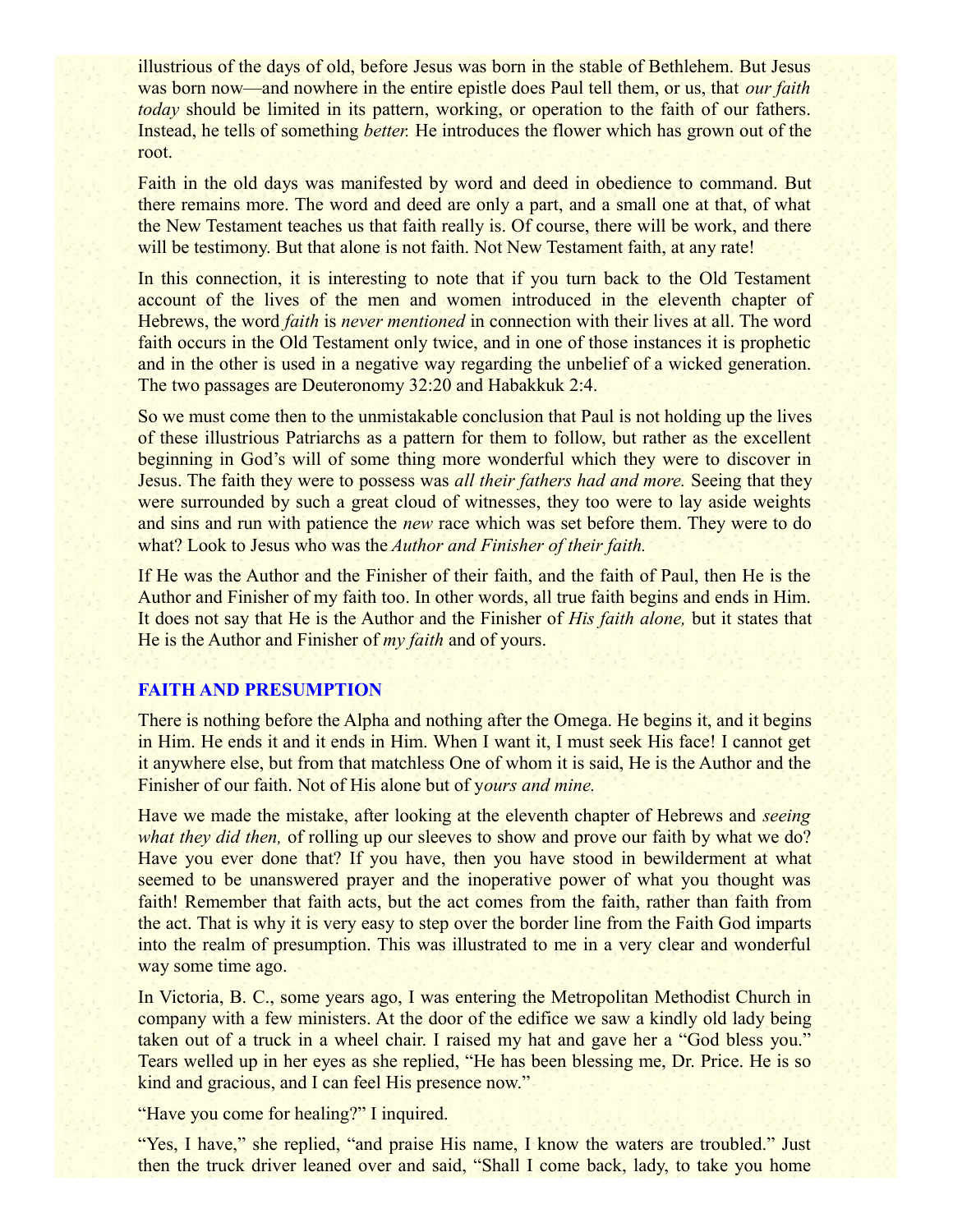after the service?"

She had traveled a good many miles, and the only way to get her home in a wheel chair was by truck, for the chair was too large for an automobile. She hesitated. Then a light came over her face as she replied, "No, I am not going to need a truck. I will leave my wheel chair behind and go home on the train." The driver scratched his bewildered head and grinned at what he thought was a foolish woman. Away he drove. And she did not need him! She went to her house rejoicing, and she went on the train!

I told that story in a meeting I conducted in the Middle West. The next day a lady sent a message that she would like to see me for a moment in her cottage. I found her lying on a couch with a group of people around her who were singing a hymn. She looked up at me and said, Brother Price, I have sent the wheel chair home." She waited for a shout from me. None came. Instead my heart fell. There was no faith and I knew it. She discerned I did not enthuse over her act, so she turned away from me and said, "If God can do it for one woman, He can do it for another."

When I left the building that night she was again the center of a group who were insisting that she arise and walk; but she went away sorrowful. Of her the Lord could say, "There is one thing thou lackest." The two acts were just the same. Two wheel chairs were sent home. In one case it was faith; and in the other it was presumption. In New Testament *faith* the act can be born of faith; but faith cannot be born of the act. The act can come from faith, but the faith must come from God.

This, then, is the *better* way of Paul's epistle to the Hebrews. This is the purpose and the motive back of what we call the Faith Chapter of the Book. Have you not stood in amazement before the unfolding benevolence and generosity of the Lord? Do you not know that no good thing will He withhold from them that walk uprightly? Have you a need? Take it to Jesus. Have you a problem? Lay it at the Master's feet. Begin to trust Him, and as you give Him your confidence and trust, you will find His Faith will become operative in you. Why play with the teacup of our struggles and endeavors when His faith is as boundless as the ocean?

 He is no respecter of persons. He loves the weakest and the simplest of us all, but we become so important in our own eyes and so proud of our spiritual accomplishments that our testimonies display only the righteousness which is vainly of self. He looks at it—the righteousness which is filthy rags! We need to come in the guileless spirit of little children: come with the bells of love pealing in the belfry of our hearts! It is useless to wait until we feel we are worthy, for that we will never be. Come as a little child to the One who in the days of old set a little one in the midst of them and said to the Pharisees, "Except . . . ye become as little children, ye shall not enter into the Kingdom of Heaven."

Steal away softly to Jesus. In this day of grace, the faith for the Christian can be found only in Christ; but in our blessed Lord you will find sufficient for all your need. What Noah had was good, but what we have is better. Noah had God's Word, but we have God's Son. Noah built on God's Word, but our foundation is Jesus Himself. So we find it in the whole of that remarkable chapter: a recitation of God's glory manifest in the acts of men who believed God and who walked the walk of obedience with Him. One of them, named Enoch, went for a walk with Him one day and forgot to come back. When the faith which is of God came to earth in the form of the Son of God, Paul was constrained to say to the Hebrews, "That was the old faith, but here *is* the new. That was the good way, but this is the better."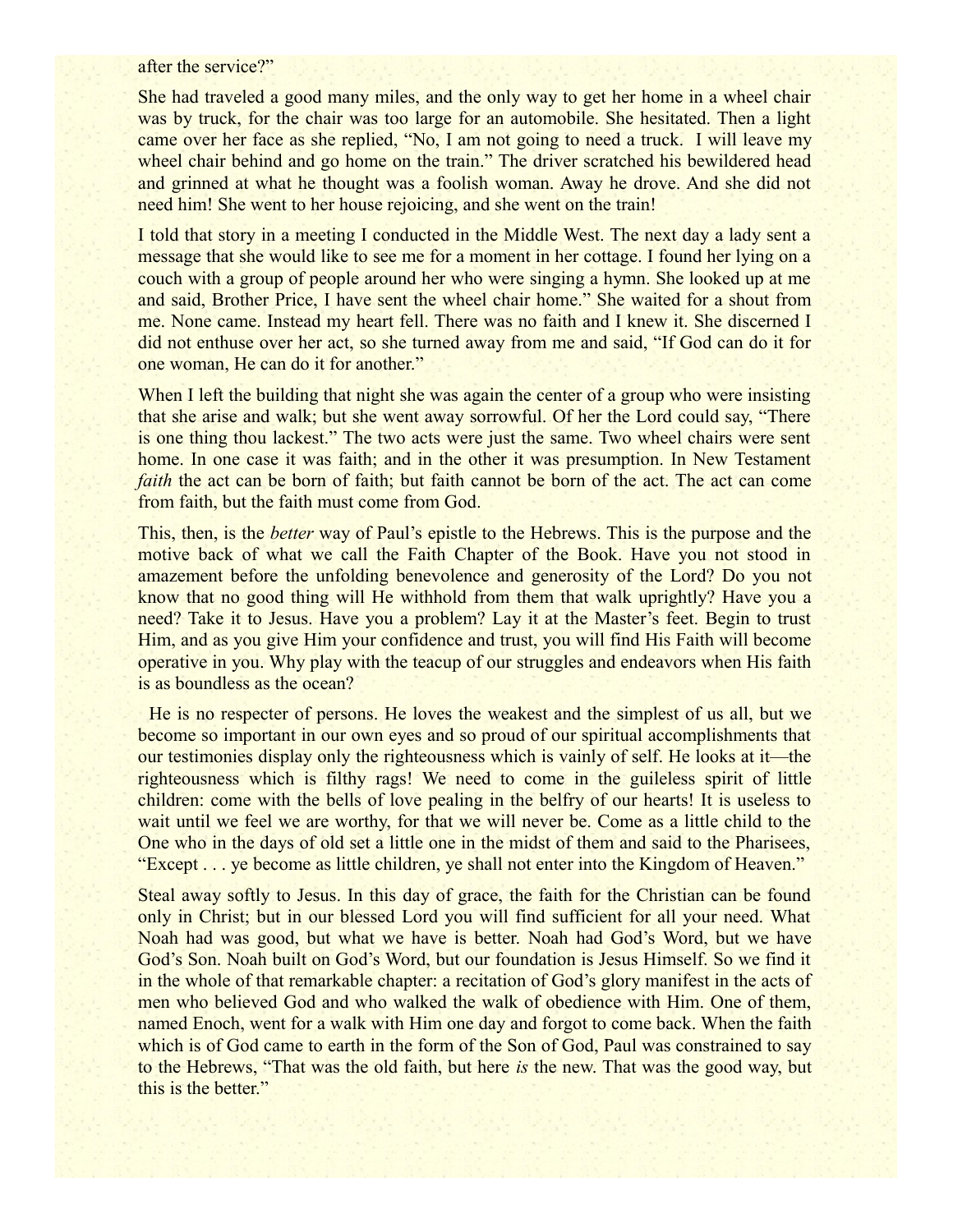#### **A STORY OF MULLER**

Christ was to be all in all. And the love of the Father's heart is shown in the fact that He is not only able, but *willing* to meet our every need. I have been reading the life of George Muller. Pastor Charles Parsons tells of an experience with Muller in the following words:

*A warm summer day found me slowly walking up the shady groves of Ashley Hill, Bristol. At the top there met my gaze the immense buildings which shelter over two thousand orphans, built by a man who has given the world the most striking object lesson in faith it has ever seen.*

*The first house is on the right, and here, among his own People, in Plain, unpretentious apartments, lives a saintly Patriarch, George Muller. Passing through the lodge gate, I paused a moment to look at House No.* 3 *before me, only one of the five erected at a cost of* \$600,000.

*The bell is answered by an orphan, who conducts me up a lofty stone staircase, and into one of the Private rooms of the venerable founder. Mr. Muller has attained the remarkable age of ninety-two. As I stand in his Presence, veneration fills my mind. THOU shalt rise up before the hoary head, and honor the face of the old man." (Leviticus 19:32).* 

*He received me with a cordial handshake, and bade me welcome, it is something to see a man by whom God has accomplished a mighty work; it is more to hear the tones of his voice; far more than either to be brought into immediate contact with his spirit, and feel the warm breath of his soul breathed into one's own. The communion of that hour will be forever graven on my memory.*

"*I have read your life, Mr. Muller, and noticed how greatly, at times, your faith has been tried. Is it with you now as formerly?" Most of the time he leaned forward, his gaze directed on the floor. But now he sat erect and looked for several moments in my face, with an earnestness that seemed to penetrate my very soul. There was grandeur and majesty about those undimmed eyes, so accustomed to spiritual visions and to looking into the deep things of God. I do not know whether the question seemed a sordid one, or whether it touched a lingering remnant of the old self to which he alludes in his discourses. Anyhow, there was no shadow of doubt that it roused his whole being. After a brief pause, during which his face was a sermon, and the depths of his clear eyes flashed fire, he unbuttoned his coat, and drew from his pocket an old-fashioned purse, with rings in the middle, separating the character of the coins. He placed it in my hands, saying: ~All I am possessed of is in that purse—every penny! Save for myself? Never! When money is sent to me for my own use, I pass it on to God. As much as* £1,000 *has thus been sent at one time; but I do not regard these gifts as belonging to me; they belong to Him, whose I am, and whom I serve. Save for myself? I dare not; it would dishonor my loving, gracious, all bountiful Father.*

"*The great point is never to give up until the answer comes. I have been praying for fiftytwo years, every day, for two men, sons of a friend of my youth. They are not converted yet, but will be! How can it be otherwise? There is the unchanging Promise of Jehovah, and on that I rest. The great fault of the children of God is, they do not continue in Prayer; they do not persevere. If they desire anything for God's glory, they should pray until they get it. Oh, how good, kind, gracious and condescending is the One with whom we have to do! He has given me, unworthy as I am, immeasurably above all I had asked or thought! I am only a poor frail, sinful man; but He has heard my Prayers tens of thousands of times, and used me as the means of bringing tens of thousands into the way of Truth. I say tens of thousands in this and other lands. These unworthy lips have proclaimed salvation to great multitudes, and very many have believed unto eternal life."*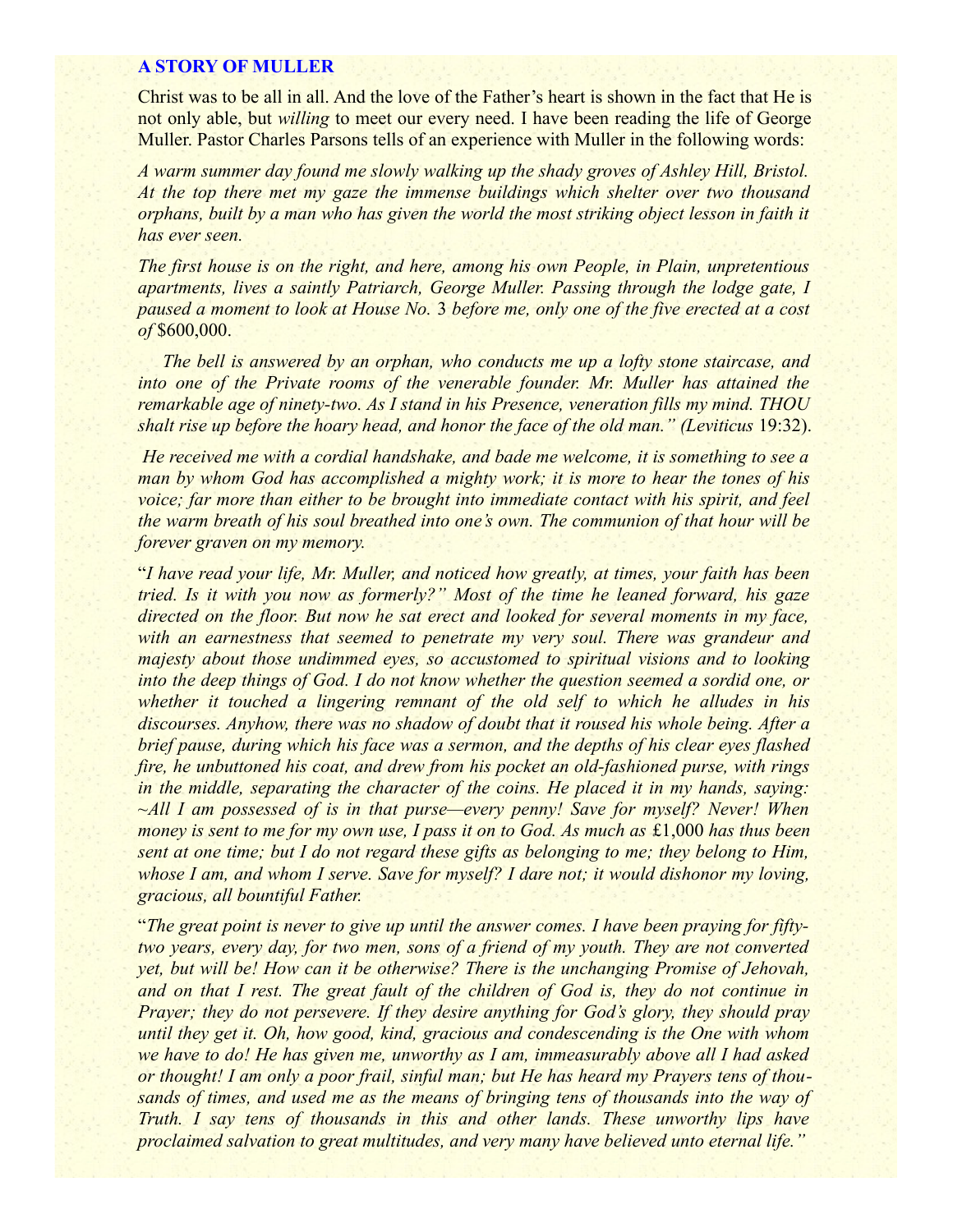Thus spake George Muller. Thus spake a man of our times, for I was in Bristol as a boy while Muller was yet alive. Thus spake a man who had learned the lesson that waters come from the fountain and that flowers come from the root. He had learned that the faith of God comes only from God and that nowhere else could it be found. He learned that He who was so free in the grace of giving would teach *His* disciples how to be efficient in the grace of receiving. When he needed money, he went not to the man who had *it,* but to the Christ who had the power to speak to the heart of the man who had it. His faith came because of his daily, vital contact with his Lord; and being in the will of God, he was given more than enough for every need.

Men used to call him "the nineteenth century apostle of faith." I suppose he must have heard that said about himself. I wonder if he ever read the eleventh chapter Of Hebrews. I wonder if he ever became conscious of the fact that men were adding his name to the roll of the heroes of faith. If he did, I think he must have smiled when he came to the last verse of that eleventh chapter of Hebrews and read, "God having provided something *better* for us." And he *must* have found what that better was when only two short scripture verses away he found the words, "Looking unto Jesus, the author and finisher of *our* faith."

So go to Jesus now. Learn to trust Him, that He might impart His faith! Acquaint Him with your need. Tell Him of your sorrows. Then, in the sanctuary of His presence, you will find rest and freedom from the noise and worries which beset you from without and within.

*And His that gentle voice we hear, Soft as the breath of even, That checks each thought, that calms each fear, And speaks to us of Heaven.*



## **4. THE ORIGINS OF FAITH**

I HAVE A very decided dislike for negative preaching and writing. It is not sufficient for a speaker or author to discuss the disease, but to satisfy my soul and mind, he must give me the cure. It is easy to point out what is wrong, but I want to know what is right. Sometimes that is a little more difficult than one would suppose. However, when at last honest mistakes have been rectified, and we are back on the paths of truth, it may be that in the providence of God the wrong trail will have left us a heritage of blessing.

Many years ago I was on one of my periodic visits to the mountain ranges which border on the rocky coasts of Alaska. A visitor to this land of the Great White Silence had been lost, and I had told him of the trail which would take him back to a valley where he could get his bearings. After a lapse of two hours he was back at my camp. He told me he was confused and completely turned around; and asked me if I would kindly travel with him until he was sure of his direction. I did, for it is a dangerous place in which to wander alone, unless one has a knowledge of the country and its trails. Weeks later I received a letter from the grateful fellow, in which he said among other things, "To know you are on the right road is a fine thing; but to return to it, after being on the wrong one, multiplies its blessing."

How true! It is after the rain that we appreciate the bursting buds and delicate greens of the early spring. After the storm clouds we appreciate the calm of a sky-blue day. If through these pages I can lead those dear children of God, who have not seen the full fruit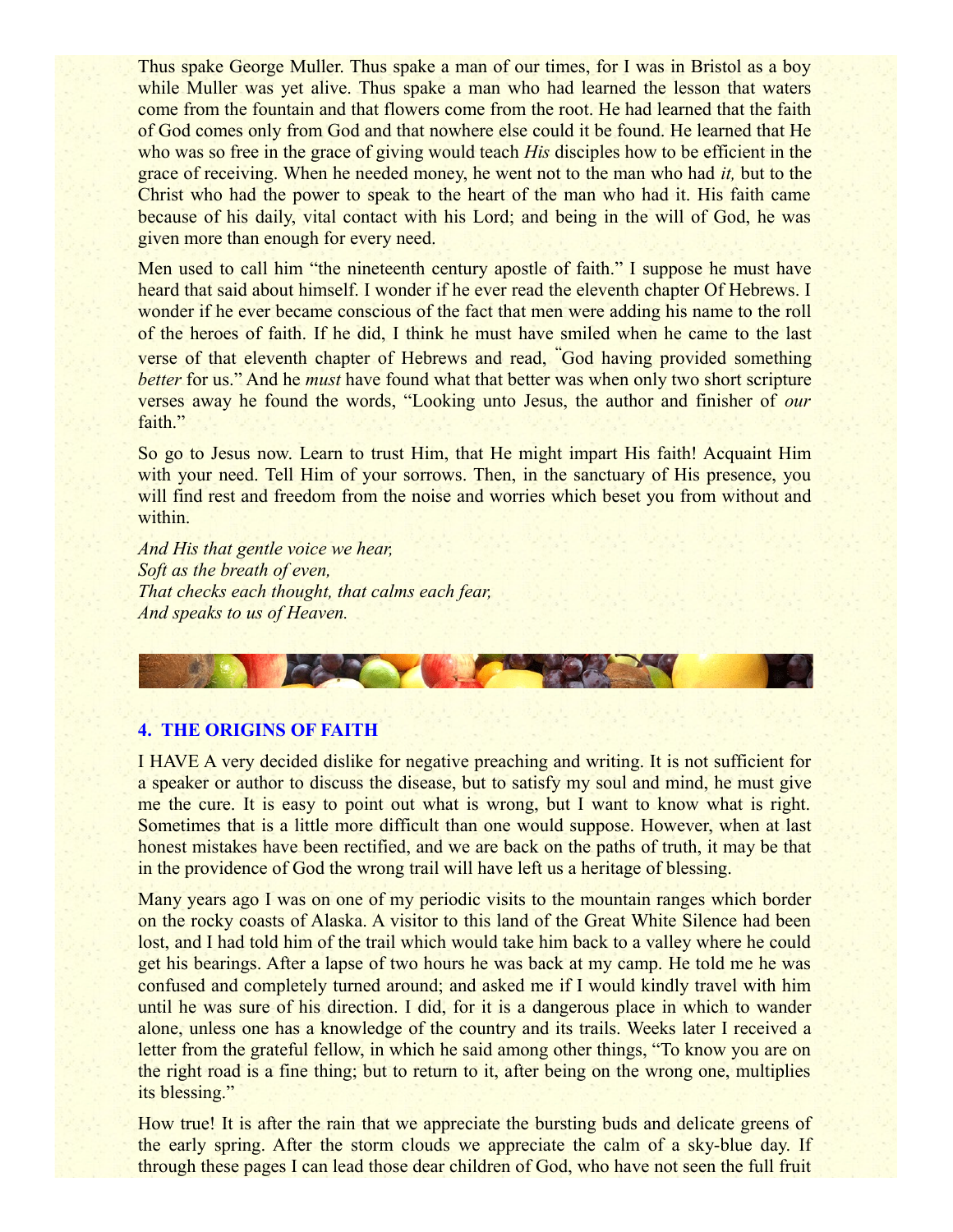of the victory of faith, back to the clear teaching of the Book and to ultimate victory, then this heart of mine will be happy and these pages, written in prayer, will not fail in their mission.

The thing above all else I want you to see is that you can not generate it; you can not work it up; you can not manufacture it. It is imparted and infused by God Himself. You can not sit in your homes and struggle to have faith, and affirm that something *is;* nor can you turn your hope and desire into faith by your own power. The only place you can get it is from the Lord, for the Word clearly and distinctly states that faith is one of two things. It is either a gift of God, or it is a fruit of the Spirit.

We are told in Paul's Epistle to the Corinthians, "Now abideth faith, hope, and love; but the greatest of these is love." While love might be the greatest, **it** certainly is not the first. It must be preceded by faith. Look out of your window at yonder tree. What a thing of symmetry and loveliness it is! Only God can make a tree. There is beauty in its twisted branches. There is loveliness in its trembling leaves. Every leaf is a little world unto itself, with its tiny veins carrying the life that God supplies, which gives it all it possesses in its native realm. Yet there is something back of the tree. Beneath the surface of the ground there is a great system of roots hidden away. You never behold them; yet without them the tree would die. It would have no life at all.

## **FAITH IS THE LIFE**

The roots are ugly and hard in comparison to the beautiful greenery above the ground. Yet the greenery is there partly because of those roots. Now, let us call the top of the tree "Love." You can see it. You can contact it. You can enjoy its fragrance. You behold its beauty. It is there because of something which is back of it—something hidden away that causes it. That something is the roots. Now you expect me to say that those roots are the roots of faith. No! *Faith is the life that flows into the roots.* It is that mystical quality that only God can produce and give. There are roots you could plant which will never, never grow.

You, yourself, and your inner nature are those roots. Your senses, your avenues of approach to the expressions of life itself are buried below the surface where people cannot see them. All the world beholds is what you produce and not you yourself. What did Jesus mean when He said, "By their fruit ye shall know them?" Ye shall know *them.* The fruit produced is an index to what the tree really is.

Let me repeat. The roots of the tree are not faith. The roots do not produce the life, but the life produces the roots. *It is the life that is faith.* It is that wonderful and glorious quality which is a gift of the divine heart, and which sustains us. This life, or faith, will be manifest to the world by the fruit we bear; by the arms of love outstretched; by the things of grace and beauty which through God are manifested day by day on the tree of our lives.

How foolish it would be for that tree to struggle in an attempt to create the life which flows into it. It need not struggle. All it needs to do is to function in obedience to the laws divine. As the life is there, it simply manifests that life in the fruit it bears, and the beauty with which it endows the world.

So it is with faith. Love may be the greatest thing in the world, but faith must of necessity be the first. Without faith it is impossible to please God. But you tell me that *you* have faith. I ask you where you got it. I pick a rosy apple from a tree. I hear it testify from the core of its little apple heart. It tells me it has rosy cheeks. It whispers in my ear that it is so very good to the taste. It invites me to taste its flavor. It testifies that it has so many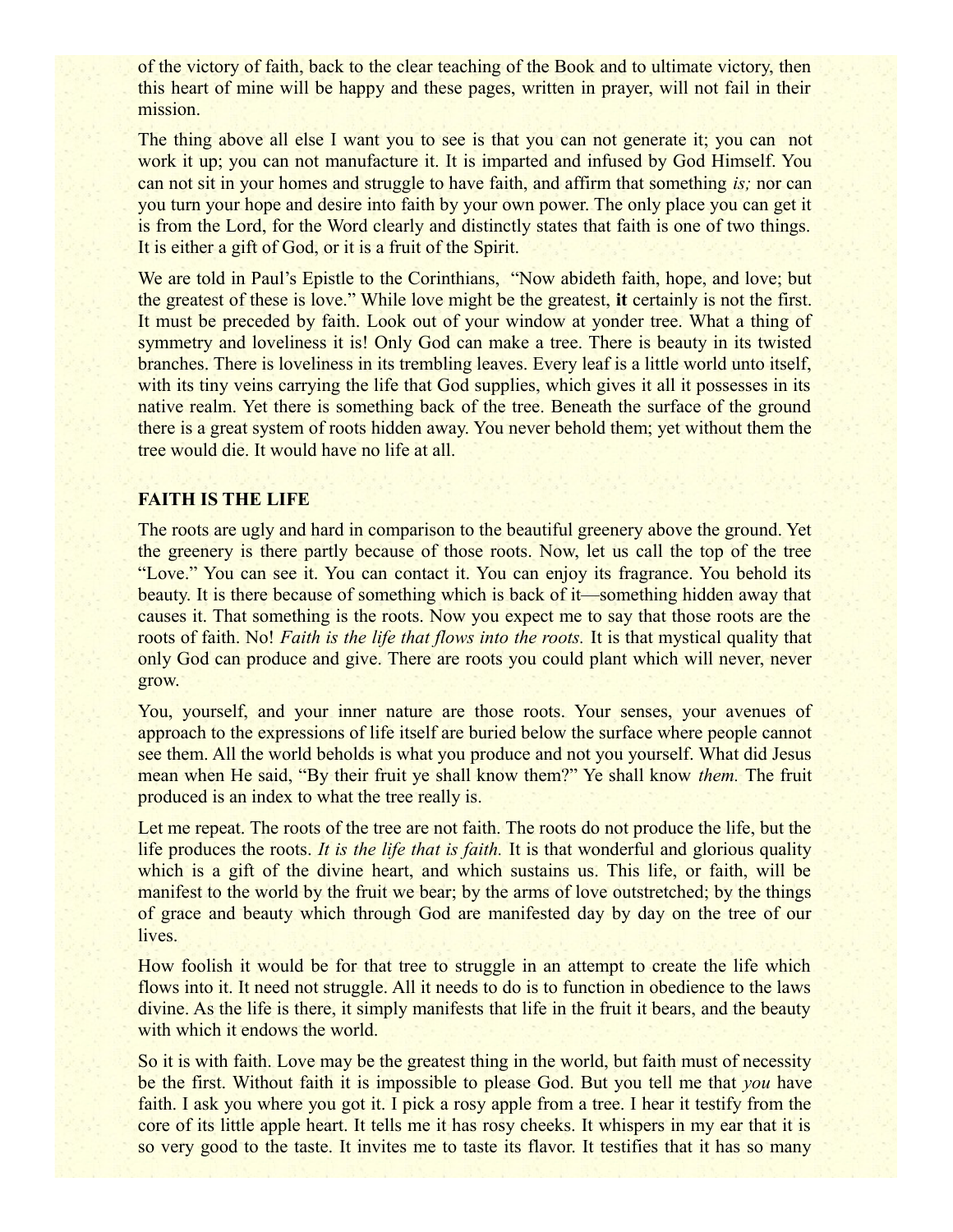noble and beautiful qualities. Then I ask it where it got them all.

From the branch? The shelter of the leaves, the rain and the sun? Yes, all true; but I knew that way down in the hidden system, which you can not see, the roots were receiving something from God that no tree on the face of the earth has ever been able to produce of itself!

### **THE ATHEIST AND GOD**

Some time ago an atheist sat in a meeting I was conducting. He was extremely hard and cynical. He lived alone in the room of a hotel, and his solitude had only added to his hard, critical, unbelieving nature. I preached that night on the subject "Comprehending the Incomprehensible." I declared that it was possible to believe the unbelievable; to know the love of God that passeth knowledge. The following morning he came to my room and asked for an interview. He was rather argumentative and I told him, while I did not have time for argument, I would be glad to answer any sincere, honest question which he might put before me.

He said, "I have no faith whatever. I do not believe the Bible, and I do not know if there be a God. I do see a law of order in nature and the universe, but what causes it, or where it came from, I do not know. Now, Dr. Price, your sermon last night was a challenge to my thinking. What I want to know is this: How can a man spend a dollar when he does not have one? How can you drive a car when you do not possess one? How can you believe when you have no belief? How can God expect a man to exercise faith when he does not have any (assuming there is a God)? Where is there justice in a set-up like that?"

"Are you an honest man, and do you want to know the truth?"

"What is truth?" was the reply. ""What brand of it do you mean? I have never been able to find it, although I have spent a lifetime in search of it."

On the wall of my apartment was hanging a picture of Jesus in the Garden of Gethsemane. His hands were clasped and His eyes were raised toward heaven in prayer. I walked over to that picture and looked at it for a moment or two without speaking. I intuitively knew he would be looking at that picture too. When at last I turned to face him, I said, "He is Truth. He is the Way. He is your Life and Faith. He has in abundance what you say you do not have. You have been trying to get it out of mind, thought, and intellect. He can put it there, as the river of His grace flows though your heart. That is why He came. He came to make men free . . . free from doubts like yours . . . free from fears and misgivings . . . free from unbelief and free from sin..."

"Sounds like a fairy story to me," he interrupted. "Fine if you can believe it, but how can man or God expect a man to believe what he can not believe?"

He went away. A week later he came to me and offered his hand. When I looked at his face, I knew the miracle had happened. Into his heart there had come not only the conscious knowledge of sins forgiven, but a manifestation of the sweetness and love of God which had made him a new creation in Christ Jesus. As in the Millennium, instead of the briar shall come up the myrtle tree, so in this man's life there had sprung up the evidence of the Indwelling Presence of God.

"Do you know what happened?" he said. "I told the Lord to manifest Himself, *if He was there.* I asked Him to do something which would reveal His presence, *if He was there at all.* I became conscious that He was near me. I realized *there was* a God—that there was a soul to save. I did not understand it with my mind, but I knew it in my heart. Then I told Him I had no faith to believe, so *He gave me His faith,* and I believed. The work was done."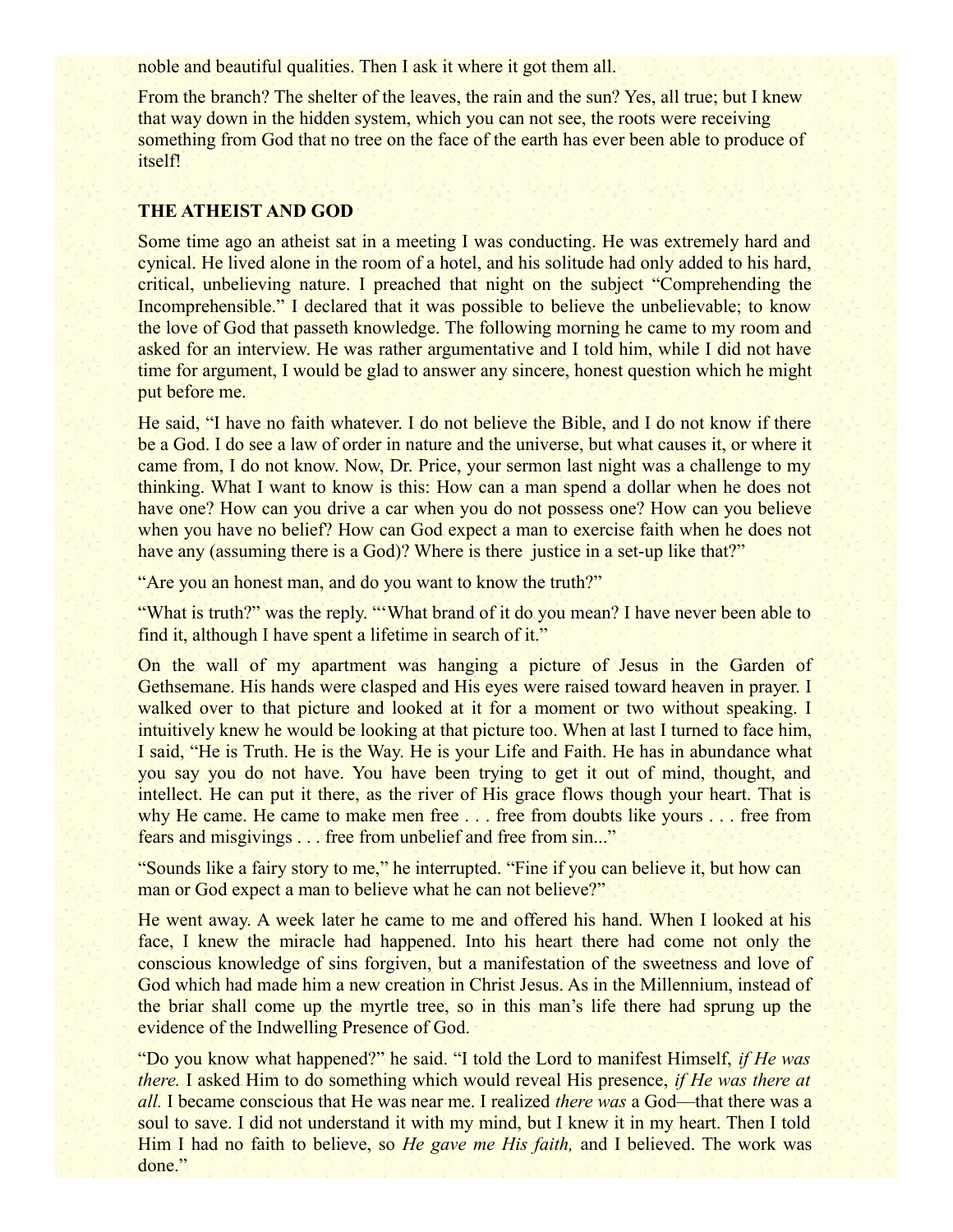Why not? That is God's way of salvation. "As many as received Him, to them gave He power to become the Sons of God, even to them that believe on His name." When I give an altar call, I invite *every* man, and *every* woman, to surrender his heart and life to Christ. If we are saved by Faith, how do I know that all can have the faith to receive? How do I know that *every one* whom I invite can find eternal life? Some might have faith, and others be entirely devoid of it. The fact that people *believe what you say* does not mean that they have the faith to translate that belief, or even heart hunger, into an experimental knowledge of sins forgiven.

Nevertheless, I cry, "Whosoever will may come," because I know that He will *impart the faith which is needful* to every sincere heart. I have quoted the twelfth verse of the first chapter of John: "But as many as received Him, to them gave He power to become the Sons of God, even to them that believe on His name." Let me quote the next one. Thus does it read:

"Who were born (that is, born again) not of blood, nor of the *will of the flesh, nor of the will of man,* but of God."

The same Holy Ghost who convicts the sinner of his sin will see to it that as the sinner was given enough conviction to convince him of his sin, so he will now be given faith enough to convince him of his salvation. But no man *in himself* possesses that faith. Are we not told "By grace are ye saved, through *faith;* and *that not of yourselves; it is the gift of God."* Poor, wretched, miserable, ignorant, unbelieving humanity could *never* grow or develop in such corrupt hearts of unbelief faith enough to believe in a Saviour, let alone receive Him. So the Holy Spirit not only imparts the conviction of the need of a Saviour, but also imparts the faith to receive Him.

Never think it was *your* faith that received Christ as your Saviour. Never say that any act of yours was the basis of your redemption. It is Jesus who imparts the water of which He spoke to the woman by Samaria's wayside well. It is Jesus who puts His arms of love beneath the burden on your back and lifts it from your tired, weary body. It is Jesus who pours into the lacerated, broken heart the oil of heaven's joy. It is Jesus who smoothes the wrinkles of care with the gentle touch of a mother's hand, and it is Jesus who brings you out of the darkness of the night into the light of His own glorious"

 Oh, it is Jesus; yes, it is Jesus; Yes, it is Jesus in my soul; For I have touched the hem of His garment, And His blood has made me whole!"

Sing it and shout it. Proclaim it and herald it near and far. His blood—His grace—His power—His pardon—His *faith!*

### **A LIVING FAITH**

When will we stop our foolish and needless struggles and begin to believe? When will we put an end to our unscriptural mental and intellectual gyrations in our attempt to find a faith we do not possess; for unless we get it from God, never will we possess that Faith! We are capable of belief and at the same time absolutely incapable of the exercise of Bible faith. Thousands have wandered into the error of thinking that belief is faith. *it is not.* There is belief in faith, without a doubt; but "*the devils also believe."* Belief is cold —intellectual. It operates as far as the human goes in the realms of intellect. Many sinful men *believe the Bible,* but *such belief does not save them.*

Faith is living. It moves and operates, and sweeps the enemies of the soul before its irresistible march. All the faith in the world? No! You need only as much as a grain of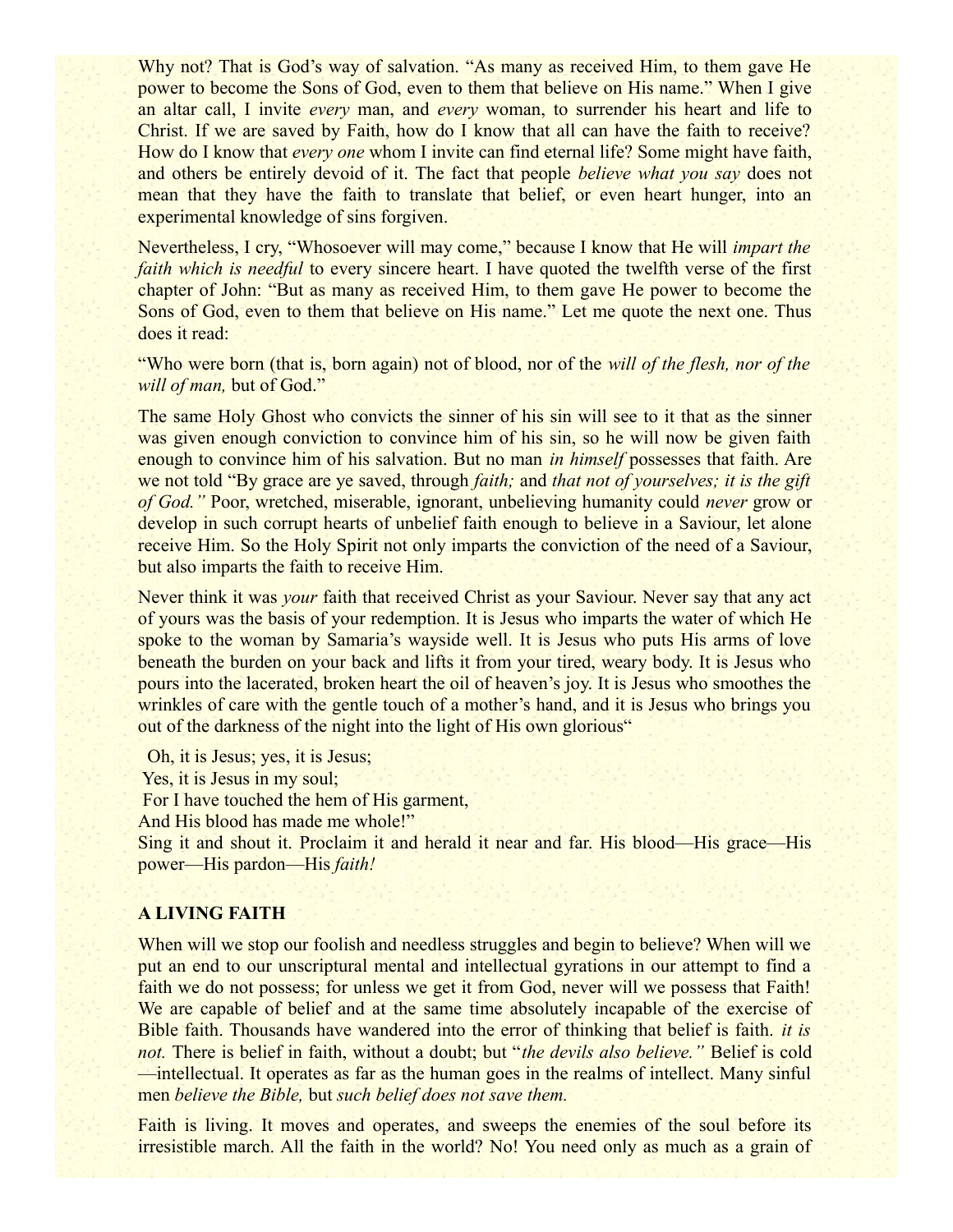mustard seed, if it is God's faith! Then mountains will be removed. Your sin-sick soul will behold the glory of the Lord. But it must be God's faith. It must come from Him. He must impart it. And *He will*. That is the Gospel of Grace which I believe.

The Jericho Road *without* Jesus is the Jericho Road. *With Him* it is the shining highway of salvation and healing. Its very rocks cry out His glory. *Without Him* its dust is sordid, its tears are real, and its blindness is so dark; but *with Him* its dust begins to grow the flowers of grace and glory; its tears are turned to pearls; its blindness and darkness is turned to light. It takes the presence of Jesus to work the miracle of the transformation of the Jericho Road.

The blind man did not sit in the sand and say to himself, "I am healed—I can see—I can see—now if only I can *believe* I am healed and can see, then I will be! No. He heard that Jesus of Nazareth was passing by. He cried, "Jesus! Jesus! Help me! Please help me, for I can not help myself!" Then do not forget the words of Jesus, "*What wilt thou that I should do unto thee?"* Mark you, it was not "*What wilt thou that you should do,"* but "*What do you want Me to do?"*

True, He said. "Go thy way; thy faith hath made thee whole." "Thy faith," said Jesus. Where did the blind man get it? Who gave it to him? If it was his faith all the time, why was he not healed before Jesus came that way? If you give me a watch, it is my watch. But I got it from you. There is faith in my heart as I write, but I know where I got it. Not affirmation—not from will—not from belief—not from mental grasps or understandings —but from Jesus. He is the Author and Finisher of *our* faith. Oh, matchless grace! Oh, love divine, all love excelling! Thus has the joy of heaven to earth come down!

Once upon a time there was a tiny little seed planted in the ground. It was an acorn. After a while it shed its little overcoat and cuddled away in the arms of mother nature, so that it might be fed and grow. All though the long winter night she kept that little seed warm; and when the springtime sun came out, its little acorn heart burst open with joy and delight. It started to grow. Then a man came along and put a big heavy rock over the little seed. It commenced to worry and to fret for fear it would never be able to raise its little head to where it could see the light of day. It wanted to wear a garland of leaves for its hair, and to grow to be beautiful and strong.

One day its feeble hands touched the rock. They were such tiny, tender, little hands. The little growing tree felt so helpless. It did not struggle or try to move the rock which was the enemy of its heart and life. It just grew. One day the rock was lifted. It was pushed out of the way; and the little leafy hands clapped for joy. Who lifted the rock? The seed? No! It was something within the seed which no man in the world has ever been able to reproduce. It was God's power that pushed over that rock.

My friend, you are a little seed. You, too, can grow into something noble and beautiful for God. The power of faith can be manifested in your life until men and angels will wonder. However, when the battle is over and the victory has been won, do not say, "Look at what I have done through the Lord," but rather kneel at the foot of the cross and say, "Is it not wonderful that His grace and His faith should be manifested in me!"

## **4. STRENGTH FOR THY LABOR**

**CARLO Y LES** 

**THE ONE** overpowering impulse which has led me to write these words is the desire in my heart to show you the necessity of relying on and trusting in Jesus for all the needs of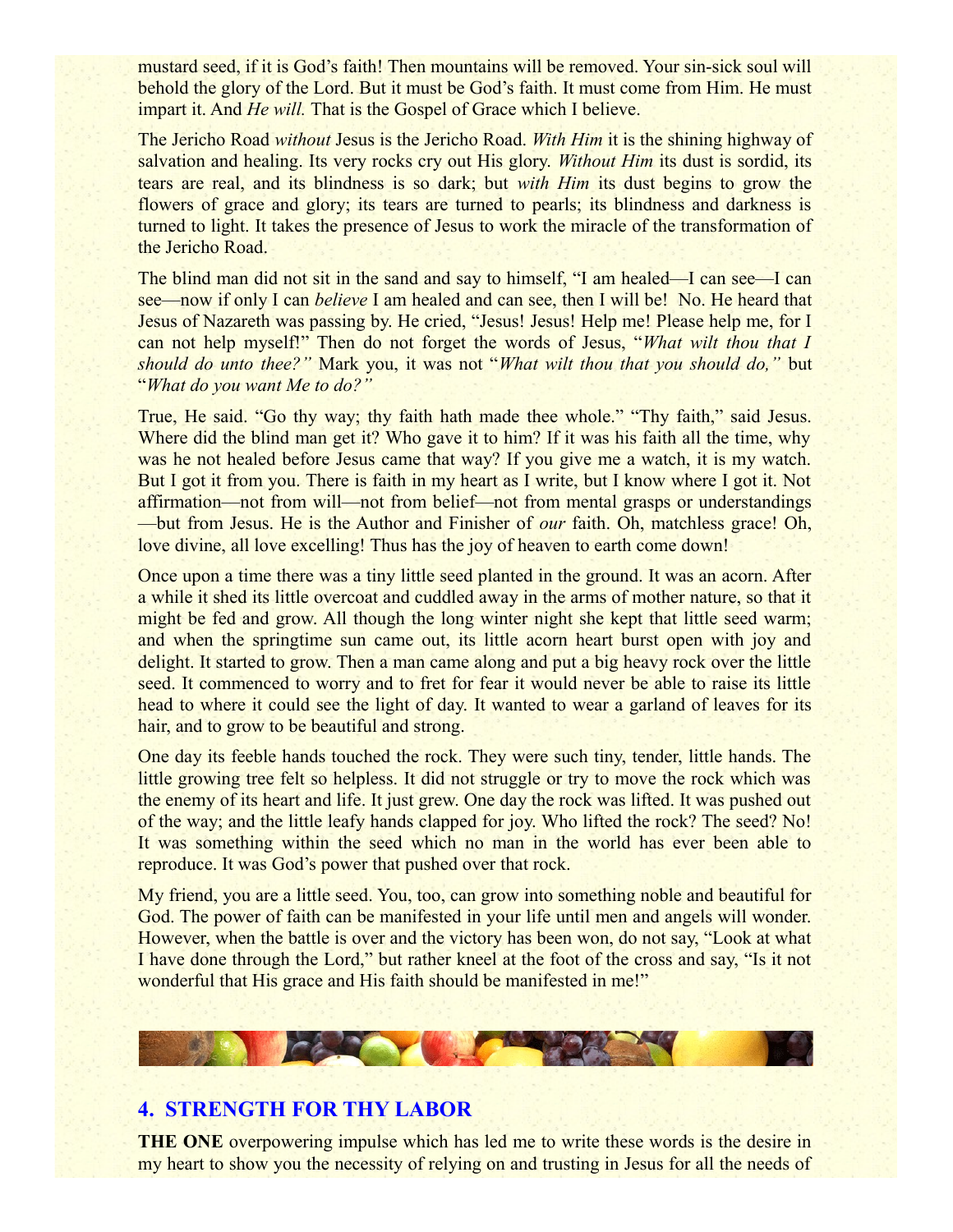your life. How many times in life we see the tragedy of the collapse of the Christian who has to be brought low in order that he might once again recognize his true position in the grace of God. Self-righteousness is often born of continued victories. Because we overcome by God's power and are sustained by His grace, the feeling begins to develop in the heart that we have reached a position of impregnability; and pride starts to feed the spirit of self-righteousness. We become so sure of ourselves and our position that we are on dangerous ground indeed. "Let him that thinketh he standeth take heed lest he fall." (I Corinthians 10:12).

At the disposal of the consecrated child of God there has been placed the resources of that strength which God alone can provide. It is the recognition of the miracle of that vital contact, with its illimitable possibilities, that means victory over sin and self as we travel along the homeward trail. Lose that contact and you lose not only the hope, but also the possibility of a victorious life. You are dependent upon Jesus for everything. He gives freely. Whether or not you avail yourself of the opportunities, which His presence offers, is dependent entirely upon whether or not you have learned the secret of drawing on the master's strength

Go back in the pages of the Sacred Word and get a glimpse of this stupendous revelation in God's dealings with Abraham the faithful. The first verse of the seventeenth of Genesis brings us into an understanding of the faithful purpose of the divine heart in a lesson so beautiful that men must stand in awe, and angels must wonder. The faith of Abraham was being tested. God had made a promise. Never in all of time or eternity did He make one He was unable to fulfill! From the loins of the ancient patriarch was to come the seed through whose life and service all the nations of the world were to be blessed. Numberless as the stars of the firmament was to be his progeny. Upon that child was to be placed the hand of the Lord in benediction and in power.

Night after night the old man dreamed of the happy day when that promise would be fulfilled. But the sands in the hour-glass on the mantel measured the passing of time. The lazy years drifted by and oh, how long and interminable they seemed. The boy did not come. Old Abraham was ninety, but still no fulfillment of the promise divine. Ninety-five, and still Sara and her husband waited in vain.

Then came the year in which he looked forward to the turning of the century. He was ninety-nine; and yet there was no boy. Reason commenced to whisper things of fear in his ear. The ground began to tremble beneath the old man's feet. His faith began to slip. Up to this time his walk had been perfect—not in self—but in his Lord. He was getting miserable now. I presume more than once he had looked up at those same stars which he had seen on the night in which God had given him the promise; and the misty tears spread themselves like a film across his vision, until the stars seemed to dissolve in a sea of sorrow and disappointment. Reason said, "Abraham, this thing is impossible." He thought of Sara's age. He pondered over his own advanced years. How could this thing be? And yet—and yet—there was that promise! Long and fierce raged the battle in the old man's heart and mind. But there was the promise—from God Himself.

### **EL-SHADDAI**

One night a voice spoke to Abraham's heart. He knew that voice. He lifted up his eyes in weakness and listened with his failing ears to the awesome intonation of the Voice which had spoken to him years before. Then God spoke: ~I am the Almighty God; walk before me, and be thou perfect." What words! I am told that many •Jews refuse to mention that majestic name of God, "El-Shaddai," but refer to that word as "The Name." What does it mean?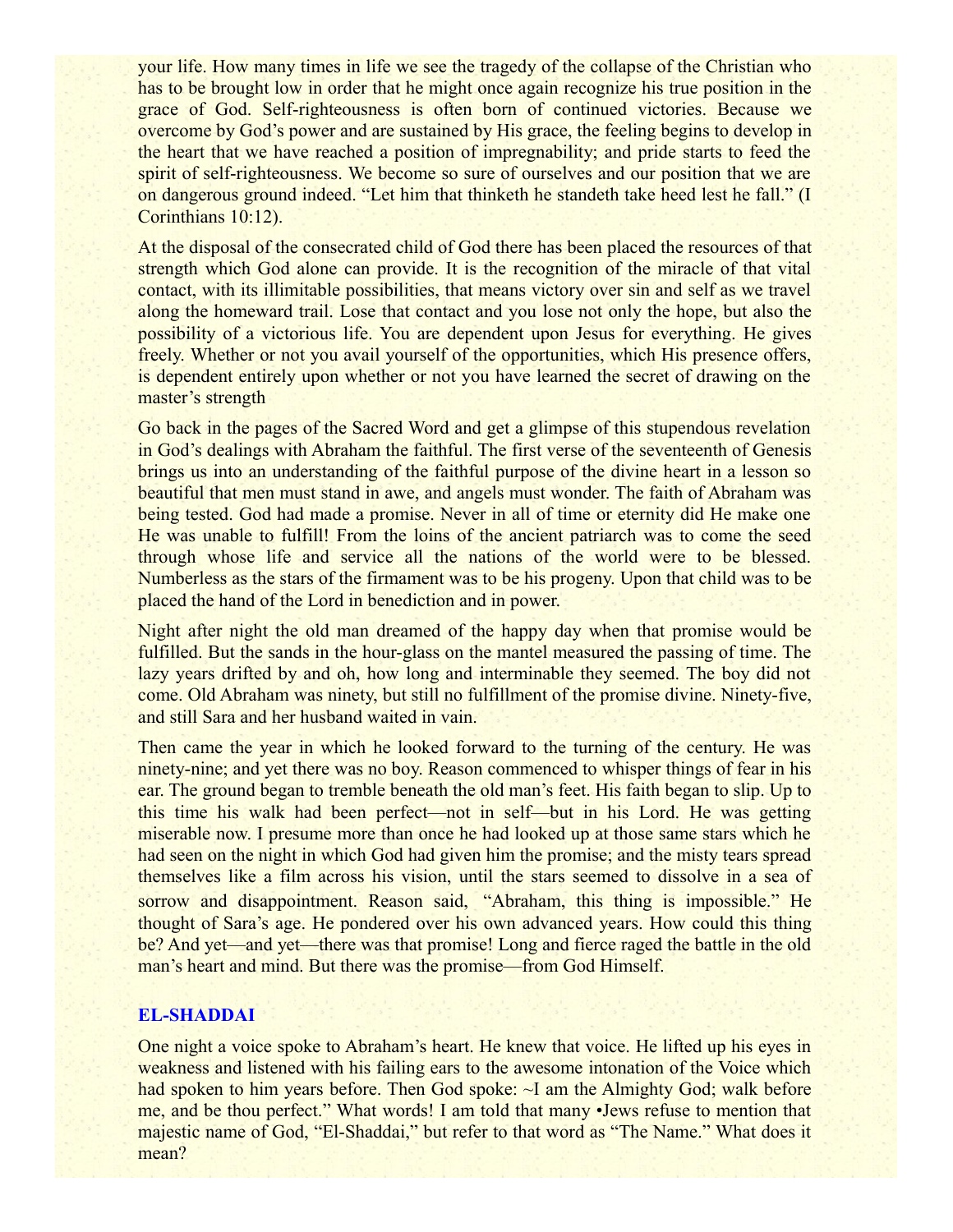The word El means "God," or "The Strong One." Abraham might be weak, but God was strong. Men might be moved by the power of circumstance and the iniquitous forces of life. But God never. He is the Strong One. But what good does that do us? Suppose God is strong while we are so weak? To sit in our weakness, misery, and failure, and look at His strength only aggravates our lost condition. God is strong—no doubt about that—but what about our poor weakness and need? Then God spoke to Abraham. He said the glorious and wonderful words that like a rainbow of glory bridged the chasm between helpless man and omnipotent God. He said, "I am.El-Shaddai...

The word Shad is the Hebrew for "breast." It is used invariably throughout the Old Testament for the breast of a woman. It is the place from which baby lips derive the food that gives them strength. There is no sweeter picture on earth than that of a little child in its mother's arms. There is no symphony more beautiful than her baby's laugh. It is part of that mother's life; flesh of her flesh and bone of her bone. The life of the mother flows into the babe. Her strength, love, solicitude, and care all flow into the life and body of the sweet little bundle that is a part of her. Thus an eternal God wrapped up an infinite truth in the vocabulary of earth and gave it as a gift to Abraham and to you and to me.

What God meant was Draw from Me, Abraham. I am your strength. I am your sustenance. I am El, the Strong One, but I am also Shaddai, the Nourisher, and the Life-Giver. There is no need for you to falter, Abraham, no need to tremble and shake in your faith. Draw for your weakness from the fountain of my strength, even as a babe draws from his mother's breast the milk of life. No need to stumble over unbelief, Abraham, but *~~walk before me and be thou perfect,"* thus saith the Lord

That is the lesson. God is the source, the unfailing source, of the supply that is more than sufficient for all our need; of grace to cover all our sin; love that pardons all our iniquity, stripes that are sufficient for all our healing; strength for all our weakness. We believe that; but herein we have failed. We believe that God gives it, but we have not learned how to receive it. The mother gives the milk to her babe, but the little one must receive it. The infusion of the divine strength and nature is dependent upon two things: your knowledge that God is willing to give, and your learning how to receive. As unfailing as the law of the seedtime and the harvest; as irrevocable as the marching of the days and nights in their order is the great truth that God is always ready to meet your every need, if only you are ready to receive.

Praise His Name, He is still El-Shaddai! Does not Paul admonish us to become "partakers of the divine nature?" Has God Himself not told us, "My grace is sufficient for thee"? Back of all our vainglorying, our miserable spiritual pride and abhorrent selfrighteousness is the God who loves us and gave Himself for us, and who longs for us to learn the lesson of drawing from Him all that we need for every moment of every passing day.

#### **Who?**

Back yonder we see Elijah sitting in defeat and spiritual disgrace. He has quit. He of the lion heart has been beaten on the battlefield of the soul; and that after he bad faced an army! Then something happens. We watch him as he goes for forty days and nights without food, unto Horeb, the mount of God. In whose strength did he go? Who told David to advance in his natural weakness against the giant Goliath of Gath? Who guided the stone which sped unerringly on its way? Who gave his arm the strength, and his heart the courage? Who pushed down the walls of Jericho; and Who slew the host of Sennacherib when the Syrian came down like a wolf on the fold?

Who delivered Israel, and Who led them in the exodus? Who opened the prison doors for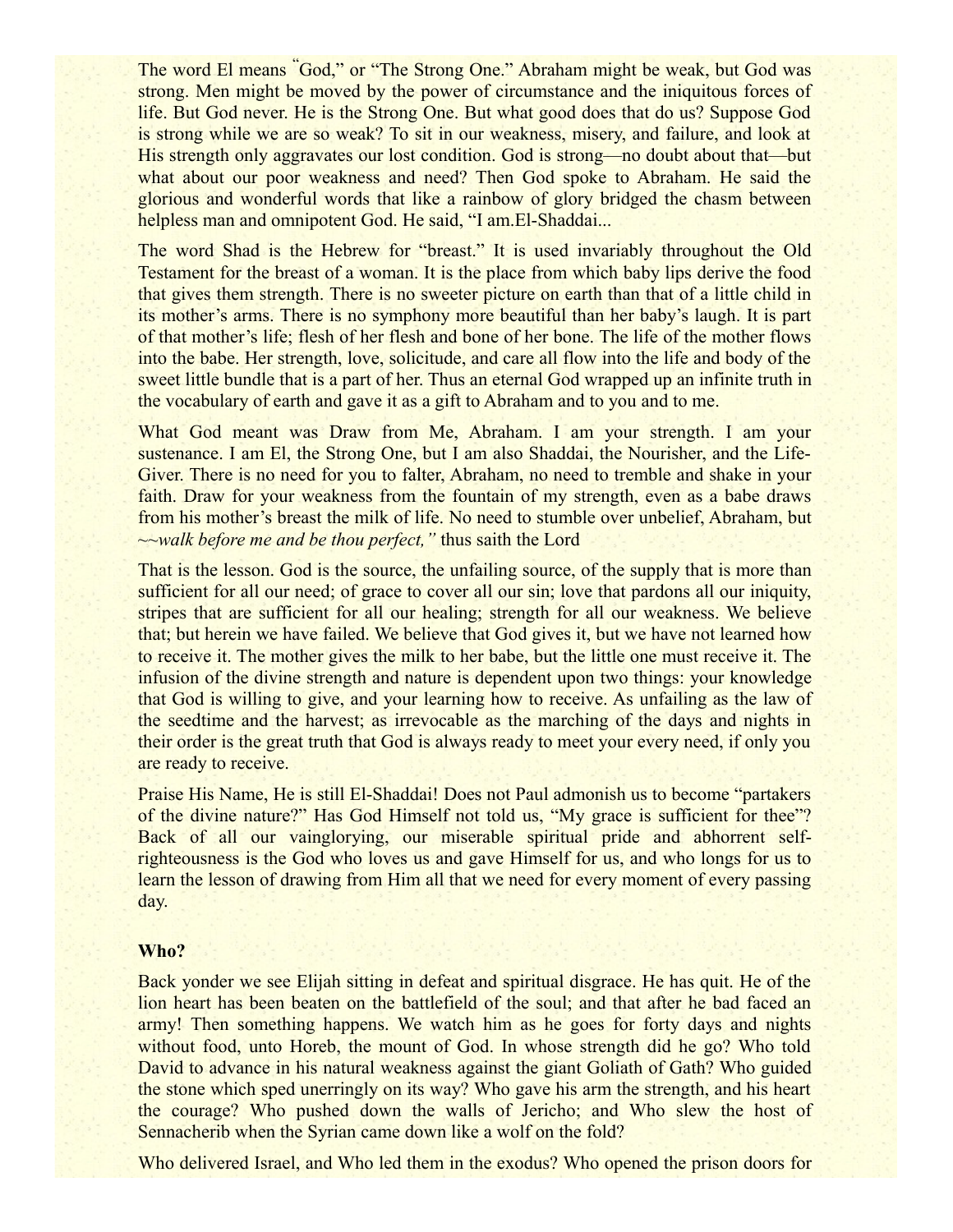Peter and Who pulled back the curtains of glory for Stephen, and gave him grace to pray for his murderers? Who dried the tears of Martha and poured oil into the broken heart of Mary?

Who was it saved our guilty souls, when we knelt at the foot of the cross? Who turned our darkness into day? Who stands by our sides at this moment, ready and willing to give grace and glory? Who has strength for our weakness—healing for our sickness—power for our trials—freedom for our slavery—and grace sufficient for every need? Who can it be, but Jesus?

El-Shaddai still speaks to the hearts of men and, of a truth, we can still sing, "Strength for thy labor the Lord will provide." Reader, draw upon His Life. Take the grace He so freely and gladly imparts. He is more than sufficient for *your* need, and it is possible to walk before Him and be perfect, not in self, but in Christ. I know whereof I speak.

It has been my privilege to be called by my Lord to preach His gospel over the earth. The greatest joy of my life is to win souls, as He leads me and gives me strength for the task. Many of the campaigns run from eight to ten weeks, and sometimes the body gets very weary. One night I was sitting in an office in a corner of the tabernacle, feeling tired and at the end of my endurance. Out in the auditorium a great crowd was waiting for the service to begin, and through the thin boards I could hear the murmur of people at prayer. Then the door opened. A minister stood there and said, "Brother Price, there are about five hundred people here tonight who expect to be anointed in the name of the Lord for healing."

Five hundred—and I did not have the strength I needed to preach. Then there was that multitude to meet in the name of my Lord. In my heart I felt for a moment like running away. Then I wondered if I could dismiss the sick and tell them to come back some other night. I looked through a crack in the wall, and there I saw the poor sufferers waiting for a poor human like me to come and tell them of Jesus. Suddenly my nerves seemed to go to pieces. I dropped to my knees on the floor and wept. "Oh, Jesus," I cried, "I can't. I have not the strength. I am so weary and tired. I want to, Lord, but I am not equal to this task."

Then I heard that still, small voice in the depths of my heart. "You have no strength . . . Why not take *mine?"* For a moment I thought, *could this be real?* Why not? Did not the Lord give His strength to people in the olden days? Why not now. "Thank you, Lord," I said as I waited for what He would do. Then I felt a warm glow come over this body of mine. I walked out on the platform. Many times I preach from notes, but not that night. There was no weariness, no fatigue; nothing but the conscious knowledge of His strength.

In faith I assured the sufferers that all would be reached that night. When the midnight hour came, I was still laying these unworthy hands of mine upon human heads, in the name of the Lord Jesus. The power of the Lord was present to heal them, because the Lord Himself was there. Then came the last one. I prayed; pronounced the benediction; and went home. As I was about to retire, I became conscious again of a great weariness. But I was not too tired to drop on my knees and thank Him for what He had done that night. He was still El-Shaddai. I knew that He had imparted *His strength* to meet my weakness. He will meet your weakness too. He will meet your every need, and no good thing will He withhold from them that walk uprightly.

One great requisite for the reception of the strength that He can give is that you feel your *need* of that strength. Our trust in Him is personal confidence; and when we come on the basis of His merit, He gives to us His faith. We do not look *at* Jesus, but *unto* Him. So many follow Him *afar off.* They look *at* Him; but are not near enough to look *unto* Him. They lag behind while they dissect creeds, handle dogmas, contend with others about interpretations, and lose thereby the sweetness of His presence.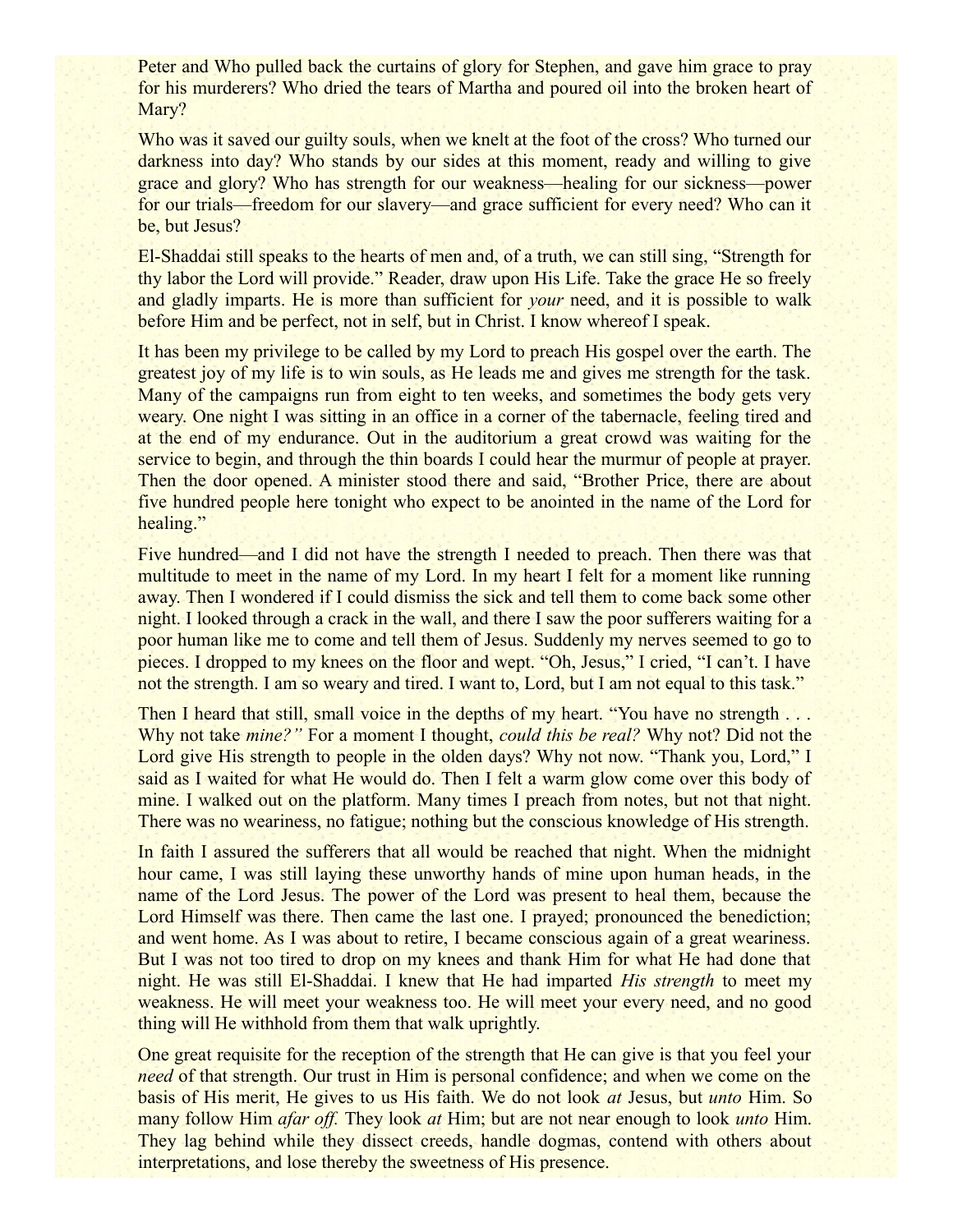Two men once came to me with a controversial question, and asked for my opinion regarding it. I listened to their statements; and when they had finished, I had to acknowledge that I did not know the answer. So I said, "Brethren, the important thing is not *what you* believe, but in *whom* you believe." You will perhaps at first be inclined to disagree with that statement on the ground that what you believe is of tremendous importance. Yet, when at last you reach the portals of "home," you will not tell the angels that you climbed to heaven on the rungs of the ladder of creed, but you will testify that you are at home because of the One who died for You on the Cross of Calvary.

### **WHICH WOULD YOU BE?**

Have you then learned the lesson of drawing on Jesus for the needs of your life? Have you found the sweetness of abiding in the Lord? Have you come to the realization that after all you are a miserable failure? Have you come to the place of the consciousness of your great need, and your pitiful lack of strength with which to overcome? Would you not rather be in the shoes of the Publican on the temple steps than in the shoes worn by the Pharisee who felt so strong in his righteousness and so proud of his deeds? Only as we *decrease* can Jesus *increase.* That means to decrease in our self-life, in our self-esteem, and in our self-confidence.

The house which was built on the sand felt proud of itself, until the wind began to blow and the tempest to rage. The house that was built on the rock cared not for the tempest, angry winds or waves; and when the lashing gales began to scourge it, it was able, having done all, to stand in the evil day. The strength was not in the house, but in the *rook.* It was not the house that gave the rock its strength, but it was the rock which gave strength to the house.

Christ can be your all in all, not only in the picture that is framed in the border of a beautiful theology, but also in practice and reality every moment in every day of the passing years. He invites you to prove Him. He admonishes you to test Him. Why be empty when you can be full to overflowing? Why be hungry when you can be fed? Why wander like a lost child on the desert wastes of life, crying because you know not the way of your tomorrows? Better by far it is to put your hand in His and hear the whisper of His voice divine, "Follow me; I'll guide thee home."

Then the thing, undreamed of in any Arabian Nights of fiction, becomes real in Christ. The desert turns into a trail of flowers; and the heart throbs pull at the bellropes of heaven until the music of the skies is heard again by mortal ears. The rocky hills are but the paths which lead upward to a transfiguration trysting place, together with the saints; as we love Him, who leads and guides us, more and more with every step of the way.

Oh, Soul of Mine, boast not now—nor in eternity— of your accomplishments in thought and deed. The star of feeble service seems dim indeed in the light which streams from the Cross. The labor of our human hands is forgotten as we look through our tears at the hands that were wounded on the Tree. The titles and degrees we bear in pride will hang their heads in shame, when they behold the inscription at the head of the Cross. The things we have done will seem so small in comparison with the things which He has done. How wonderful His leadership! How marvelous His grace! How far beyond the reach of the mind which has not been illumined by the power of the Holy Spirit is the truth that here and now He is willing to impart more than sufficient to meet our every need. He will do it now. He is still El-Shaddai, the God Who is Enough.

At a recent camp meeting an elderly lady listened to the truth set forth on this printed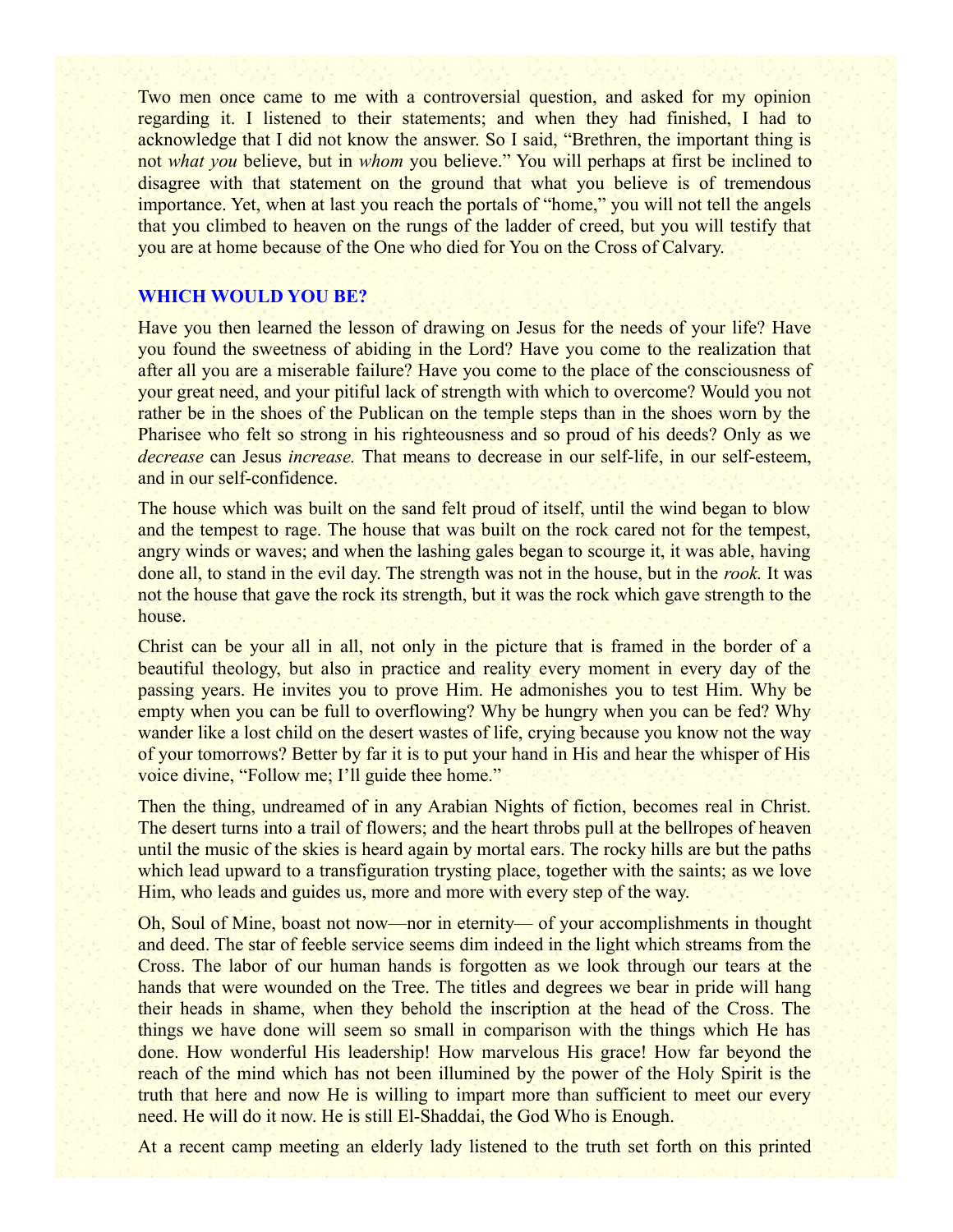page. She was so very sick! Over and over again she had been anointed; over and over again to no avail. At the end of the service I saw her sitting quietly, but the expression on her face told me of the conflict within. Suddenly she clasped her hands in prayer and said so appealingly, "Oh Jesus, I have tried so long with this poor faith of mine. Please give me some of yours." He did!

That is the secret of Christian victory. That is the secret of overcoming. Laying your burdens at His feet — to leave them there and never again carry them around like an old worn-out garment—is the confidence the Lord desires that we enjoy. That is the message of the God Who is Enough. Enough for whom? Why, for *you,* of course. Enough for when? For *now*, of course. That is the provision of El-Shaddai! Then as you march daily along the trail of time to the portals of eternity, you will be conscious of heaven on earth. As you draw nearer and nearer to the day when you can tell the angels you are coming, the songs of grace and glory will resound throughout the country of the homeward trail— His presence—His strength— His power—His love—I-us faith—His grace—and you will find yourself singing as onward and upward you go—

"All the way my Saviour leads me, Cheers each winding path I tread, Gives me grace for every trial, Feeds me on the Living Bread. "When my spirit cloth'd immortal Wings its flight to realms of day, This my song through endless ages, Jesus led me all the way. Oh, the wonders of El-Shaddai, the Enough! God Who Is

**CAR THE** 

## 6. YOUR MOUNTAINS ARE MOVED

**THE BETHANY ROAD** twists and winds around the shoulders of the Hill, mounting in one direction higher and higher, until it comes almost abruptly to the walls of Jerusalem. In the other direction it coils downward toward the narrow defile and the rocky, inhospitable country which stretches away to the plains of Gilgal and the Dead Sea. One day Jesus and His disciples were walking along that road on their way to Jerusalem. Jesus was hungry. That hardly seems possible, and yet He was.

Imagine God being hungry in a world in which everything that grew was there because of His own creative genius and power. But Jesus was also human. When He left His throne and His kingly crown, it was to share with men the joys and sorrows and even the problems of everyday life. He not only knows all about our troubles, but He shares them with us, too.

On the hillside was a fig tree full of leaves. The Master and His disciples approached that tree to see if there were any figs thereon. It had nothing but leaves. No fruit hung on its branches. No figs presented themselves to the eyes. It was a fig tree without figs. So the Lord cursed it and declared that no man in the future would ever eat of its fruit, for never again would it bear any. Now why did Jesus do that? He knew there were no figs on it before ever He approached it. If He could see Nathaniel under the fig tree when he was out of sight, could He not see figs *in* the fig tree, if any had been there?

Jesus never did things without a purpose. There was a motive back of all His words and works. There must have been a meaning in the incident. There was a lesson He wanted to bring to the disciples *then,* for had the incident been devoid of teaching, it never would have happened. There was a lesson He wanted to preserve for you and me, for if there had been no such motive, would it ever have occupied such precious space within the covers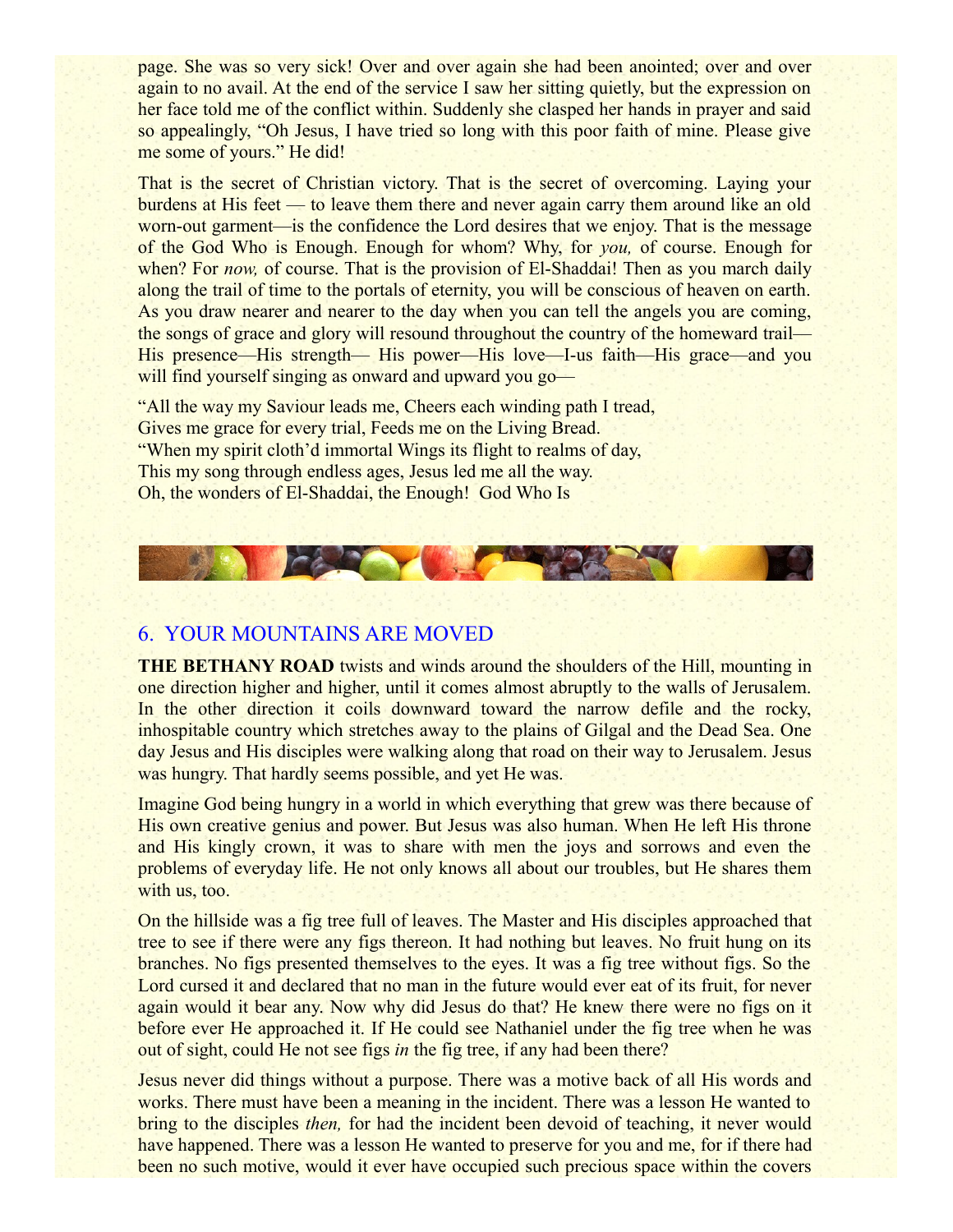of the Book? 'What was the lesson, and why was it taught?

Into Jerusalem went my Lord with His followers. Out of the temple they drove the merchandisers who were profaning the sacred place with their commercialism. The following day they were back on the Bethany Road. Peter saw the fig tree. He noticed it was dead— dried up—and withered. In amazement and surprise he cried out, "Master, behold!" and he pointed to the fig tree and called attention to the fact that it was withered away. Then Jesus spoke—not to Peter alone, but to *all* of them. Here was the purpose. Here was an object lesson which God, who became man, was going to use in order that men might understand God in their humanity. There *was* a motive behind the cursing of the tree. So Jesus said, "Have faith in God."

By my side is my Greek Testament. Let me quote word for word that entire sentence in the order in which the words come, remembering that the structure of Greek sentences is different from that of our English. Here is the sentence in the Greek: "And answering, the Jesus says to them: "Have you *faith of God?'"* That is the actual, word-for-word translation from the original.

Then the Master went on to tell them that *if they had such a faith,* not only would a little fig tree dry up at the exercise of such faith, but that mountains could be removed and cast into the sea. The lesson was that of the irresistible power of the faith that was the faith *of God.* It was indeed mountain-moving faith. One of the requirements, as you will see by reading the record in Mark 11:22-26 is that there be no doubt in the heart about the consummation of the miracle—nothing but a belief that the thing you desire and pray for *will* come to pass. When those conditions are met, then the miracle —whatever it is—has to happen; for back of it is the Word of God, and back of His Word is His power. It is His power which made the fig tree, the mountain, and everything that is; for it was the creative genius of the Eternal One, Who brought into being all things that are. His word brought cosmos out of chaos.

Now let us ask God to send the Holy Spirit with truth divine and bring the illuminating light of His presence to these minds and hearts of ours. Generally we interpret that scripture, "Have Faith in God," to mean that we have confidence in God's power to move a mountain. We say in our hearts, "If only I have faith enough *in* God; if only I can believe hard enough; and if only I can get doubt out of my heart, then God will move that mountain."

#### **AN IMPOSSIBILITY**

You are trying to do the impossible. *Your* faith would never be strong enough or pure enough for that, though you were to struggle for a million years. What a mistake it is to take our *belief* in God and call it *faith*. How my heart has bled when I have seen some of God's dear children (and so have you) struggling to believe for victory over sickness, because they have not discerned the difference between belief in the power of God to heal (which belief even the devils have) and the *faith of God* which brings the victory. There is a great deal of difference between what we call the *faith of man in God,* and the *faith of God* that is imparted to man. Such faith is not the child of effort, neither is it born of struggle.

If it is the faith *of* God, then we get it *from* Him, and not from our mental attitudes or affirmations. Jesus did not say, "If you have the power to believe that God will remove that mountain, then He will do it." Neither did He say, "If you can believe hard enough that it is done, then it will be done." But He did say, "*Have the faith of God."* In other words, get some of God's faith; and then when you have that, you will have the only power with which mountains can be moved and cast into the sea.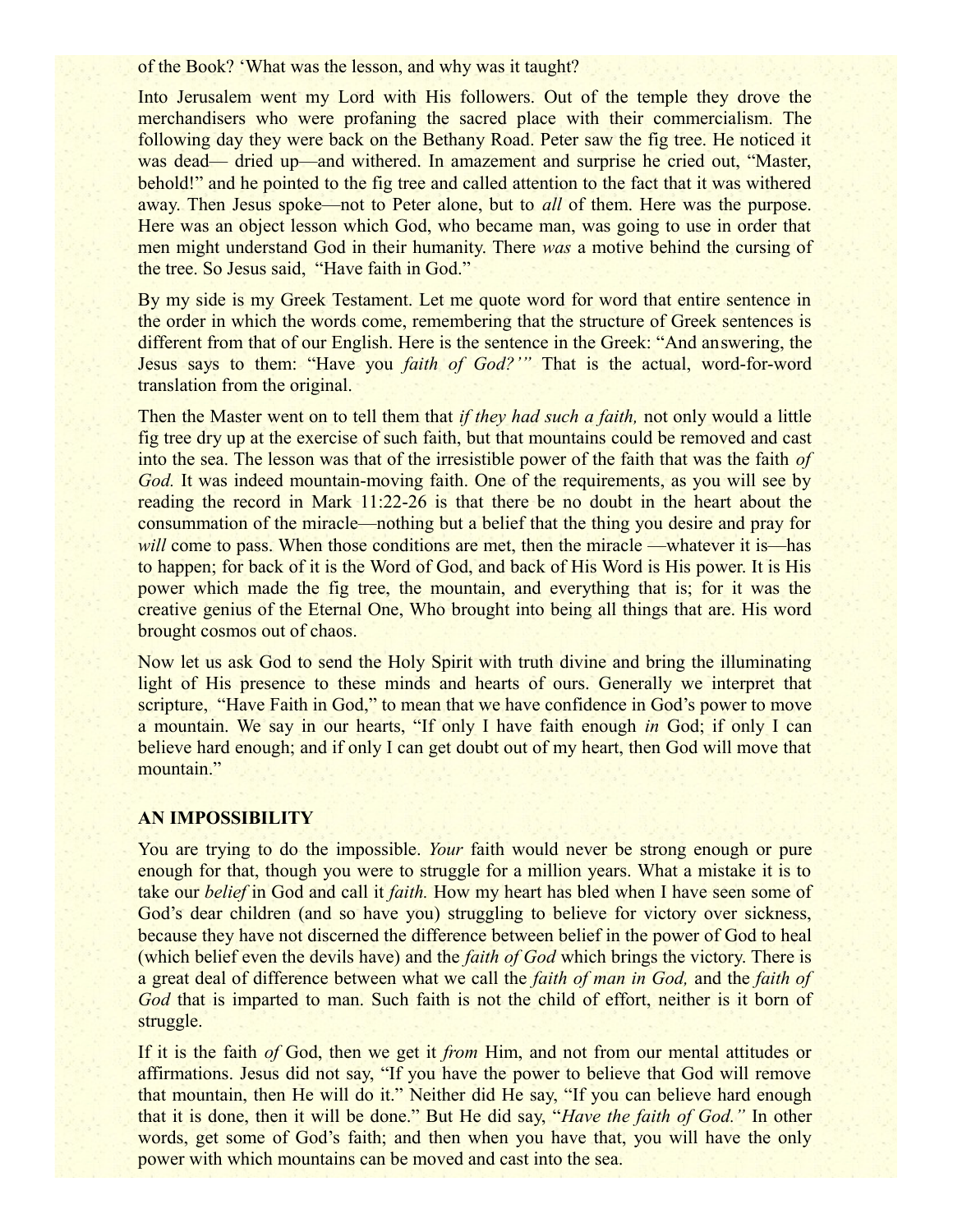But you tell me that in the second part of His statement He talks about believing with the heart and having no doubts. The second is impossible without the first. You simply *cannot* believe without the alloy of doubt *until* you have the faith of God. It takes God's *faith* to clean up these human hearts of ours of all the debris, the fears, misgivings and doubts.

The groans and the struggles we have heard come from people who have tried to believe it is done without having God's faith! They might have confidence in His power, and belief in His promise; but to possess His faith is something else.

All this has led me to believe that it is far more important that we seek the Healer than healing. In the secret of His presence there is a hiding place for the soul. As the life empties itself of the world and its contacts, it makes room for the things which God can *impart.* Have you noticed that at the end of the statement our blessed Lord made to His disciples about the faith that would move mountains, He tells them to be sure to *forgive* everybody against whom they might have some grudge or feeling? Why does He say *that* in connection with this great lesson on mountain-moving faith? Is it not because of the fact that, when God would impart His faith to us, He does not want to find a channel which is choked by hate and an unforgiving spirit?

The frailties of human nature beset us on every hand and side; and the good Lord knows they do. With what patience and care He must watch over us and deal with us; and how many, many times His grace is wrapped around us like a blanket which covers our imperfections; and we hear His voice of love when we do not deserve it. Like as a father pitieth his children, so the Lord pitieth them that fear Him. I do not mean to imply that He demands perfection of life and conduct before He imparts the grace of His faith, but perhaps there will be things which He will require of us in order that His blessings He might impart. A God of infinite and eternal love wants no malice in the hearts of His children. How can we, who have been forgiven so much, refuse to forgive those who perchance have transgressed against us?

The meaning of the Lord is clear. He is saying that if we are to become the recipients of the faith which is the faith of God, then we must forgive all who trespass against us . . . It is into such a yielded heart— when the soul cries out its need of God because of its own helplessness—that the benediction of His faith comes; and with it the *consciousness* that it is there.

#### **A WOMAN'S STORY**

How well I remember a woman who came to the meetings some years ago in need of healing and prayer. She seemed to be such a noble character, and her family loved her devotedly and dearly. One night we prayed for her in the name of the Lord Jesus, and she went away seemingly happy. She said she was standing on the promises of God; but she was not healed. As the days went by, two of her daughters came to see me, and begged me to pray again. As a matter of fact, they were almost hysterical in their anxiety and desperation. They loved their mother, and they knew that God was their only hope. They asked me to anoint her once again. I did!

Never shall I forget the pleadings, the importunities, and the frantic cries of those dear people as they stormed the throne of grace. They tried to believe; but it seemed to be all in vain. The poor, sick woman brushed the tears from her eyes as we sang, "Jesus breaks every fetter," and went away from the meeting without any evident answer to our prayer. Two days passed. Then she came early, before the service, to the office door. Here was a different woman! Her face was illumined by the glow of the glory in her soul. "You have been healed!" I said.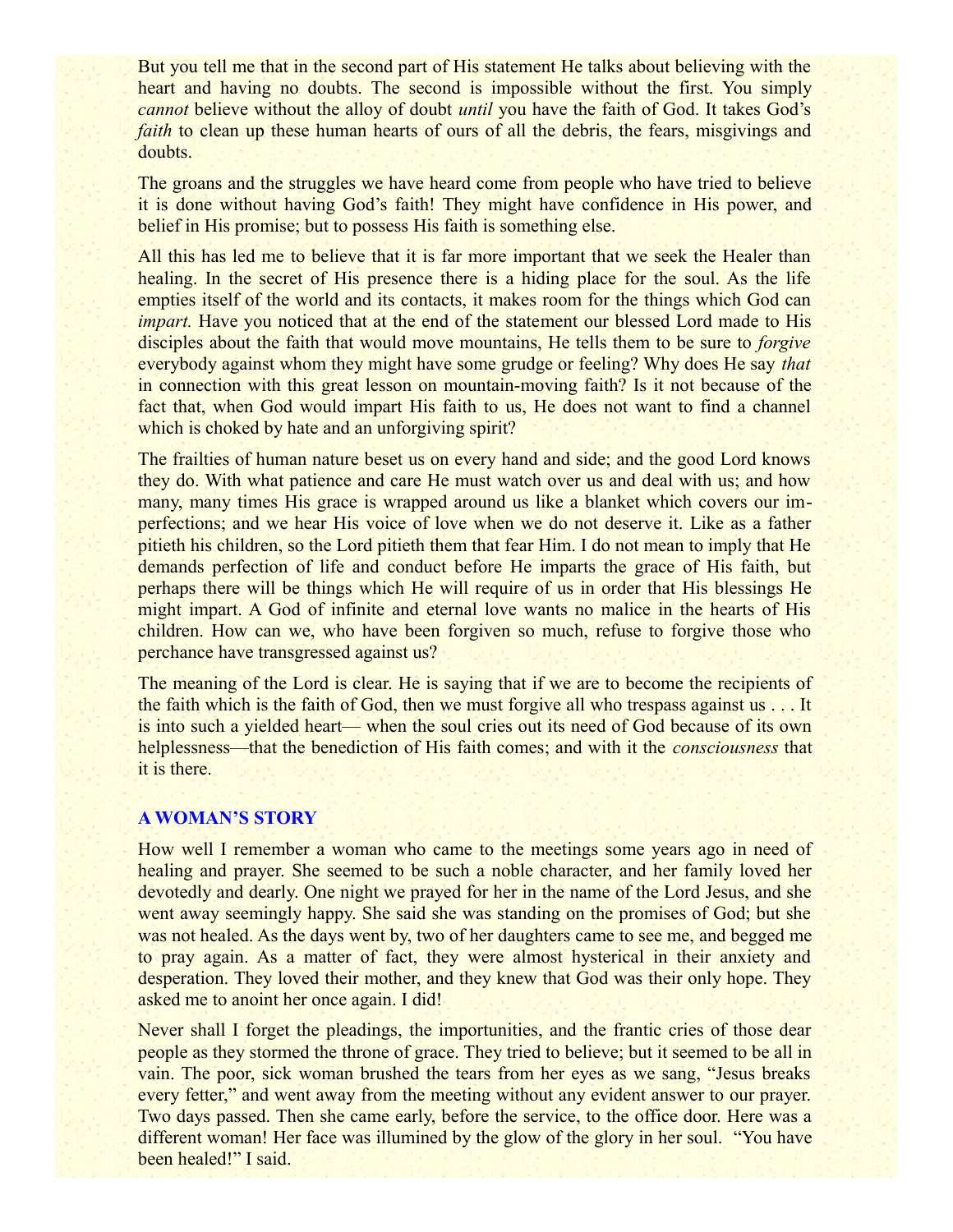She smiled, as she answered, "No, not yet; but I shall be tonight. I have been prayed for publicly, and I believe my Lord wants to touch me by His power in the service tonight, so that all may see that He is faithful." There was no strained, tense atmosphere; no struggle; but rather, sweet and beautiful rest in the Lord. Then she told me her story.

Broken and crushed—almost in despair—she had gone home. She had come to the end of herself and she knew it. As she knelt by the side of her bed, and prayed, she sobbed: "Dear Jesus, I have *tried* so *hard* to have faith and I can't. I have failed, dear Lord, and yet I do believe in your promise and your Word. Brother Price has tried, and he has failed. The people in the meeting have tried, and they too have failed. Where can I go? What can I do? Speak to me, Lord. My only hope is in Thee."

Then before her came the thought of a woman who had succeeded her as the teacher of a young people's class. Deep in her heart there had developed a feeling against that woman who had won the hearts of the young people, where once their love and affection had been showered upon her. Was it envy? Was it jealousy? She knew not; but she did know that with the passing of the months the feeling had become intensified. Now she thought of her. She saw then the *true* condition of her heart. Perhaps she heard the Master say, "And when ye stand praying, Forgive."

This very afternoon she had spent an hour in prayer with that woman, and God put in her heart a deep and beautiful Christian love for her. Sweet hour of prayer! Wonderful place of communion, where we talk to God, and in which God talks to us! The wounds are healed! The envy melted away, and the love of Jesus flowed in. When at last she arrived home, she told the family at the supper table that she would be healed that night. She knew it; but she did not know *how* she knew it. The consciousness of it was as real as life itself. There was no doubt about it. There was no intercession. That had been a work of the past. There was no agonizing and pleading. It was done; and yet it was not! That is the paradox of faith. Then she said to me, "My Brother, do you know what Jesus has done?"

"I know that my Lord doeth all things well," was my reply.

"He has given me His faith," she said. "Honestly, I do not know the moment I received it; but, praise His name, I know it is here."

And it was. That night the heavenly breezes blew. That night the Christ of the healing road touched, with the power of Omnipotence, the sick, weary body of His needy child. That night a cancer was melted by the touch divine. A mountain was moved by the *faith of God* which had been *imparted* to a sick woman by the Lord of Glory Himself.

### **SEEK THE HEALER, NOT HEALING**

Our chief difficulty is that we seek healing instead of the Healer. Of what use is it to look for light and disdain the sun. The woman, recounted in the scriptures, who had the issue of blood was not struggling to grasp a lifeline of deliverance by the power of mental apprehension. All she wanted to do was to get to Jesus. All the poor, blind, miserable wretch on the Jericho Road did was to crowd into his heart-rending cry the story of his own helplessness, and his belief in the love, power, and compassion of Jesus of Nazareth. Even though our blessed Lord did tell him that it was his faith that had made him whole, yet I am sure that what faith he had was given him by the Lord Himself.

Can a man *generate* enough faith to find healing in walking a few feet on a dusty, Jericho road? The presence of the Nazarene was the *source* of faith in the days of old; and it is the *presence of Jesus that is the source of our faith in these days of doubt and unbelief; even* as Jesus said "Without me, ye can do nothing."

Truly the disciples of Jesus love to read the twelfth chapter of Romans. It raises such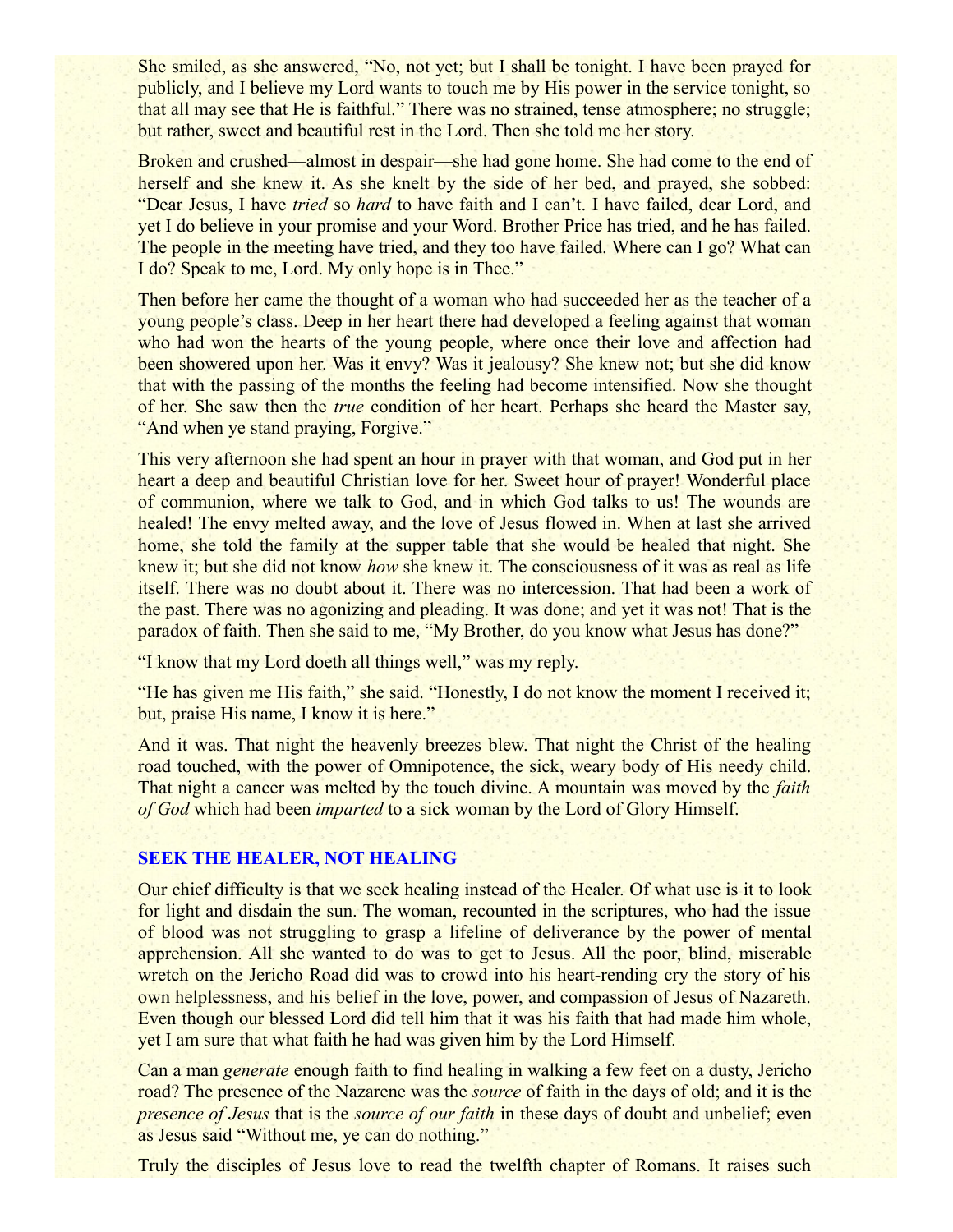wonderful possibilities in the standard of separated, consecrated, Christian living! It is the type of gospel, however, that carnal Christians do not like to contact. Paul is beseeching Christians—importuning the children of the Lord— to go on from good to better and from there to better still. They are *not* to be *conformed* to this world; *but transformed literally, transfigured.* It is to be brought about by the *renewing* of the mind. The Greek word is *renovation.* When you renovate a lawn, you rake out the old and put in the new. This renovation is necessary in Christian living before we can prove what is that good and acceptable and perfect will of God (Romans 12:2).

When that has happened, what then should be our *attitude?* Paul continues in his writing, "For I say, through the grace *given* unto me, to every man that is among you, not to think of *himself* more highly than he ought to think, but to think soberly, according AS GOD HATH DEALT TO EVERY MAN the measure of faith." There is a declaration! God deals to *every* man his measure of faith. What measure? How much? That depends upon Verses One and Two. They come before Verse Three. The point is—God *gives the faith.* He measures it out! The Greek, in a word-for-word translation, says: "To each one has the God divided a measure of faith." Weymouth, in his translation in modern speech, says, "In accordance with the amount of faith which God has allotted to each one."

Do you not see how foolish we are to struggle, and to try to believe *mentally,* when we ought—according to the Word—to believe *spiritually?* There will be head belief, for the mind will acquiesce; but the *renewed* mind will say *~~Am en"* to all the works of grace, by faith. Fundamentally, faith is *born* in the heart. The heart will accept the *unreasonable.* It believes what mind says is impossible. It counts the things that are, as though they were not; and the things that are not, as though they were.

*Faith puts strength* in Noah's arm to build for a hundred years, when there is no sign of flood. It *sends an army* marching around Jericho's walls, when reason says it would take a million years to wear out the foundations by the tramp of marching feet. It *pulls a nation* to the edge of a deep and impenetrable sea, only to find that the gates of the "ocean" swing wide on the watery hinges of omnipotent power, and that the paths of men are laid in the depths of the sea. *It sends men,* without flinching, into furnaces of fire, *and preserves them* in the dens of lions. Faith *chases death away* from its vigil over bodies, *and* it *brings back the life* that had fled. Faith! *God's Faith!* Not weak, puny struggles to believe; *not* futile *efforts* to apprehend the powers of the Eternal.

Can a teacup contain an ocean? Can a grain of sand envelop a planet? Can my poor understanding comprehend the glory of an omnipotent God? *Only* as His love divine is freely given, *only* as He chooses to reveal Himself to me, *can I understand* and then, *only in part,* for were we to behold the fulness of His glory, no flesh could survive in His presence. Only as He gives His pardon, am I saved. Only as He imparts His strength, can I fight the good fight of faith. Only as He gives His love, can I forgive my enemies. Only as He lifts me, can I rise above the world of sorrow and sin. Great is the Mystery of Godliness; and wonderful, beyond our dreams, is the Plan of His Redemption!

Needy One, at the end of the Road of Self you will find Him waiting. The Author and the Finisher of your Faith is willing to meet you there. Back of you are the tears and the sorrows, the heartaches and the disappointments that are the gifts of a world devoid of faith and empty of belief in God; and the sunlit trail where Jesus stands, is bright and glorious with the light of His presence! Trust Him for His grace. Rest upon His promises. He is the Giver of every good and perfect gift; and the road up which you will walk, together with Him, will shine more and more unto the perfect day!

If you have *Salvation,* it will be because He has *imparted* it. If you have healing, it will be because of *His* virtue. If you have faith, it will be because *Faith has flowed out of His*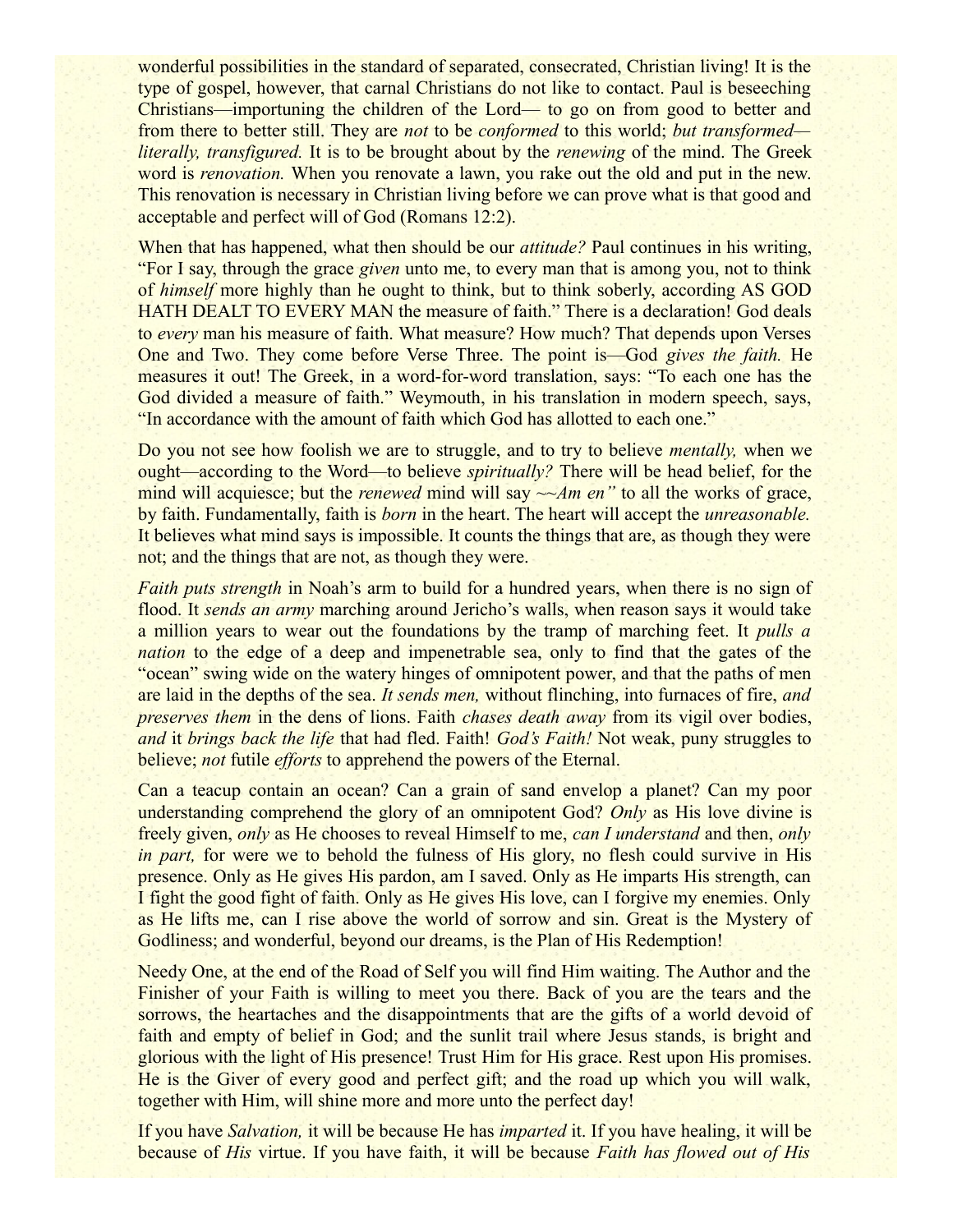*heart into yours;* and that is the *only* faith that can move your mountain.

**TANK WEIGHT** 

You can have it; for He will give it! Then will you know of a surety that the Faith—your *faith,* that has made you whole-is *a gift from God.*

## **7. GOD WANTS TO MAKE IT EASY**

**I BELIEVE** it is easier to come to Christ, and to ask Him for the impartation of His Faith, than it is to *try* to work up and generate your own. Unless we look back of statements, which would be misleading were we to isolate them, we are in great danger of putting a wrong interpretation upon them. We must acknowledge that, in instance after instance, the Master mentioned the faith of the people who came unto Him; and on occasions He complimented them in His own beautiful way, because they possessed it. My question is not whether or not they had it, but *where did they get* it?

Samson had strength. With it he accomplished feats of power that were positively superhuman. But *where* did he get it? He was an example, in a physical way, of what we are admonished to be in a spiritual way. "Be strong in the Lord, and in the power of His might." Paul declared that he was strong; yet he continually acknowledged his weakness. But was he not the man who declared, "I can do *all things* through Christ which strengtheneth me"?

Do you remember that wonderful incident of the miraculous draught of fishes? The grey dawn of early morning was stealing over the blue waters of Galilee. The disciples had toiled *all* night, in their own strength, and had caught nothing. As they pulled in toward the shore, the Stranger of Galilee stood silhouetted against the green hillside, waiting for the coming of the men who were such *failures.* Then His voice rang out:

"Children, have ye any meat?" They had none. They were returning from the toil of the long, weary night —absolutely empty-handed. He *knew* that. He knew that not even a minnow had been caught to give them so much as a light reward for the long, dark hours of labor and toil. Then He told them to cast the net on the *other* side.

As they obeyed, their eyes must have opened wide in amazement at the feel of the fish which were getting entangled in the net. They could not *pull* it in. In a minute they had caught more fish, following the instructions of Jesus, than they had caught in a *night* of their *own* endeavor. Wonderful story, you say? Yes, but I have not come to the most wonderful part of it yet! The most unbelievable and gloriously true part of the entire narrative comes in the next statement of Jesus.

Talk about generosity! Talk about benevolence and graciousness! He said Bring of the fish which *ye have now caught."* Who caught those fish? Jesus said they did. But I ask you again, *~Who caught those fish?"* You know, as well as I, who *caught* them. *It was Jesus.* Yet He said that they caught them. Thus He speaks of our faith and our love, of our this and that—as if we were anything at all—apart from *Him!*

### **HIS PERFECTIONS**

Mark 5:27-28 gives us a beautiful illustration of this great truth. Alexander Maclaren says, "The main part of this story seems to be the illustration which it gives of the genuineness and power of an *imperfect* faith, and Christ's merciful way of responding to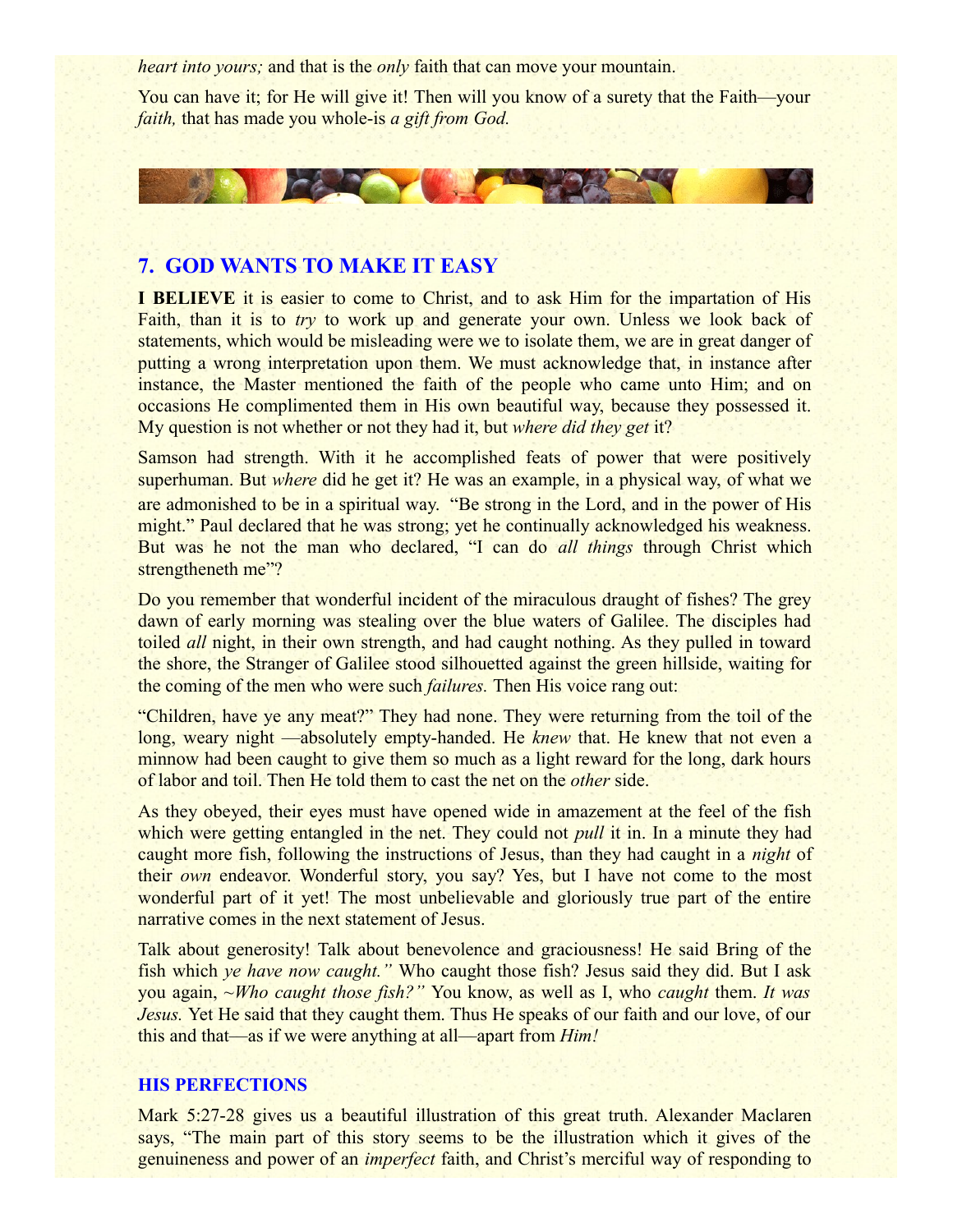and strengthening such a faith." Look at the woman. She allows Jesus to pass. Then, timid and shrinking, she crowds her way to a place where she can touch His robe. Does she believe some peculiar kind of *magic* is connected with His cloak?

After the contact had been made, she fain would have tried to *lose* herself in the crowd. The whole manner of her approach is evidence that she did not have what *we* have been in the habit of calling 'faith". She did not ask Him to speak a word! Yet, in her misery and ignorance, she approached the Lord and *touched* Him. She was healed! Instantly, too. The record states that virtue left the Christ, in order that the healing and the miracle might be consummated.

The whole message of the story is the *fact* that such healing is not dependent upon the development of a perfect faith by any processes of self at all; but rather on that contact with Jesus, who is the Author and Finisher of our faith, and the giver of every good and perfect gift.

Let me again quote Dr. Maclaren: "The power and vitality of faith is not measured by the comprehensiveness and clearness of belief. The richest soil may bear shrunken and barren ears; and on the arid sand with the thinnest layer of earth, gorgeous cacti may blossom out, and fleshy aloes lift their branches with stores of moisture to help them stand the heat. It is not for us to say what amount of ignorance is destructive to real confidence in Jesus Christ. But for ourselves, feeling how short a distance our sight travels and how little, after all, the great bulk of men in Christian lands know of theological truth, and how wide are the differences of opinion amongst us, and how soon we come to towering barriers beyond which our poor faculties can neither pass nor look, *it ought to be a joy to us that a faith which is clouded with ignorance may yet be a faith which Christ accepts."*

That is my point. He supplies the deficiency. He makes up the need. When Jesus descended the mountainside from the scene of His transfiguration glory, He found a miserable, unhappy father and a group of impotent disciples trying to do by *their* faith what could be done only by the Faith of the Son of God. The man was honest when he said, *Lord I believe; help thou mine unbelief."* Has not the scene of those disciples, struggling and shouting, rebuking and trying to cast out the devil—without success, been duplicated over and over again in modern days? But when Jesus walked on the scene, how quickly and beautifully the entire atmosphere was changed and transformed.

Out of the storm there came the calm. Out of the tempest there was born a beautiful peace. Jesus was Master of the situation, and happy was the man who beheld that day the approach of a tender, sympathetic heart which was moved with compassion, and overflowing with divine love. The great essential is that we talk with Jesus; cease our struggle, and turn from our intercession to that trust and confidence in Him which will invite the impartation of the *faith* which He alone can give.

For twenty years and more I have been conducting campaigns in which a prominent place has been given to prayer for the sick and the suffering. To this ministry my Lord has called me, and to that call I have responded with all my heart. To His glory and praise, I record that I have seen the eyes of the blind opened. Miracles of power divine have raised cripples and paralytics from their wheel chairs and cots, and cancers and tumors have melted by the healing power of our wonderful Lord.

But—do you know what I have noticed? All *great* healing services have been preceded by nights of conserration and seasons of prayer. When the crowds have rushed forward, seeking *healing,* the meetings have been hard and difficult. When they have sought the *Healer,* rather than the *healing,* however, the sweetness of His presence has broken the *power* of the enemy; and the *sunshine* of His presence has melted the icy feeling that gripped the heart. It may be self-pity, or even self-love, which brings us to His feet; but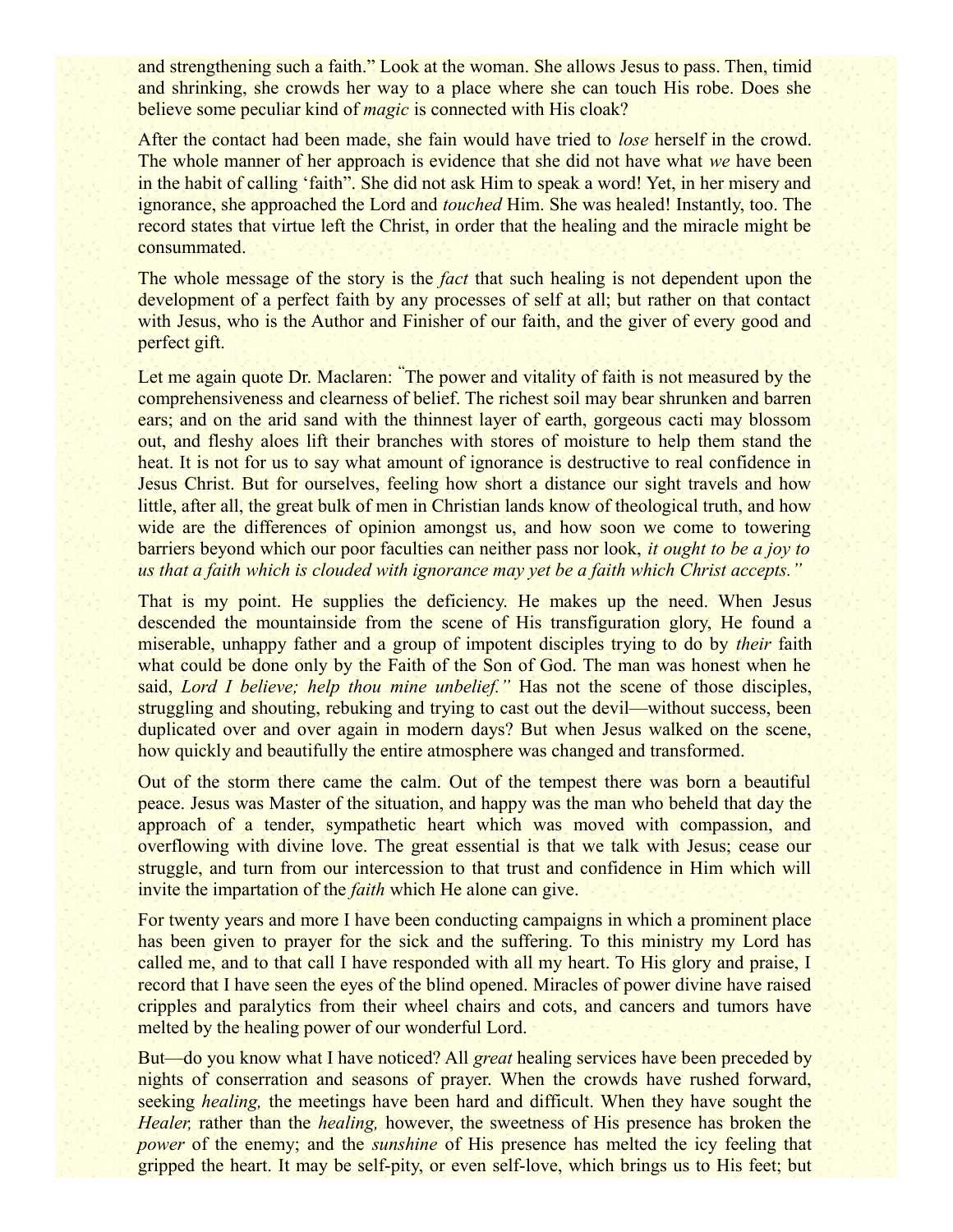our whole viewpoint is changed—once we are there—as *we at last see Him!*

### **THE POOR AND THE RICH**

It is the poor and the needy who have been given so many good things, and it is the rich whom he has sent empty away. A crippled man was brought to the meetings some years ago. Those who brought him told me he was a man possessed of all the faith in the world and one who was known in the community for his good life and works. He was a goodliving man and, no doubt, loved his Lord; but he was to go away from more than one service because of the *one thing* that he lacked, and which His Master was ultimately to reveal to his mind.

How the people prayed for that cripple! I can see him now, struggling to rise in answer to the entreaties of the people that he arise in faith and walk. Many times I knelt by the side of his chair and rebuked the power which bound him. The days went by and yet there was no sign of his healing—no acquiescence had come from the skies in response to prayer. One afternoon they wheeled him to a corner in the building. He asked the people to leave the two of us alone, and then said something which has lingered in the chambers of my memory.

"What a failure I am," he declared. " I came here strong in what I thought was *my* faith in the Lord. As I look deeply into my heart I find something about which I wish to confess. What a poor, miserable failure I have been. I have been spiritually proud of the fact that people have pointed to *me* as a man who suffered without complaining. They pointed me out as the man who never grumbled, although he had a cross to bear. I grew proud of my reputation and I can see now that what I termed my goodness has been self-righteousness in the sight of my Lord.

He put his face in his hands and wept. There was something so pathetic about that poor, crippled man, that the tears welled up in my eyes too. I reached out my hands and put them on his head and commenced to pray. I prayed for his healing; and, as I prayed, he stopped me. "Dr. Price," he said, "I don't need healing half as much as I need Jesus. I am so hungry for His presence. More than anything else in my life, I want to know Him better, and I am content to spend my days in this chair if only He will flood this selfrighteous heart of mine with His peace and love." So I watched the cripple in the wheel chair disappear around the corner of the building.

He went away quietly, and my heart went with him, as they wheeled him out of the building. All the way home my heart was singing for him the hymn:

Saviour, Saviour, hear my humble cry;

While on others Thou art calling,

Do not pass me by!"

A broken and a contrite heart will He not despise! How sweet it is to come to the end of self! How wonderful, after we have toiled all night and have caught nothing, that He condescends to wait for us on the shore! How gracious the voice that tells us to cast our nets on the *right* side of the boat, that our joy might be full! What determines which is the right side of a boat? Why, the way it is going, of course. You will soon find out where the right side is *if your boat is going toward Jesus;* and the boat must be *empty,* if you would *bring* the Nazarene on board.

A few days later I was leaving the building in company with Dr. Manchester, the man who buried President McKinley. At the door of the auditorium sat the man in his wheel chair, patiently waiting for the doors to open for the evening service. The afternoon meeting was over. Dr. Manchester looked at the face of the crippled man and stopped.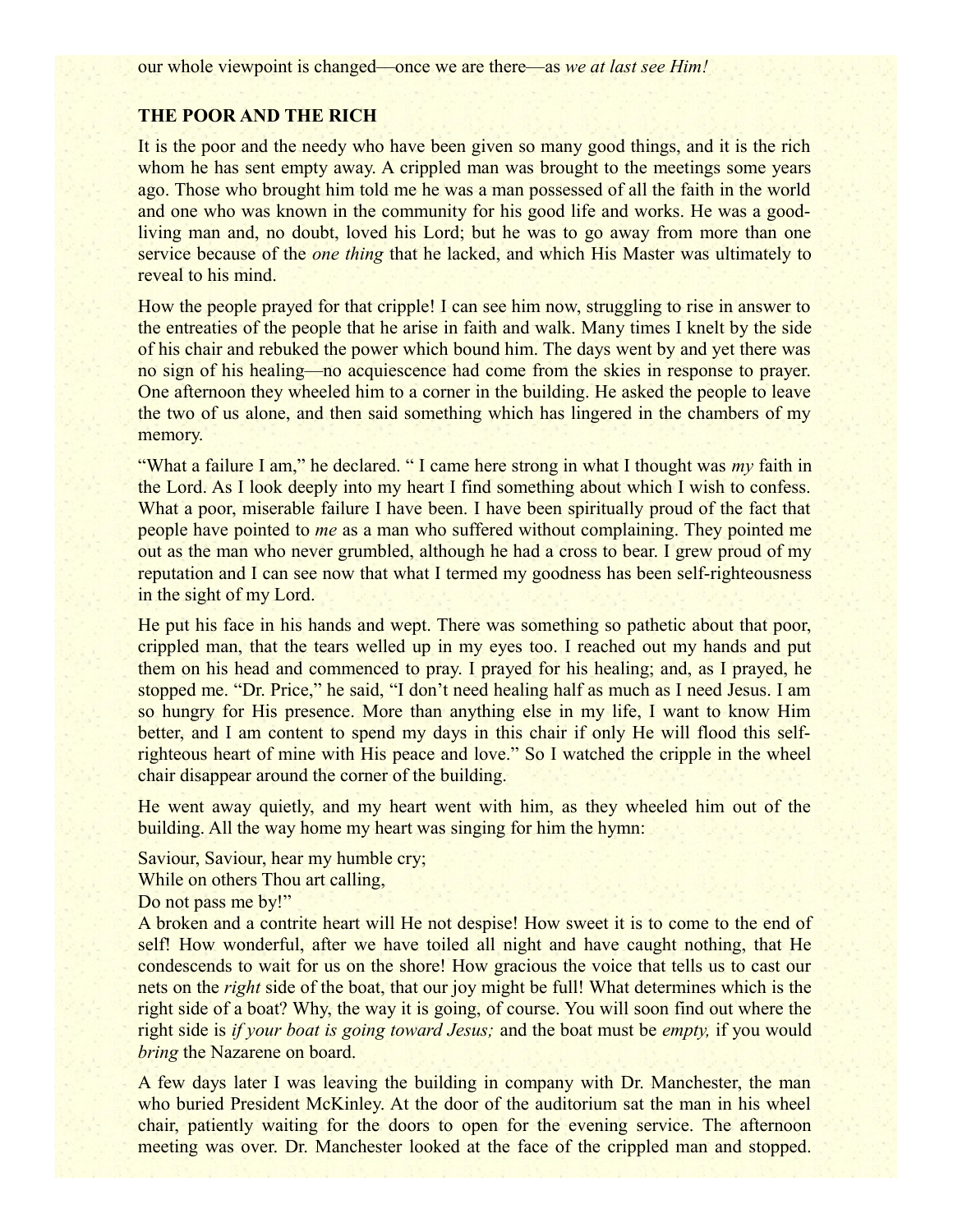Then he walked over to him and I followed. "Are you coming for prayer?" he asked.

"For prayer and to receive healing," was the reply. There was something different about the man. His voice —his tone—his eyes—such a look of reflected glory on his face. I knew something had happened. "Tell me," I said, "What has happened? My brother, I discern you have experienced something that is so wonderful I can feel its glory, though I do not know what it is."

Then he told me he had been with Jesus. He had spent the night in prayer—not in intercession alone, but in praise and worship. He told me that at four in the morning a consciousness of the presence of his Lord had overwhelmed him. He knew Jesus was in his room in a special way. He told me how his voice in adoration had commenced to praise his Lord. He said that he then became conscious of an infusion of the Life Divine. Something passed from Jesus to him; and he felt as though a fog had rolled away from his heart and mind. From that moment on he knew his struggles were over; and a sweet and holy peace was wrapped around his soul. He told us that now he *knew,* when once again he came to obey his Lord in the anointing with oil, strength would flow from Jesus, and life divine would be given him to restore him to health and strength.

As I looked into Dr. Manchester's face, I noticed that tears stood in his eyes. Then he spoke, "Why does this man have to wait until tonight?"

"He does not," I replied. "The Great Physician is here now. Jesus of Nazareth is passing by."

A moment later it was over. Out of his wheel chair arose that man. He ran and jumped and praised the Lord for his deliverance. It was a miracle of power divine. Around him on the snowy street, men and women gathered first to praise, and then to pray. Unsaved hearts were broken, and many were the penitential tears that were shed! More than once I have been with a group of disciples, struggling at the foot of a mountain; and oh, how my heart can testify to the difference it makes when into the midst of our helplessness Jesus Himself comes walking!

### **YOUR PRAYERS ANSWERED**

Do you not know that your prayers can be answered? Do you not know that *your* burdens and cares can be left at His feet; that you never need bow your shoulders again with the weight of sorrow and care? I am praying, please God, that thousands who will read these lines will come to the place of abandonment of the trail of self-endeavor, realizing that it has led them into doubts and fears which destroy confidence and trust in God.

Know ye not that faith cometh by hearing, and hearing by the Word of God? In my Greek Testament it reads, "and hearing *by a word of God."* There is a finer ear than the one with which we listen to the music of the organ in the church service. There is another ear than the one we use when we listen to the reading of the grand old Book. It is not merely the intonation of a human voice that speaks as the Bible is read, for men hear that Book and yet do not hear the voice of God. The Bible is a book through which God speaks; yet all do not hear His voice in the lines!

Faith cometh by hearing, and hearing by a *word* of God. Let Jesus speak to this heart of mine and doubts will take the wings of the morning and fly away. Let Jesus breathe a little word to this poor mind of mine and heaven is brought to earth Fear is gone like a shadow in the light of His glorious truth. Let Him say, "Bring him to me," and then cometh faith—God's faith—His faith—and my poor heart will cry, "Lord, that I may receive my sight." Let Jesus breathe on me, with His love and presence, and mountains will commence to tremble, and the fingers of the foundations will lose their grip!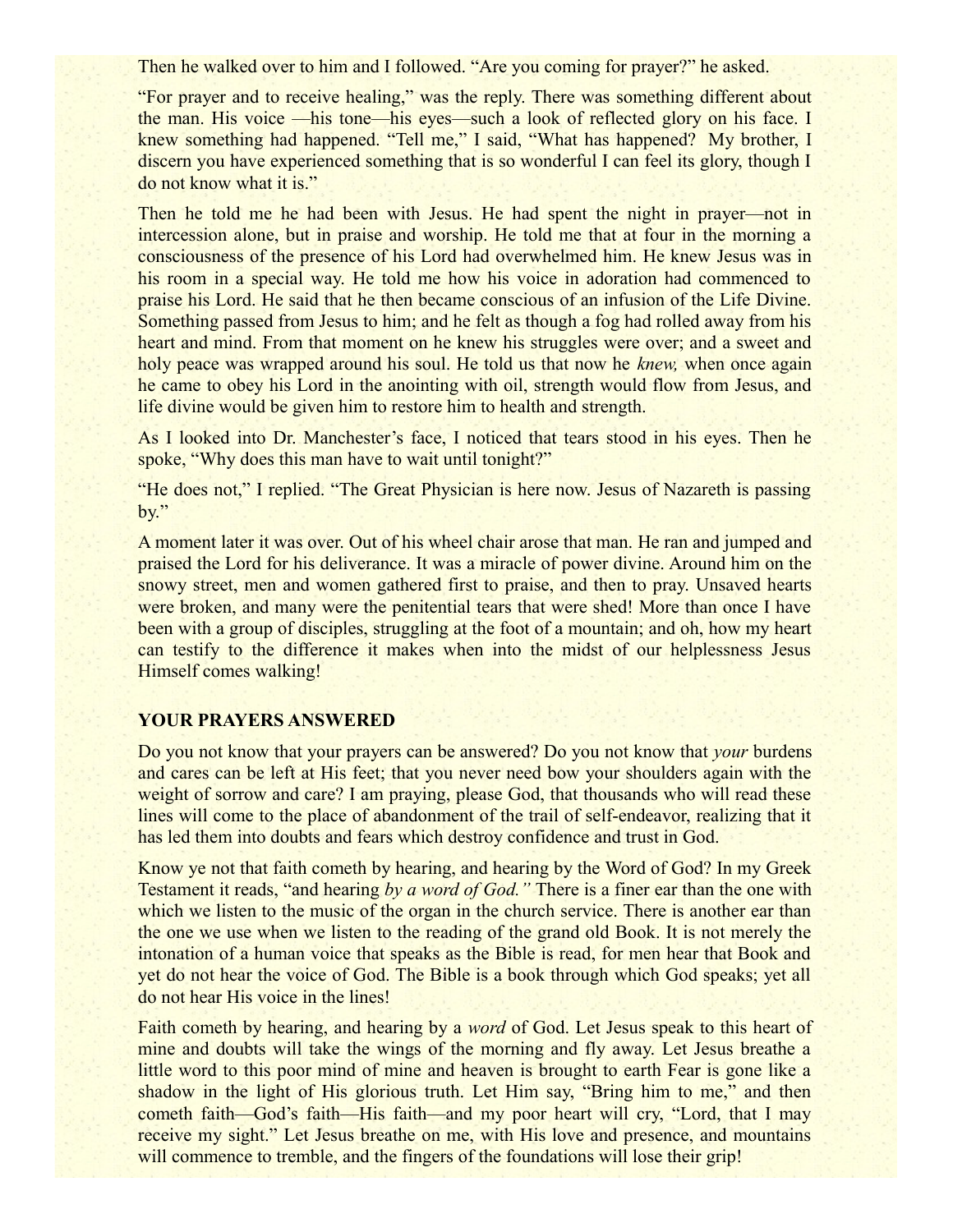That is how faith comes! Not through the channels of human concepts. Not along the paths of human understandings. Not by the abilities of minds to comprehend, or the power of the intellect to affirm. Reach with fingers such as those for the moon and you will struggle and groan in vain to possess it. But let Jesus speak, and the soul is lifted. One little word from Jesus is worth all the words in a dictionary of human language.

There is hope for the blind Bartimaeus of the Jericho Road of today, when Jesus of Nazareth is passing this way. "Hope," did I say? Yes, hope-and more than hope; for when He hears our cry of helplessness, He will not pass us by... When He speaks, hope is kindled until it becomes a fire that burns away all doubt and unbelief, and the warmth of a divine and beautiful faith brings healing to the soul.

O Master, speak! In our need and self-helplessness, we would lift our hearts and voices to Thee. Speak the word—that will be all we need. We have tried, with the broken cisterns of our faith and endeavors, to believe; but their waters have failed!

*"Saviour, Saviour, hear my humble cry; While on others Thou are calling, Do not pass me by!"*

## 8. Imparted Faith

THE BELLS OF my heart are ringing, because I know that my Lord is able to supply all our need. The storehouses of grace are filled to overflowing and the quantity is of such abundance, that it is inconceivable to these hearts and minds of ours. We deal with earthly and temporal limits, while God deals with the illimitable and eternal. The measure of God's giving is always to overflowing. The apostle stated, "Who giveth to all men liberally"; and there is no end to His beneficence, and no lack in His inexhaustible supply.

Does it not seem tragic that, with all this, there is such spiritual poverty? Is it not a matter that should cause us to pray, and to seek His face, in order that we may discover the link which is missing in the chain of revealed and recognized truth? Surely when He has *enough,* and that enough is *backed* by His *promise,* then undoubtedly there is something missing *somewhere* when we continue in our sorrows and our needs.

In this Dispensation of Grace, with an open door to the presence of God Himself, we can arrive at but one conclusion: *that faith is the quality or power by which the things desired become the things possessed.* It is the substance of things hoped for, the evidence of things not seen. That is the nearest to a definition of what faith is—even in the Inspired 'Word. In spite of its potency, it is somewhat of an intangible commodity. You can't weigh it, or confine it in a container. It is almost like trying to define energy, in the realm of physics, in one comprehensive statement.

We are told that the atom is a world within itself, and that the potential energy contained within such a tiny "universe" is so great that it makes the mind of the layman bewildered. But define it—or attempt to—and you will run into difficulties. Faith too is like that. There have been times when I have felt it stealing over the soul, until I have dared to say and do things which, had I allowed reason to take charge of affairs, I would have hesitated to say and do. Though it came, perhaps, only as big as a grain of mustard seed, it flowed though word and act with irresistible power, until people stood in wonder at the mighty works of the Lord.

One thing I *do* know, and that is, I cannot *produce* faith. Neither in me—nor in you—are there the ingredients or qualities which when mixed, or put together, will make even a *mustard* seed of Bible faith. If this be true, are we not *foolish* to attempt to bring about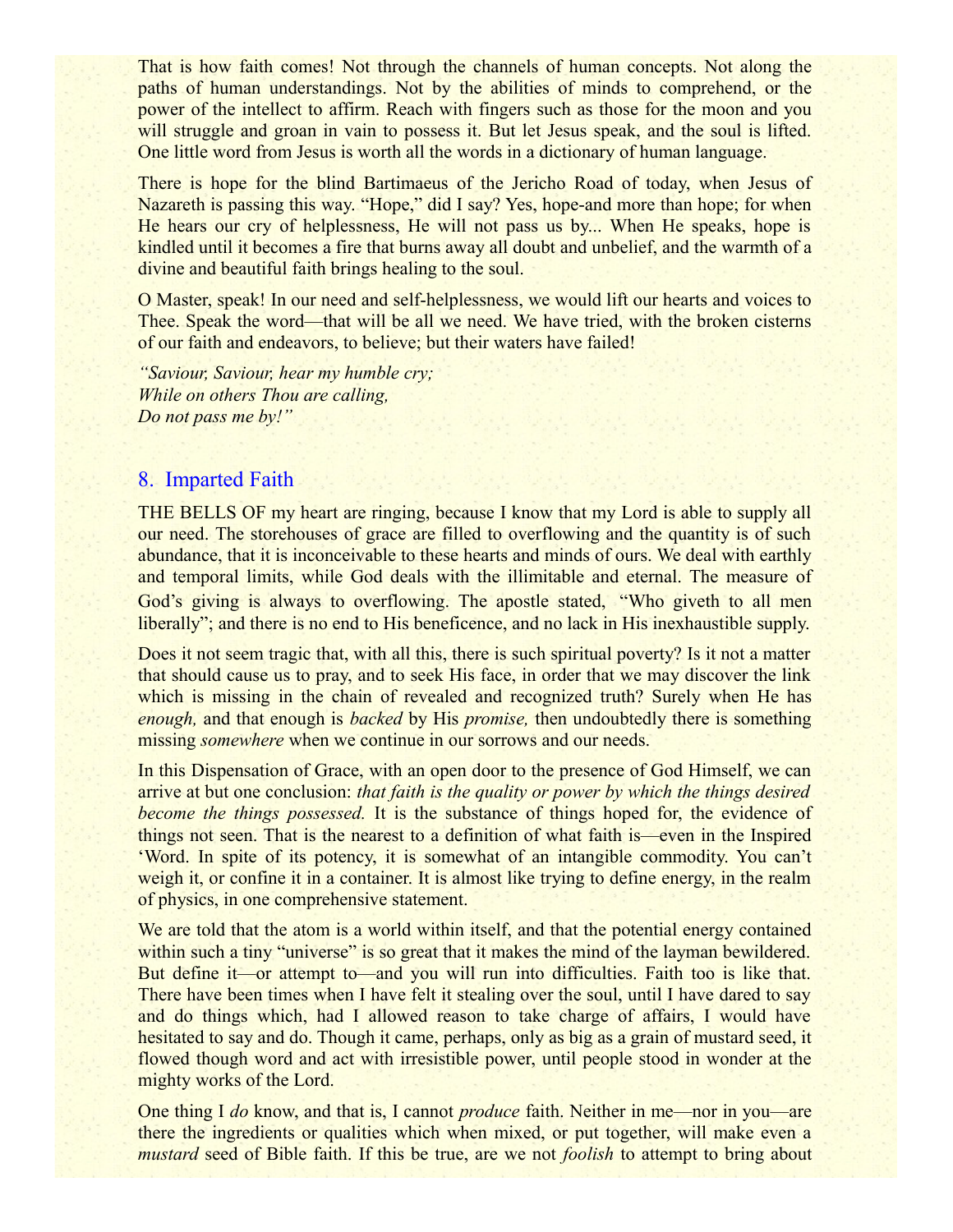results without it? If I want to cross a lake, and find there is no way to reach the other side, except by *boat;* would it not be foolish of me to struggle to get across *without* a boat? The thing I should seek is the boat— not the other side of the *lake!* Get the boat, and it will *take* you there.

There are certain things which we receive by faith and *only* by faith. There is not the slightest ambiguity regarding that in the Word. Rather it sets forth a *clear* declaration of the truth. Now *where* do we get the faith which will take us across our "lakes"? The answer to this question is positive and sure! Between the covers of the sacred Book there is mention made of faith as the *gift* of God and faith as a *fruit* of the Spirit. 'Whether it be gift or fruit, however, the source and origin of faith remains the same! It comes from God There is no other source of faith; for it is the "Faith *of* God!

Suppose you could obtain faith by mixing any spiritual qualities, you might like to mention, in the crucibles of life. Suppose that faith was something *you* possessed. Now we all know of its power! Would it not be a *dangerous* possession? Suppose we could *use* it to cross the lake" when God wanted us on this side? Suppose you or I had faith enough this morning to raise up every sufferer among us. If we were to utilize such power, how do we know but what we might be contravening the divine will, and overthrowing the divine plan?

### **A HIDDEN DANGER**

Some time ago a lady brought to me a little girl who was sick. She was a sweet little tot, pretty as a picture, quiet and retiring; but a serious malady had fastened itself upon her little body. The father of the little girl, though he loved her dearly, was rebellious against the Lord. For years his wife had prayed for him to surrender, but he had always offered some excuse. We prayed together. Three times that little one was brought for prayer. Had there been *faith,* she would have been healed. But she was not!

The mother went to prayer! Later she called me on the telephone and said, "Dr. Price, I feel that God is dealing with my husband. He loves our little girl so much that I think the Lord can reach his heart through her. Would it not be wonderful if I could get him to come with us when you pray once again? Perhaps, if we could get him on his knees to pray for her, it would not be long before he would be praying for himself."

The next time they came to the house for prayer, *he* came along. He was courteous, kind, and solicitous about his little girl; but when I asked him to pray, he said, "No, I don't want to be a *hypocrite."*

The Holy Spirit led me to admonish him: "Brother, get on your knees, and let us look to the Lord together. If you do, I believe you will take a little girl home who has been *healed* by the touch of the Savior's hand." He looked at me in amazement, and said, "Do you *really* believe that?" I told him I *did*. Down on his knees went that man! There sweetly stole over the body of the little girl the healing virtue of *Jesus;* and she raised her expressive eyes to God in a prayer of thanksgiving and gratitude. 'While the father was searching and yielding his heart, the Saviour spoke to him those words which to an unregenerate heart bring peace.

Suppose I had possessed faith enough and could have *used* it at will. Would that have brought as *much* glory to the name of the Lord—to say nothing of the knowledge of sin forgiven to a heart-hungry father—as the *imparted* faith which was given at the time it was needed?

Many years ago, while I was in a Vancouver, B. C. Campaign, an incident occurred which kept me awake most of the night, with my heart open before the Lord. I had been praying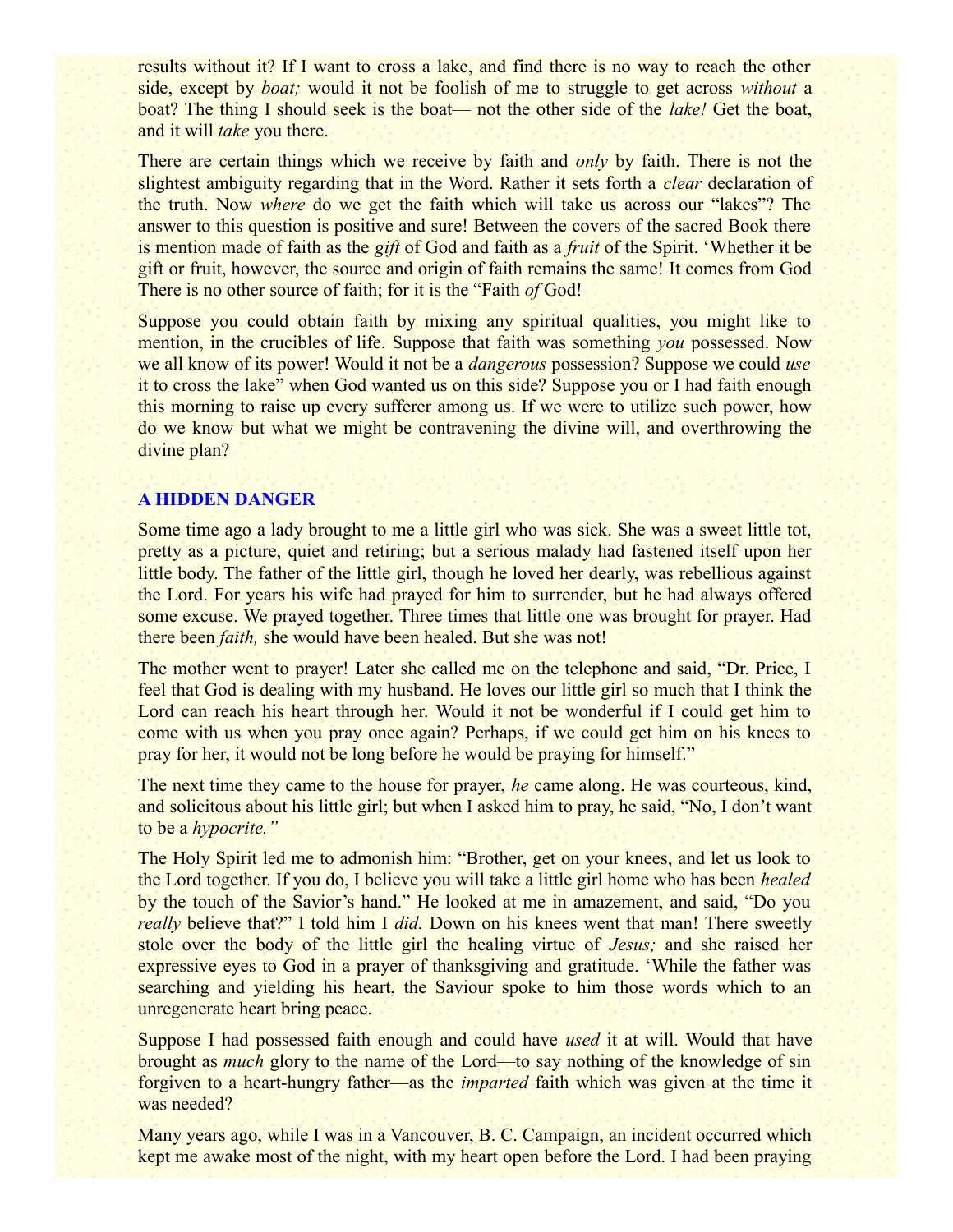for hundreds that night. There was in that meeting the very real consciousness of the sweet and wonderful presence of the Saviour. Many weary, tired bodies had been renewed by the touch of the Master's hand. They had found deliverance from their pains and sicknesses, as they knelt at the foot of the cross. I turned to Dr. Gabriel Maguire, pastor of the First Baptist Church, and said, "The Lord is imparting faith tonight; the power of the Lord is present to heal." He replied that he was never more conscious of the moving power of God in all his life.

A minute later, together we placed our hands on the head of a man. A feeling akin to a vacuum came over me. I felt so *empty.* The presence of the Lord was with me, but I had no confidence or faith to pray for the man, and nothing happened to him! I prayed again. Then I felt so empty that I was about to cry out to the Lord and ask why He *seemed* to have departed when He had been so sweetly manifest just before. Instead, I turned to the man and said, "Brother, *why* are you here? Who are you? What is the *purpose* of your coming to the platform?"

He turned pale. Then he made a confession! He told me that he was a professional *hypnotist.* He had stated that the power in the meeting was the power of hypnotism. He had argued with other people about it, and then had decided to use himself as a test case; as he wanted to investigate first-hand. Then, he planned to hold a public meeting and expose the whole divine heallng movement. Now *this* man had a sickness, indeed! He *needed* healing; but suppose I had possessed faith for him. Would it not have been disastrous to have brought healing to that man? For, remember, if faith is powerless—it ceases to be faith. *You can't have faith without results any more than you can have motion without movement.*

The thing we sometimes call "faith" is simply *trust.* We trust in the Lord; but faith has feet and wings and power. A man could not have *faith* for salvation and not be saved. He could *trust* the Lord, and promise that some day he would come to Christ, but when he has *faith* for salvation, it means he *is* saved.

So it was with the man whose case I have just recounted. Whatever faith was given during the evening was withdrawn from me until I was praying for someone, who in the providence and will of God, was ready to receive from Him the blessing He alone can impart. It so happened that the very next one for whom we prayed, a woman, was one of the *outstanding* miracles of the entire campaign.

No Christian is entirely devoid of faith. It is implanted in the heart as a gift, or a fruit faith enough to maintain your salvation; faith enough to obey the Lord, and do the things which are pleasing in His sight; but you are continually dependent upon Him for its perpetuity. You cannot keep the light and dismiss the sun. You cannot have faith in God, unless you have the *faith of* God. That is why the Scripture says, "By *grace* are ye saved, through *faith;* and that not of yourselves; it is the gift of God."

Grace and faith are so closely related that you cannot separate them. The wonder of it lies in the fact that faith is many times imparted when we feel the least deserving. It is not always the product of merit. Is not that gift of *faith* the beautiful flower of grace? That faith, which quiets the restless sea of life, makes *happy* the heart in the knowledge that the Pilot will see us *through.* Has that priceless possession come because of what we have given or done?

That faith—given me to touch the hem of His garment and be lifted above and out of my pain and suffering—dare I for a moment say that I received it because of my deeds and words? The faith which was yours in the hour of your trial—the opening heaven in vision beside the open grave—the angel music s o u n d i n g through the heart when grief was moaning, and the poor heart aching and nearly breaking—how did it come, and why?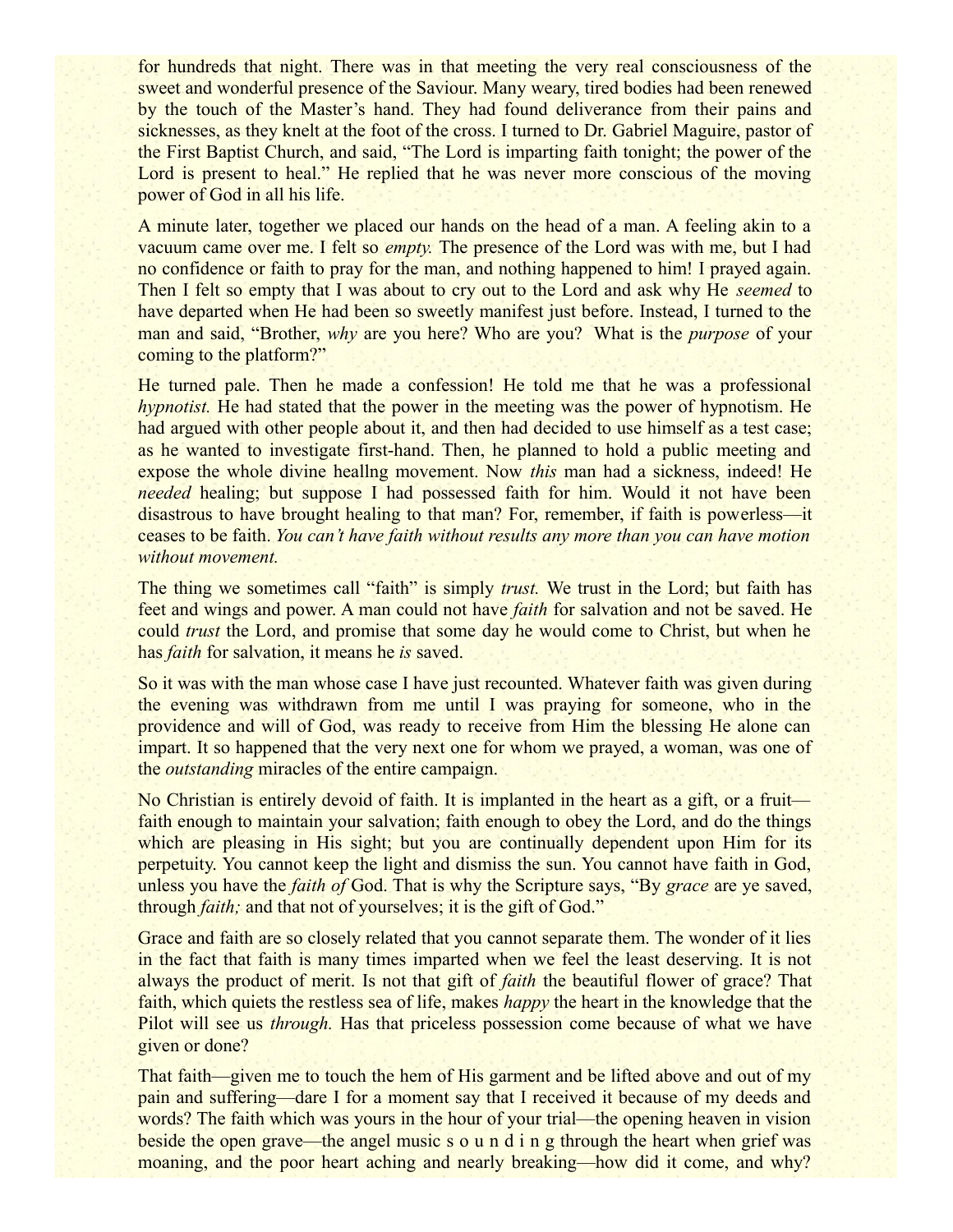When I survey the wondrous cross, I begin in part to understand why grace smiles on faith as it goes on every mission and ministry of life.

### **WHAT MANNER OF MAN**

The disciples and the Master are on the waters of Galilee. The lake, which was so calm, is lashed into fury by the coming of the storm. The same lake; the same waters, and perchance—the same day! The affrighted disciples are terror-stricken at the raging of the tempest and the fury of the winds, even as you and I would be. How quickly the scenes of life can change! It does not take long for laughter to be drowned in tears and a happy heart wrung by the cruel grip of sorrow. The incident of the storm and the calm did not happen merely for *them;* it happened because God wanted to speak also through it to your heart and mine.

 When at last the disciples awakened the sleeping Christ, He asked them a question. You remember it well! It was, "*Where is your faith?"* Where was it? Had it dropped into the depths of the sea on which they sailed? Had it fled on the shoulders of the storm? Had it been dissolved in the spray that washed their boat? Their *Faith* was with them all the time. The mistake they made was in forgetting the *fact* of *His* presence, while discerning the *fact* of the storm! Their Faith was not far away. Remember the words of our Lord, "Without me ye can do nothing."

Then Jesus advanced to the bow of the boat. He looked into the face of the tempest and hurled His command into the teeth of the storm. The waves obeyed. The wind halted in its tracks. Jesus had spoken, and the disciples stood awed in the presence of His power. Where was their faith? Do you not know? Can you not see? It was just as near to them as it is to you and me; for let me assure you that the fact of the storm does not mean that He has gone! To be needy is no proof that you have been deserted. It may be the door that leads to a miracle! It may be God's method of making you say, "What manner of man is this, that even the wind and the seas obey Him?"

Can you imagine Peter, standing in that boat, telling those waves to be still? I can—if the Master of the sea had imparted faith for the miracle, and that in accordance with His will. It was Peter who confidently ministered in sublime spiritual bravery to the man at the beautiful gate. The man was healed, and he followed Peter and John into the Temple, shouting the praises of God as he went. "Such as I have, give I unto thee," said Peter, and he proved that he had it. But where did he get it? He had just come from an upper room and that upper room had contained the secret which was back of the healing by the Beautiful Gate.

So conscious was Peter of the fact of the *Divine Impartation,* that he spent the greater part of his sermon, that followed the healing, telling how weak he was and how strong His Saviour was. It was not *they;* it was not *their* power; it was their *Lord.*

How different this truth is from our poor feeble attempts to transfer faith from the heart to the mind; to turn faith from a grace-imparted to a cold, intellectual assent or belief; to look for it in the unholy corridors of the will, rather than in the light which streams from heaven through the windows of the soul. There is a great deal of difference between the cripple who struggles and tries to walk and the cripple who looks and prays for the faith by which he will walk; and in my own heart I know that such faith is given while the soul waits before God, in the quiet and beautiful attitude of trust and rest in His promises, rather than in the turbulent atmosphere of our noisy strivings and endeavors. "Wait, I say, on the Lord. Rest in the Lord! Wait patiently for Him and He shall bring it to pass.

Roll on, blue waves of Galilee! Blow and moan, ye winds that rage, and ye tempests that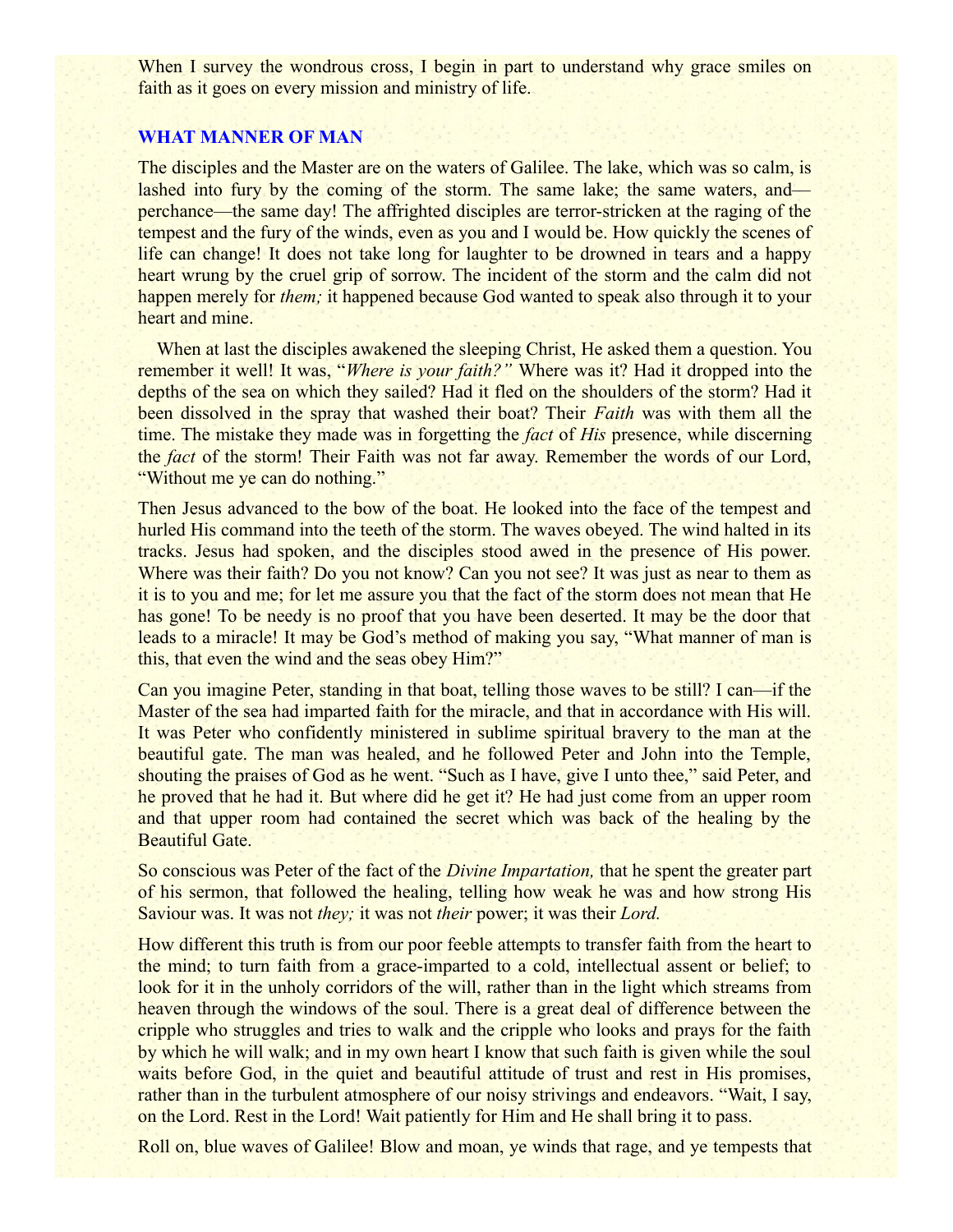blow. You laugh at my seeming helplessness. You ridicule my endeavors to stand in the midst of the rocking of the boat. You ask me where my faith is. You taunt me about my condition. My Faith is not far away! He sleeps awhile, to teach me to rely upon Him. He sleeps, that confidence in self might be turned to trust in His promise and in the power of His presence. No, my Faith is not far away. I look at Him and smile; for His voice whispers to this poor heart of mine, and tells me that if He can rest in the midst of the tempest and the storm, then I can sweetly rest in Him.



## 9. Faith is a Gift

FAITH IS ONE of two things. It is either a gift of God, or a fruit of the Spirit. Of that there cannot be the slightest doubt. Search the corridors of reason, and you will inevitably arrive at the same answer. If it is true that faith "as a grain of mustard seed" contains the dynamics which would move mountains, do you think God would entrust to our possession a weapon as potent as that? To have it otherwise, than as God has ordained, would not only destroy the entire economy and system whereby the Christian can walk in harmony and communion with God, but would put in the hands of weak people, such as you and I, an instrument which could be used for our destruction.

I do not mean that we would use faith for physical manifestations alone; but that the spiritual reactions would prove to be a curse instead of a blessing, and impediments to growth rather than help. More than once I have tried to exercise faith, and have struggled to obtain the answer I desired to my prayer; only to find, in the light of succeeding events, that it was better by far that the prayer was not answered as I had desired.

That is why God deals to every man the measure of faith he needs to walk in harmony with the Divine Will. Beyond that point, faith will not be imparted. This lesson to me is so beautiful that it awakens in my heart a song of thanksgiving and praise to the Lord I love and serve. Perhaps I do not understand the purposes of God, but trust holds on when faith is not imparted: and I am happy in the consciousness that He is working in my life for the very best.

We should trust Him when we cannot see, and rely upon Him when we cannot understand. However, let us not make the mistake of calling that trust faith". Faith works, moves, operates and accomplishes things according to its measure and its power. Of course, to each one there is given the faith by which we call ourselves the children of God; and there is given or imparted to us the faith by which we daily know that we have passed from death unto life.

Faith is measured in the scales of God, even as we measure the commodities of earth. More than once our blessed Lord talked about little faith and great faith. He mentioned weak faith and strong faith. As we need the gift or fruit of faith, it is imparted by the Lord, in order that *God's will, rather than ours,* will be done on earth, and in us, even as it is in Heaven. There are many times when *our desires* are contrary to the will of God. Many times in our ignorance we would do the thing which would bring sorrow instead of joy. If we possessed the faith, for use at any and all times to bring about our own desires, it is clearly to be seen that the results would be disastrous.

The Christian world looks to the life of George Muller as a latter day example of the power of faith in the heart of a man who believed God. Such a life it was — a magnificent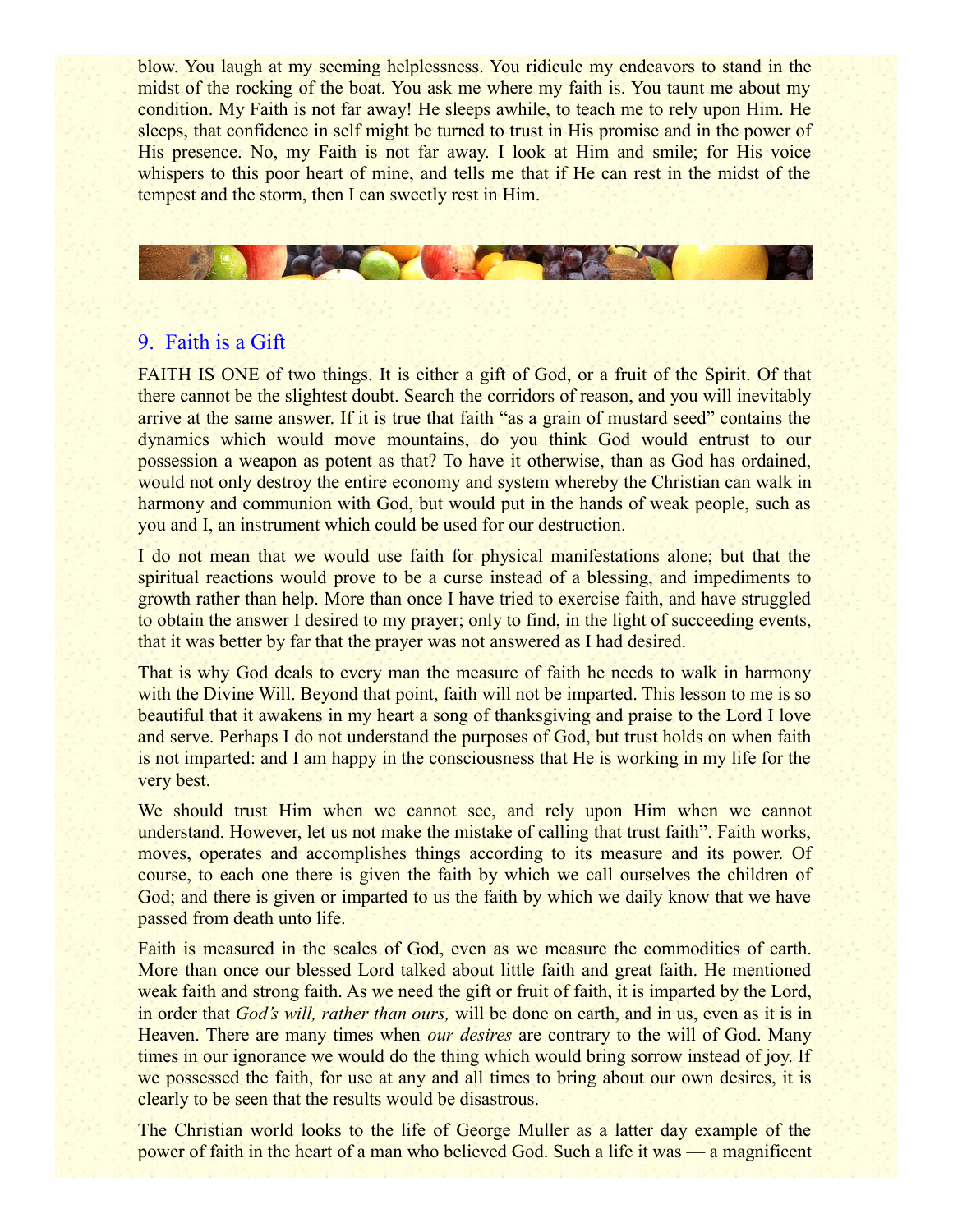array of miraculous answers to prayer. In reading after his biographers, however, have you not noticed the fact that he *knew* he was in the center of God's will? There were hungry little mouths to be fed and little orphan bodies to be clothed; and Muller believed that the Lord, who called him to that ministry, would supply every need. So when the need arose, faith was given.

There was no struggle, no agonizing, no battle against doubt; only the manifestation of an *imparted* faith.

He was an ardent believer in fervent, effectual prayer. Many times he reveals the depth of his ministry of intercession. The reason, he says, that so many people fail to have their prayers answered is that they have not learned the value of importunity and continuity in prayer. Yet, whenever he came up to a crisis, he would tell the Lord his need in a most matter-of-fact way, and simply count it done by *faith.* If we are to believe his writings, it was almost as simple as a woman stepping to her telephone, calling up the grocery store, and asking for the delivery of her needs. Thus Muller prayed to God!

Can you have faith like that in *yourself?* Can you possess such ability, apart from the gift and anointing of the Spirit of God? To endeavor to exercise something we do not possess leads to excesses in the realm of the spiritual; and often the attempt to use faith we do not possess drives out what little *trust* we have in God. Let me illustrate what I mean by the *impartation* of faith.

## **THE MASTER KNEW**

Some years ago I was conducting a meeting in a Presbyterian Church in Medford, Oregon. The Lord led us to hold a healing service one afternoon. The place was crowded, and many were standing outside and on the window ledges, looking into the building. One of that number was a little crippled boy who walked with the aid of crutches. My heart bled for the little fellow, for there was such a look of pathos about his blue eyes that my heart was stirred. Silently I lifted my heart to the Lord, and asked for faith for the healing of the little lad.

Then across the platform there came for prayer a line of children, most of whom were accompanied by their parents. A little girl stood in front of me. Her mother was weeping. I laid my hands on her head and prayed.

Nothing happened; but the spirit of the meeting seemed to change. There was a deadness and a heaviness which weighed heavily upon me. I prayed again; and the feeling seemed to increase. I looked at the weeping mother m bewilderment. She was sobbing. At last she cried out, almost hysterically, "Why won't Jesus heal my girl?"

"Where do you worship?" I asked. "I go to the Methodist Church," was her reply.

I looked at her closely. Then into my heart there came a suspicion. Just at that moment the Lord imparted the gift of discernment to one of the people by my side who asked the woman this question: "Have you ever been in Mysticism or Occultism?"

She had, she confessed. Her little girl did *not* go to the Methodist Church. She, herself, had not been there for months. She had been attending a spiritualist séance week after week. Then I knew why my Lord had withheld His blessing and His faith. The mother continued to cry in her agony of soul, "He has healed others; please ask Him to heal my little girl."

I said, "Sister, do you know anything about salvation through the shed blood of Jesus on Calvary?"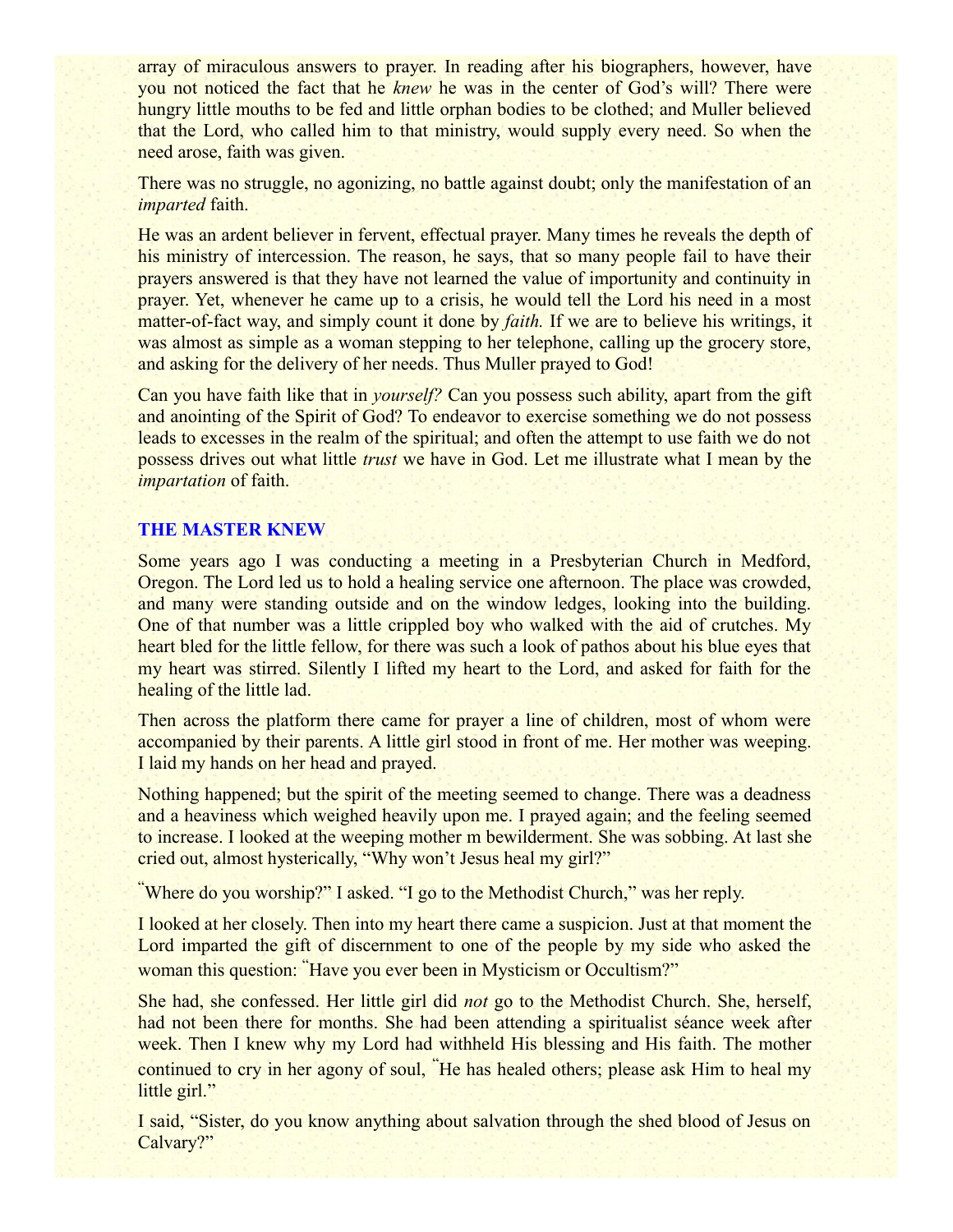She said she had at one time, but a sorrow had come into her life and, instead of taking a little tighter grip on the hand divine, she had turned away from God. In response to my appeal, she said that she would like to give her heart to Christ then and there, and asked me to pray for her. She repeated a prayer of surrender after me, and then I closed with the words, "I am trusting in Jesus as my personal Savior, and I claim the promise of the blood as the atonement for all my sin.

Into my heart, and into hers too there swept a glory wave from heaven. As I reached out my hand once again to her little girl, I knew that her days as a cripple were over. She sprang to her feet. She was healed! Then I looked at the poor little crippled boy and held out my hand for him to try to climb through the window and come to the platform for prayer. He did not *come.* Instead, he fell through the window, leaving his crutches on the outside! He too was healed.

The Holy Ghost took such charge of that service, that I have seldom seen anything to equal it. Not only were people healed, but many were saved. Down the aisle came a dear, old lady who had been in a wheel chair for years. She was leaping, shouting, and praising God, even as they did in the days when the Savior walked the streets with men. What a meeting! What a time to make men adore Him and angels to rejoice.

Now, *suppose I had possessed faith for the healing* of that little girl. Suppose that when I first laid hands on her head, she had gone away well. Her mother would have taken it as a sign that the séance was in the order of the Lord, and from that moment on she would have been more deeply enmeshed in the spiritism that I do not believe is of God. So, when I prayed in my lack of understanding, the spirit of faith and assurance was lifted from me. How empty I felt. Then, when the mother accepted Jesus as her personal Savior, faith was *imparted* and the work was done. Instead of struggling to be healed, how much sweeter and richer life would be, were we to look to Jesus who is "the Author and the Finisher of *our* faith."

## **A HAPPY MORNING**

One March morning, some years ago, I left home feeling the love and presence of the Nazarene in my heart. I was on my way to pray for a poor woman who had lost her mind, and who was confined in an institution set apart for such sufferers. I can hear now the sobs of her husband, as he cried in desperation from the broken condition of his heart. Disaster—suddenly, without any warning—had struck a beautiful home with the rapidity of a lightning flash. God was their only hope, and they knew it. I was anxious to pray for that woman and had gone forth confident that the Lord would hear and answer prayer. She was in such a helpless condition, and in the grip of an evil spirit! When at last I arrived at her room, she cried out in blasphemy and obscenity in a voice that was not her own.

That morning we saw no visible answer to our prayers; but the poor, distracted man grasped me by the lapels of my coat and hoarsely insisted that we refuse to give up and instead keep storming the Throne of Grace for the healing which Jesus alone could give. Accordingly, I called my church to prayer; and called other churches too. We agreed to pray for an entire day for the deliverance of the poor sufferer, and more than one prayer warrior resolved to stay upon his knees until the woman was delivered.

About four o'clock that afternoon, while praying near the altar of the church, I felt the Spirit of the Lord come upon me. Under the impulse of that anointing, I stood to my feet, and trembling with emotion and the glory of His presence, I announced that our prayers had reached through, and that the answer we desired was on the way. I stepped to the telephone and told the husband of the woman, that I believed we had received the victory.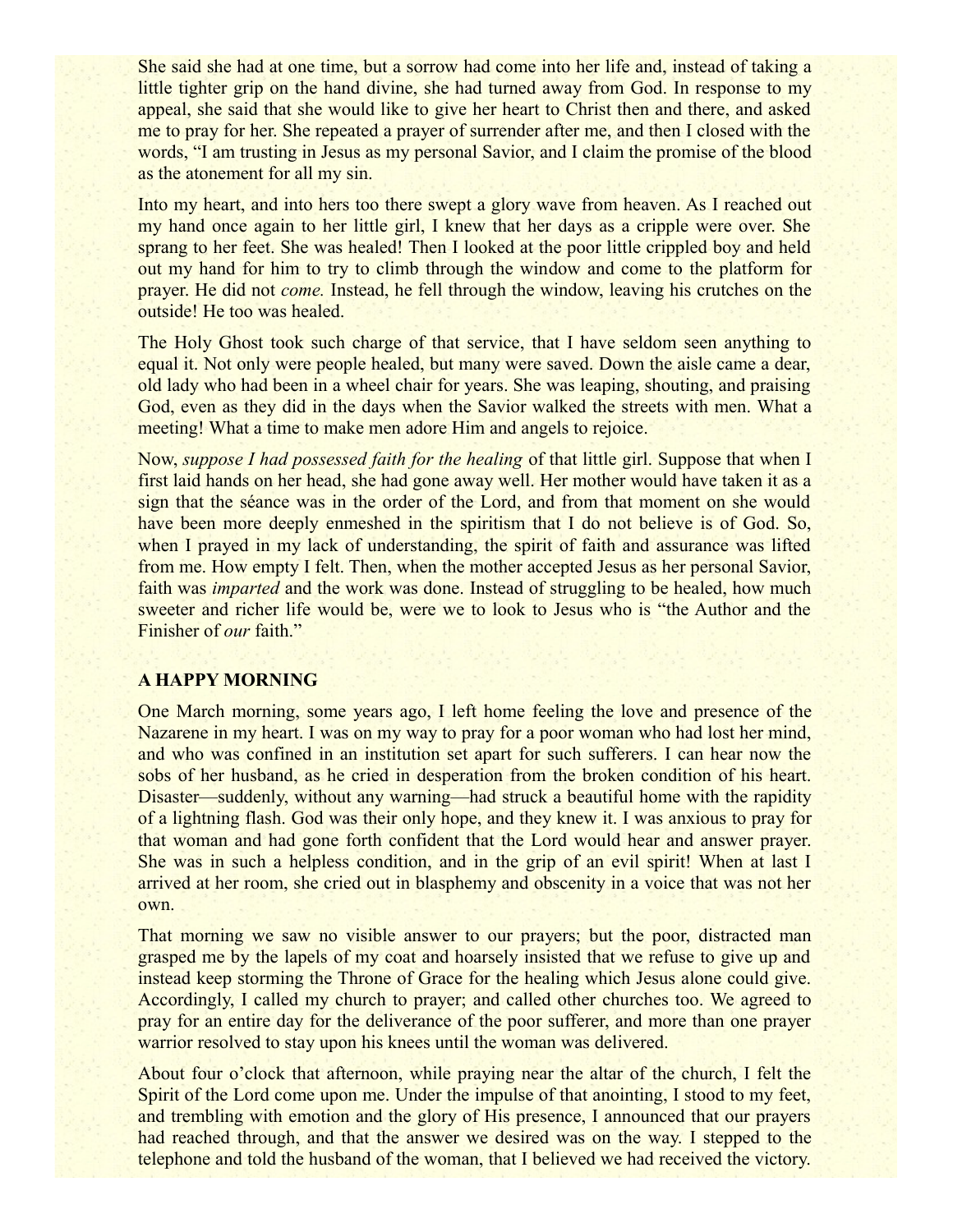We had! The following day, after a brief season of prayer and anointing, she arose in victory and triumph, and went home once again to her adoring husband and children. I knew the moment the evil spirit left her body. I was conscious of the moment he released his grip upon her poor soul.

I knew that the Faith of the Lord Jesus Christ had been given—released—at that moment of victory. I could not release His Faith myself; if I could have, in my limited understanding of God's purpose, she would have been healed the first time I prayed. But it was not until the Lord, in His Omniscience, released in me the faith he had imparted in love and grace, that the miracle of healing took place. Our possession of The Faith, as a grain of mustard seed, is ever subject not only to His *impartation* but also to *His control.*

A woman said to me the other day, "Pray for me, please. I have all the faith in the world." I knew what she meant. We hear that expression so many, many times. My reply was, "Sister, if you have that much faith, *why are you sick?"* She looked at me strangely. Then, after a few moments of thought, she went away to pray for faith, "as a grain of mustard seed."

I am standing now in spirit, even as I write, on the hills of retrospection. I am looking back over the way my Saviour has led me. I can see the campaigns, in Canada and the United States, in which by the grace of God I have been privileged to pray for as many as ten thousand people in a single month. One cannot do that without having some experiences stamped indelibly on the mind. In one meeting the atmosphere will be tense and hard; prayer seems to be in vain, and our efforts to bring victory meet with seeming failure. Then a sweep of glory and a rush of the power of the Holy Spirit will lift an entire audience to the portals of Heaven.

There I have felt the kiss of the breezes of Heaven on my cheek, and have seen audiences so transported and lifted in spirit that they have sung with truth, "This is like heaven to me." Such meetings have only emphasized the great truth that man *in himself is* helpless before "the powers of the air" and that there must be a manifestation and evidence of the presence and power of the Lord Himself.

"*Without me," said the Savior, "you can do nothing."* We reply foolishly sometimes, "Oh, yes, I can, for *I have the faith.* I can use it, exercise it, and bring things to pass with it, for the Word says that if we have faith, we can move mountains." To such, I would say, "GO ahead, try it, and see what is the result."

All things are possible to them that believe. But it is important *what* you believe. To believe that you, apart from grace and divine impartation, are the possessor of a power that can move mountains is dangerous indeed. I know many who have tried such a program in their own strength, and perchance on the basis of self-righteousness, but sorrow has been their lot, instead of joy.

### **THE VICAR'S DAUGHTER**

When you believe *Jesus—well*, that is a different thing! When you believe in HIS presence and promise, HIS power, HIS grace, and HIS strength, then you are marching on the victory highway toward the hills of answered prayer. As *you* decrease *He* must increase. The less of self, the more of Him. The more the crucifixion of the *self-life* with its spirit of pride, the more the resurrection rays of *His life* will impart power and health to *your* soul and body.

There is one meeting I shall *never* forget. It was held in the arena in Winnipeg some years ago. Assisting in the campaign was our dear friend, Archdeacon Fair, of the Anglican Church. He brought to the meeting one of his Vicars, a godly clergyman, named Hobbs,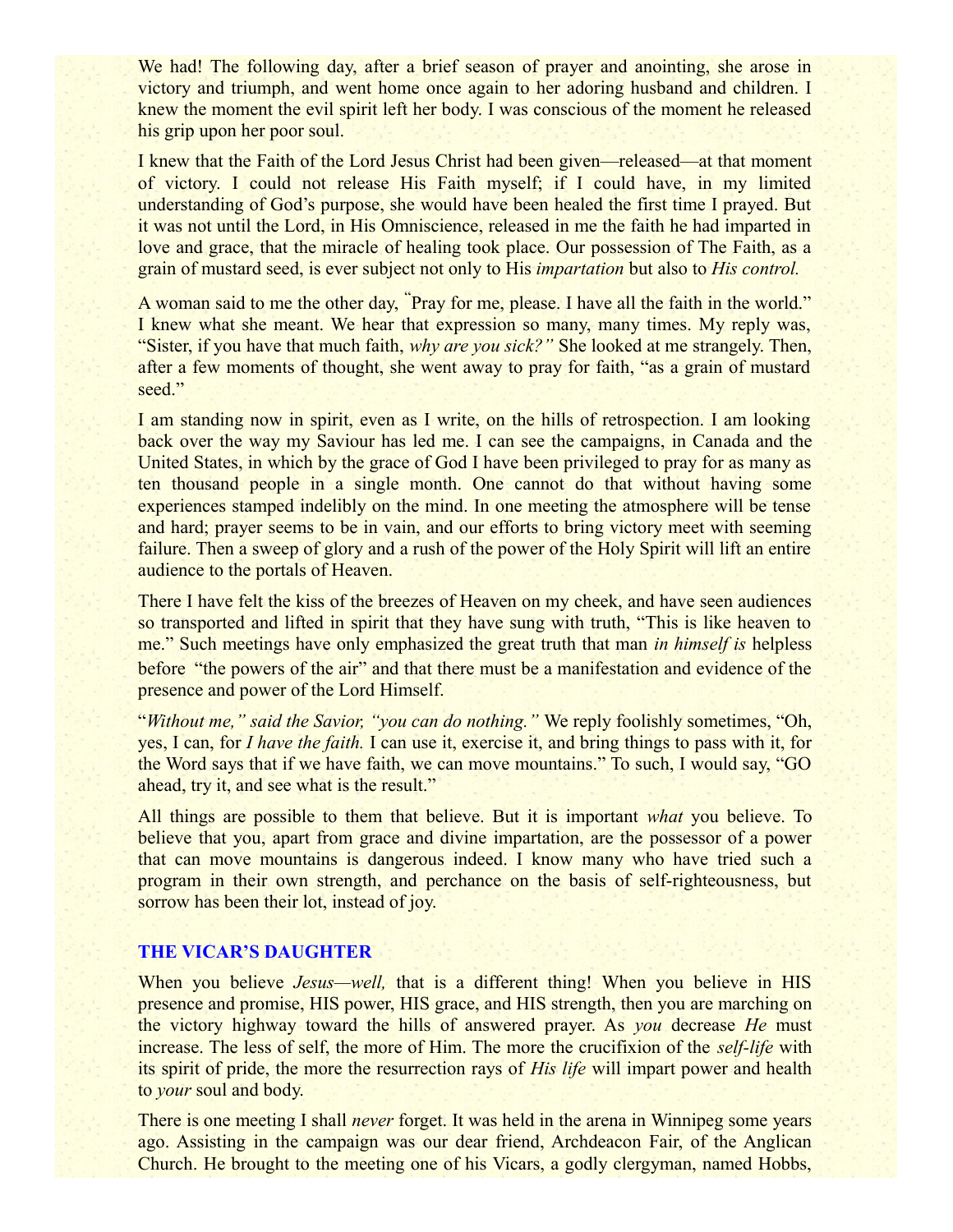This dear brother had a daughter who had been sent home from the most famous clinic in America to die. There was no hope as far as man was concerned.

So the two reverend gentlemen. brought that woman to the meeting when she was in such excruciating pain that she was under the influence of opiates. She had to take them in order to live at all, for the suffering and pain was unendurable. She sat in a large chair cushioned and surrounded by pillows. The rink was filled, not only with people, but with the presence of the Lord.

Toward the close of the service, I felt an unusual— but now familiar—feeling coming into my heart. I Was literally melted in His Presence Divine. I turned to a minister sitting near and said, "The Lord is in this place and I think He is going to work a miracle tonight that will shake this meeting with the manifestation of His power." No sooner had I said those words, than *I felt an impartation of faith* for the sick woman.

I did not delay. Stepping over to the side of Archdeacon Fair, I asked him to pray with me for the daughter of this Vicar. He grasped my hand and said, "My Brother, I can feel the presence of Jesus in this meeting in a way I have never felt Him before in all my life. I feel that He will work this miracle tonight." He did! Upon the poor, weary, sick body of this girl, the Hand Divine was laid; and she rested in the Arms Everlasting. We could see the flush of health come back to her cheeks. She did not die. She lived, and she lives today as a living testimony to the power of our wonderful Lord.

A year later, when I visited that same building once again, I stood on the very spot where the Lord visited me that night. As I stood there, I remembered what I had been doing and what had happened at the moment He imparted to me the faith that my own poor heart lacked. That is why I say that faith is a *gift* of God. You do not possess it to use at will, but for the purpose for which He gives it and permits you to keep it.

Let me repeat. He gives us the necessary faith for all things that are in accordance with His blessed will. That faith is first *given* and then grows as a *fruit* of the Spirit. But for the mountain-moving faith which banishes disease and sweeps away all barriers by miraculous power, I still maintain that such faith is possible *only* when it is imparted and *that* when it is the Savior's will.

So, put *all* your trust in Jesus, for your help cometh *alone* from Him. Lean hard on the Master's breast, for only as you contact Him can you drink in the sweetness of His presence; and let not the devil deceive you into believing in the power of your *own* spiritual attainments—for without the Man of Calvary you can do *nothing.*

Trust Him when faith is *withheld,* and *Praise* Him when it is given. Remember that "He doeth all things well." You and I would blunder and err along the pathway, were it not for His restraining and withholding hand, as well as His bounteous provision for our every need. The things that seem good to you today, *could* wear the robes of sorrow in your tomorrows. How much better it is to let Him have *His* way with you, than to always try to have *your* way with Him.

That is my message. It is Jesus! Only Jesus. The Christ of Calvary who is the Giver of every good and perfect gift is also the Author and Finisher of your faith. Rejoice in the love that will not let you go! Be happy in the presence of a Friend who knows you better than you know yourself. Then some day when the toils of life are the greatest, you will sing:

*"All the way my Saviour leads me, Cheers each winding path I tread; Gives me grace for every trial, Feeds me on the living bread.*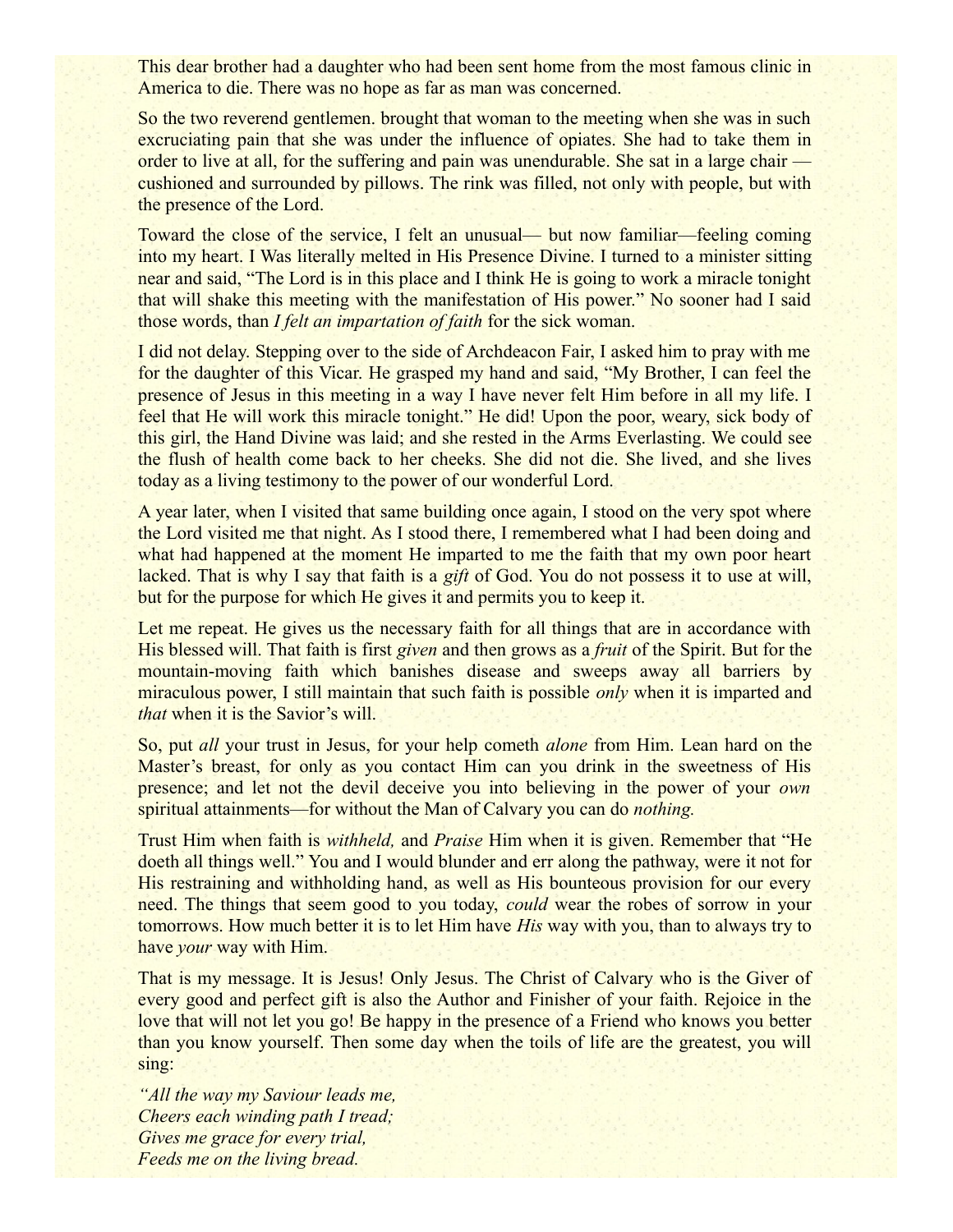*Though my weary steps may falter, And my soul athirst may be, Gushing from the rock before me, Lo, a spring of joy I see."*

And what greater joy can there be than the possession of that faith which is The Faith of God!



## 10. Faith is a Fruit

CHRISTIAN experience is a great adventure. We never arrive at the finality of that walk or experience. No matter what mountain peak we climb today, there is always another one to be climbed a little way ahead. The future is greater than the past, for there are Elysian fields and meadows of glory that have never been explored. It is this great truth which presents such a challenge to the follower of the Lord Jesus. Under His leadership—for He never drives or coerces —we are privileged to climb in spirit very near to the gates of a world that human eyes can not see; and are kept by the Peace of God which passeth all understanding, through Christ Jesus. It is then we begin to comprehend the incomprehensible, and to watch the apocalypse of the mysteries that are hidden to so many

Of one thing, among many, the Bible speaks with no uncertain voice. It distinctly states that spiritual things are discerned only with the mind of the Spirit. The finite mind of man is incapable of understanding, not only the Infinite, but also the things which pertain to the Infinite. The reason for this is that they are two distinct and different realms. There is no gate which leads from one to the other, apart from the Lord Himself; and there is no method by which man has ever been able to understand or approach God, except though our Savior.

He said of Himself, *~I am the door; no man cametb to the Father but by me."* If it were possible for man to enter the realm of the spiritual though the gateways of the mind and along the roads of the intellect, he would soon be building a Tower of Babel which would reach into the heavens; and the next thing you know, he would be *attempting* to dethrone God Himself. As a matter of fact, that is just what he has been trying to do. Nearly all of our modern philosophies, which are offering substitutes for the "old time religion", are attempting to humanize God and deify man. Thwarted in their attempt to understand the Infinite with their finite minds, they have sought to materialize all things which relate to the Spirit and which are connected with the power of God.

What has this done? Because of man's limited, finite understanding, he has attempted to turn "salvation by grace, through faith," into a salvation by conduct. He has sought to put the emphasis upon what he does rather than what he is. In his sight, therefore, character has become the "cross" upon which self is crucified and the baser instincts are doomed to writhe and twist but never die. As a result, the Cross on which the Savior died becomes to him unnecessary and obsolete.

All this is of very great importance in the light of what I am now going to say. Why has natural man made faith a product of a finite mind, when all of the other fruits of the Spirit he has attributed to God? To many, many Christians, faith still is their own ability to believe a promise or a truth, and is often based on their struggles to drive away d o u b t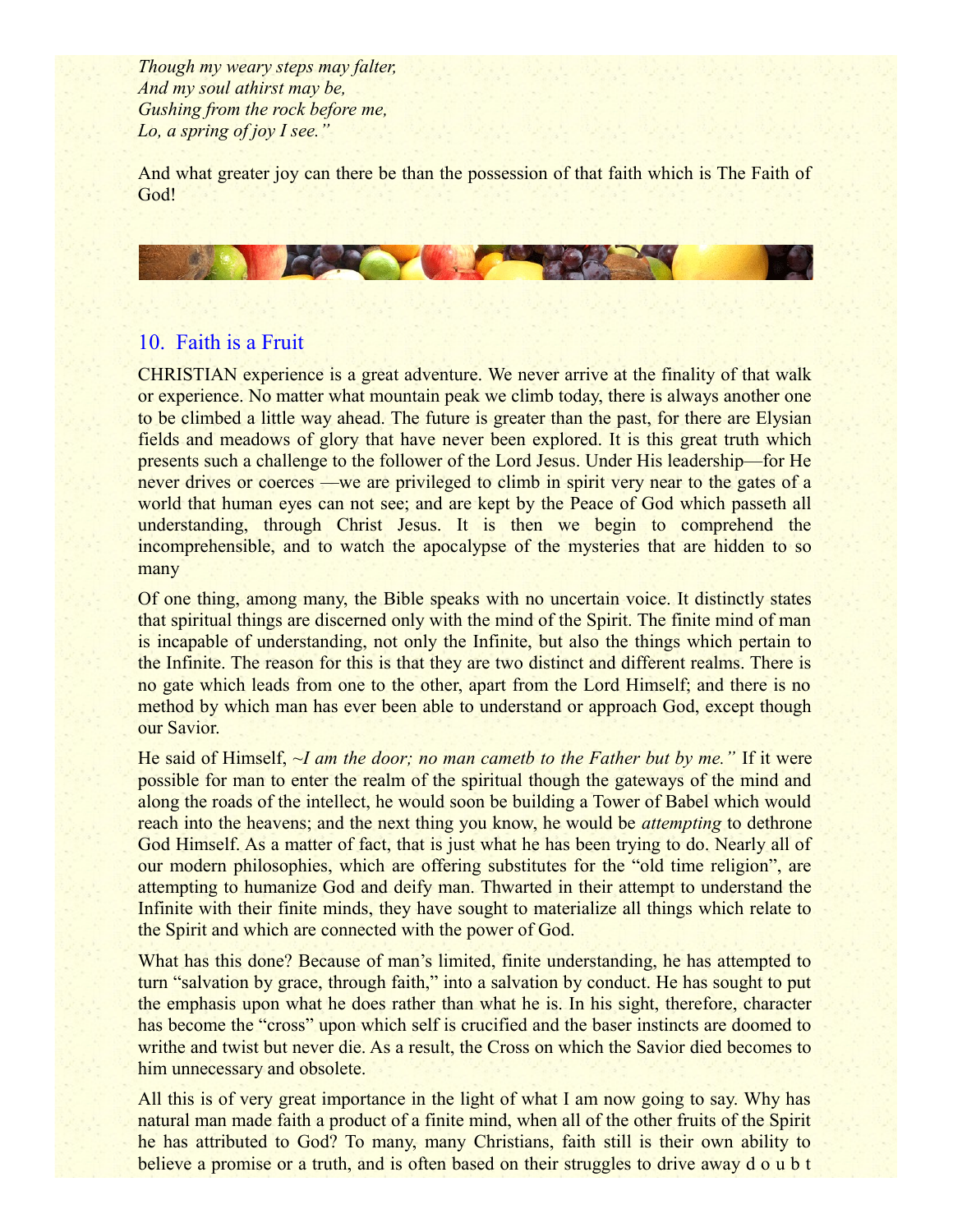and unbelief through a process of continuous affirmations.

Only the other day I heard a minister illustrating what faith is. He told us that it is a necessary factor in the development of every phase of our lives. In that I agreed—to some extent, at any rate. He said that when we get on a streetcar, we exercise faith. We have faith in the car, faith in the motorman, and faith in the power that will propel the vehicle along its tracks.

He went into a multitude of departments connected with our everyday living, and used many homely illustrations in support of what he said were manifestations of our faith. He concluded with this question: "lf we have faith in the motorman, should we not have faith in God?"

The faith of which he spoke was not New Testament faith at all. It was not even related to it. To say that the "mountain-moving faith," of which Jesus spoke, is a grown-up brother of "faith in a motorman," is ludicrous to me. No matter how much you nurture and culture the spirit which the world interprets as "faith", it will never grow into the *faith* which was introduced by Jesus in the days of long ago. Let us be honest! Have not we, also, tried to do that very thing?

Have we not said, "I am going to believe that it is done, and if I can believe it is done, then it will be done?" Have we not looked at a promise, and then struggled and striven with all our mental might and main to bring about the result by our own ability to *believe?* Some time ago a poor, deluded man, who undoubtedly loved his Lord, stuck his hand into a basket of snakes to prove his *faith* in God. For weeks he was sick, lingering between life and death. He came through all right, but it was a regrettable incident which did much to destroy the confidence of many in real Christian experience and a scriptural walk with God. He no doubt believed God; but what he called faith savored of sinful presumption.

One day some years ago, I had a long conversation with one of the secretaries of Pandita Ramabai who was a beloved spiritual leader in India. She told me the story of how the "cobras came to Mukti," following a wonderful and glorious visitation of the Blessed Holy Spirit upon the girls in the home and school. It was during the night that these cobras appeared and bit many of the girls in the compound. No doubt for a moment or two there was great fear; but so wonderfully did the Spirit of the Lord impart faith for the emergency, that instead of groans and cries of anguish, there arose to heaven a great shout of victory and praise. Not a girl died from the deadly bites! Every one was healed. The power of the Lord delivered them! It was the imparted faith of God which brought them through

There is *belief* in faith, but *faith* is more than belief! There is a rock on the mountain, but the mountain is more than the rock. Should the rock assert that it is *the mountain,* then I would say to it, "You are presuming too much." The truth that should be emphasized is this: the ingredients of one's own mental manufacture cannot be mixed in spiritual, apothecaries' crucibles, and produce faith. A little more confidence, an extra pinch of trust mixed with a little stronger belief—plus a few other things—will not produce the Faith which moves mountains. You are nearest the manifestation of this imparted grace when you realize your own helplessness and entire dependence upon the Lord!

### **THE LOVE OF GOD**

Galatians 5:22 states that faith is a fruit of the Spirit. Is it not time we commenced to believe it? Look at the other gracious fruit growing on the tree of the blood-washed heart and life. First, there is love. Whose love is it with which we love? Is it our own love that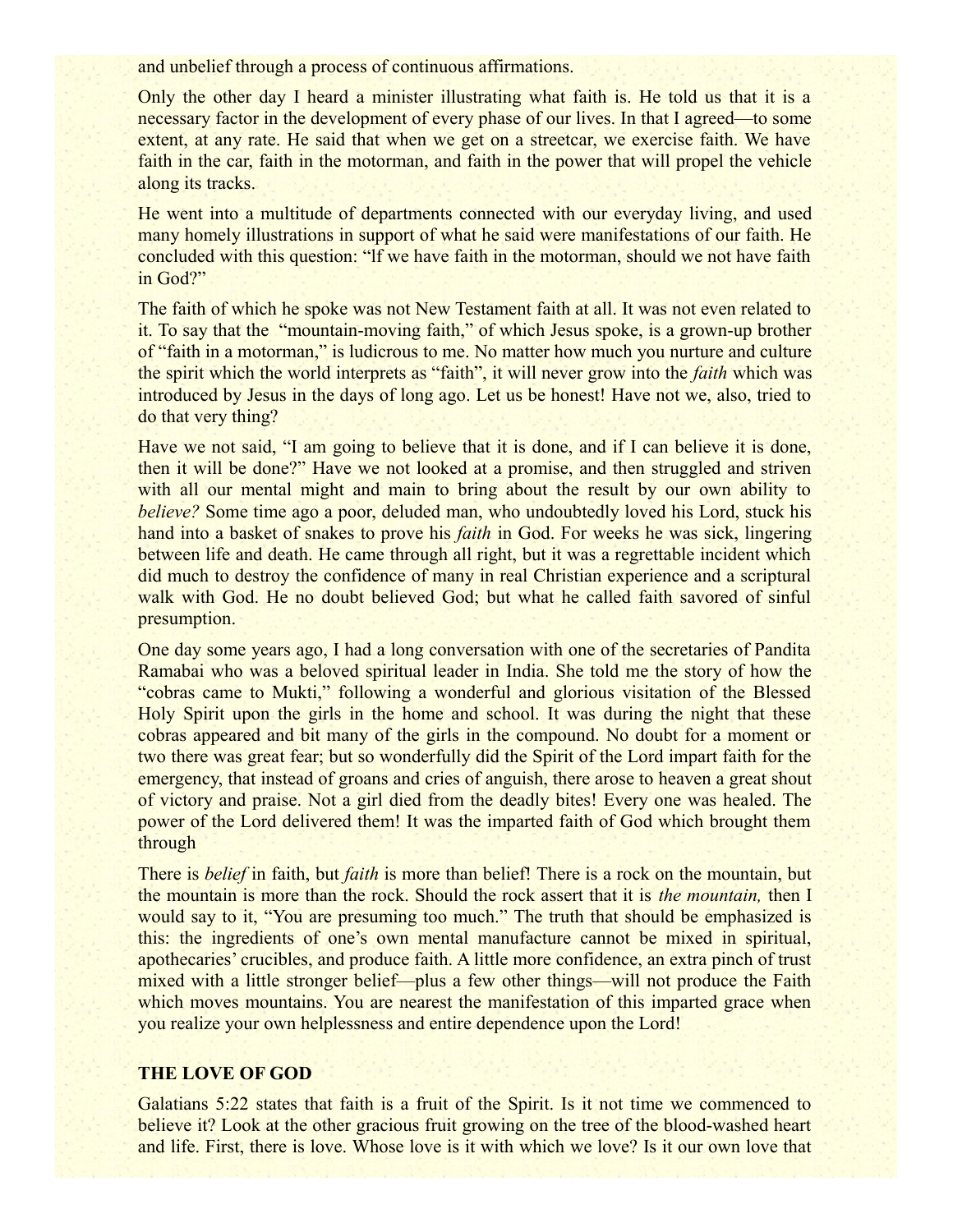has been made cleaner and sweeter because of something which has happened in our hearts? No, ten thousand times *no!* It is the love of God shed abroad in the heart by the Holy Ghost. It is God's wonderful love that fills the rooms of the heart; and only the possession of that Love Divine makes it possible for us to love our enemies.

When Stephen was stoned by cruel iniquitous men, what made him cry, 'lord, lay not this sin to their charge"? It was not said for effect! Neither was it an assumed expose of heroism in a moment of crisis. It was the love of God shed abroad in his heart by the Holy Spirit which enabled him to bless those who cursed him in genuine love for his murderers! The world might say it is ridiculous for a man to act like that; and ridiculous it is to an unregenerate heart — but not to the Christian — not to the redeemed who by grace have become partakers of the Divine Nature.

It was real love—God's love bursting though the heart of Stephen, which flowed like a river from the Source of Grace. Was it not much like our Saviour who spoke, in the sufferings of Calvary,  $\sim$  Father, forgive them, for they know not what they do"? It was love which caused Jesus to say that. God's love! It was the Love of Heaven in Jesus paying earth a little visit.

It was not by chance that both Stephen and Jesus said practically the same thing. Stephen was not trying to imitate his Master; neither was Jesus holding Himself up as only an example for men to struggle to emulate. The fact is that they both said the same thing because both had the same love. It was the love of God in both hearts. Jesus had it because He *was God;* Stephen had it because he *had God* in his heart.

Human love can be improved. It can be made better by increasing in quality and quantity; but if man were to live a million years he could never make it good enough to equal the love of God. How do we get God's Jove? God gives it, and the Spirit imparts it. Not only is this true of the *Love* of God but it is *also* true of the *Faith* of God.

### **JOY FROM THE HILLS**

Then, we have joy! Joy is the second fruit of the Spirit mentioned by Paul in his letter to the Galatians. It is not the second in importance, but it is the second in the list of those graces which the Spirit cultivates and enables to grow in the heart of the blood-washed. What is this joy? Is it dependent upon environment and circumstance for its manifestation and expression? Do many other things have to be equal in order for it to work out in the realm of experience

Some years ago I was a speaker in a camp meeting in a district in which many of the people were very, very poor. One night, just before time for 'the service, I drove down the road in my car to get away from people in order to have opportunity to meditate a little while before going into the pulpit to preach. In the modern automobile it does not take much time to cover the distance of a few miles, and soon I was five miles away from the camp. As I passed a wooded section, I saw a man and a woman with four children come out of the woods and start up the road. They were all barefooted. They were carrying their shoes in their hands; that is, those who were fortunate enough to possess shoes. Only the oldest child of the four children had shoes!

I stopped my car and hailed them. Smilingly, but with evident bashfulness, they accepted my offer to them of a ride. They were on their way to the camp meeting. At the gates of the camp they sat on the grass and put on their shoes. In just a few minutes they had travelled the three miles in my car which would have taken them over an hour to walk. The next night I *happened* to pass that way again, and gave them a ride. It so *happened* that I was in that vicinity every night, and asked them to ride with me to the services.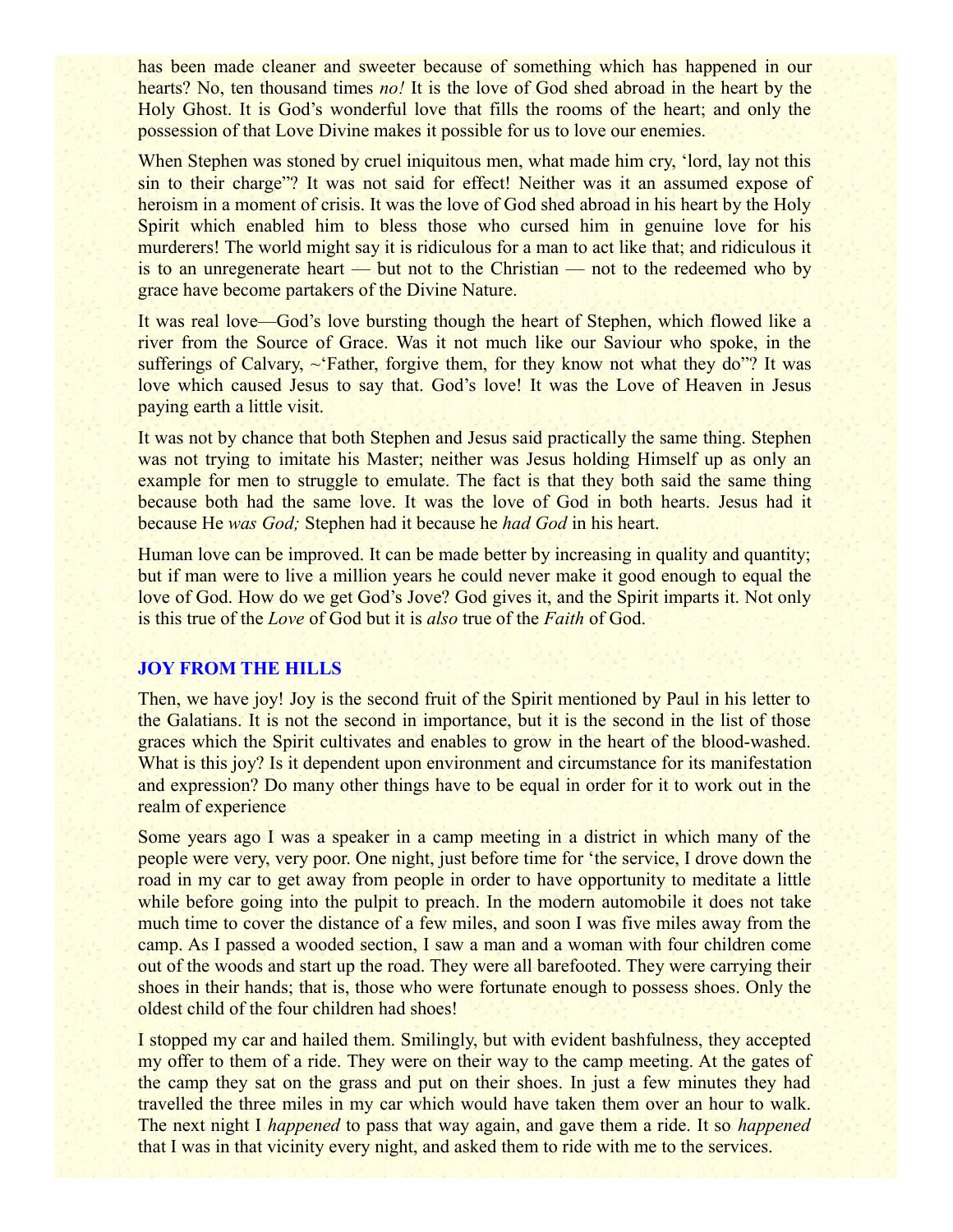On the way, after the strangeness and bashfulness bad worn off, they would testify and sing, and sing and testify! Their joy was so abundant, that it was a tonic to my soul. It helped me to preach better! They carried their shoes to save the leather from wearing out on the concrete road. They were as poor as the proverbial turkey owned by Job and lived many, many miles back in the mountains; but they were richer by far than many who lived in great houses and who had more than enough of the possessions of this fleeting world.

One night, toward the end of the camp, I said to the father, "Perhaps, My Brother, the day will come when the Lord will give you a better and larger home. You know that He often prospers us temporally as well as spiritually. The Bible says that . . . " The brother interrupted me. A smile of happiness came across his face and he commenced to sing:

*"A tent or a cottage, why should I care? They're building a palace for me over there; Though exiled from home, yet still I may sing, All glory to God, I'm a child of the King."*

The little folks helped him sing it, and his good wife sang it too. When he was finished, he scratched his matted hair on his old mountain-born head, and said, "Brother Price, you never need to tell me that I got to have a big house to make me happy. If the Lord gives it to me, then I will thank Him, but I have something in my heart I wouldn't sell for all the money in the world. It is the *joy* of the Holy Ghost."

That is what I mean. You cannot get up in the morning and say, "This is the day in which I will be full of joy. I am going to be very happy today, for I have made up my mind to have lots of joy." Either you have it, or you don't. The worldly man can have his synthetic joy which is the plaything of environment and the slave of circumstance. But the Christian can have *imparted* joy in the Holy Ghost, and rejoice in its manifestation under *every* condition of life. It is not dependent upon surroundings; nor is it the slave of circumstance. It is the gift of God!

### **PEACE, PERFECT PEACE**

Then, there is peace. Oh, the sweetness of that beautiful peace which God implants in the hearts of all who love Him! What a wonderful day it was for the disciples when Jesus said, "My peace I give unto you!" It was not to be the peace that the world knows, for that peace is false, weak and flimsy, and can be lashed into a storm at any moment by the blowing of the winds of trouble.

The peace He gives passes all human understanding. It is so deep, that no surface troubles can ever affect it; so divine that no human hand can ever reach it to take it away; deep settled peace in the soul! It is the peace Jesus had when in His regal dignity He "held his peace" before the howling mob in the halls of Pilate.

Let me ask you (for it is necessary that we recognize and receive this truth). Let me ask you again: "Can *you* create that peace? Can *you* bring it about by a switch in mental attitude, or a change in outlook? Can you even so much as develop the Peace that He alone can give?" You and I know the answer! Just settle into the arms of love in the heart of the storm, and know: "Peace, perfect peace, though sorrows surge around. On Jesus' bosom naught but calm is found." It is His peace, imparted by the Spirit. All we have to do is to receive it. That is the beauty of the Christ-centered life—a life that is hid with Christ in God.

So it is with faith. He does not give it as a plaything to be operated for our own undoing and in things otherwise contrary to His will. He knows my need. He knows yours, too;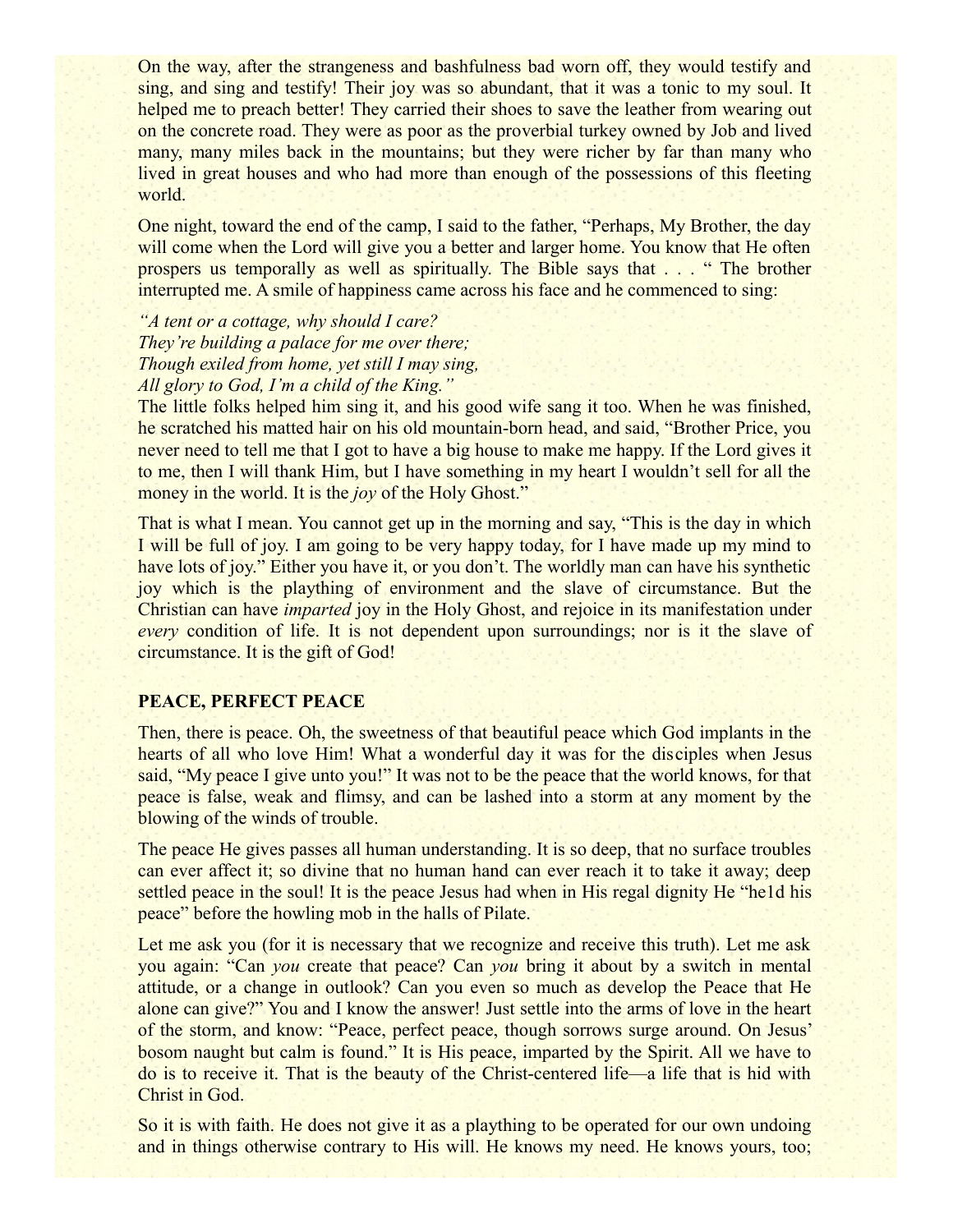and He has given His promise that no good thing will He withhold from them who walk uprightly. So we rest in that promise; and abide in Him, even as He abides in us.

To know that He is present—that He understands and cares—this is sufficient for me to know the joy which springs eternal in the knowledge that all things work together for good to them that love God to them that are the called according to His purpose. Then shall we know the rest that comes from turning self-reliance into Christ-reliance, as we cast *all* our cares upon Him.

In the development of His will in your life, let me assure you that when faith is needed, it will not be withheld; for The Giver of every good and perfect gift is the Author and Finisher of our faith.

### **THE VESSEL MADE OF CLAY**

FEW PEOPLE have realized the close affinity between the *natural* and the *supernatural —between* the *body* and the *spirit.* We have erroneously segregated the two, and have put them in realms so far apart that many think of the Lord as being able to meet only our spiritual needs. When that is as far as we go, we inevitably overlook the glorious, Bloodbought privileges which are ours for the physical man.

The great, redemptive work of our Lord covers the COMPLETE MAN—body, soul and spirit! It even reaches into the realm of physical necessities. Jesus said to his disciples "Take no (anxious) thought, saying, What shall we eat? or, What shall we drink? or, Wherewithal shall we be clothed? for your heavenly Father knoweth that ye have need of all these things. But seek ye first the kingdom of God, and His righteousness; and all these things shall be added unto you." (Matthew 6:31-34). These are not inferential statements but direct and definite declarations. He not only said that our Heavenly Father knew we had *need* of these things, but definitely promised that He would *supply* them.

There is a very close link between the spiritual and the natural. His disciples were not to seek the natural, but instead to seek the spiritual. They were first to find the Kingdom and then, entering the Kingdom, they would find an abundance which would meet every need of their lives. That was the direct promise of our Lord!

Hundreds of years before Jesus came to this earth, one of the Prophets of God found himself away from any source of human supply—by a brook—and there God vindicated His Word to him by sending the ravens with his food in the gloaming of the morning and the evening. The widow's barrel of meal could not be emptied, because of her unlimited supply in His treasure store. He did not supply the meal because she sought it—but because she OBEYED HIM!

The order has ever been "SEEK YE FIRST THE KINGDOM OF GOD!" That is why the emphasis is on the surrender of the natural to the spiritual, and our laying upon the altar the whole of our Adamic natures; that Christ might be to us spiritually, and then physically, all He has promised to be.

The order of the Lord has always been CREATION and then "RE-CREATION". It has been first that which is NATURAL and, after that, that which is SPIRITUAL. In the 18th chapter of Jeremiah, we read, "The word which came to Jeremiah from the Lord, saying Arise and go down to the potter's house, and, there I will cause thee to hear My words. Then I went down to the potter's house, and, behold, he wrought a work on the wheels. And the vessel that he made of clay was marred in the hands of the potter: so he made it again another vessel, as seemed good to the potter to make it. Then the word of the Lord came to me saying, 0 house of Israel, cannot I do with you as this potter? saith the Lord. Behold as the clay is in the potter's hand, so are ye in Mine hand, 0 House of Israel."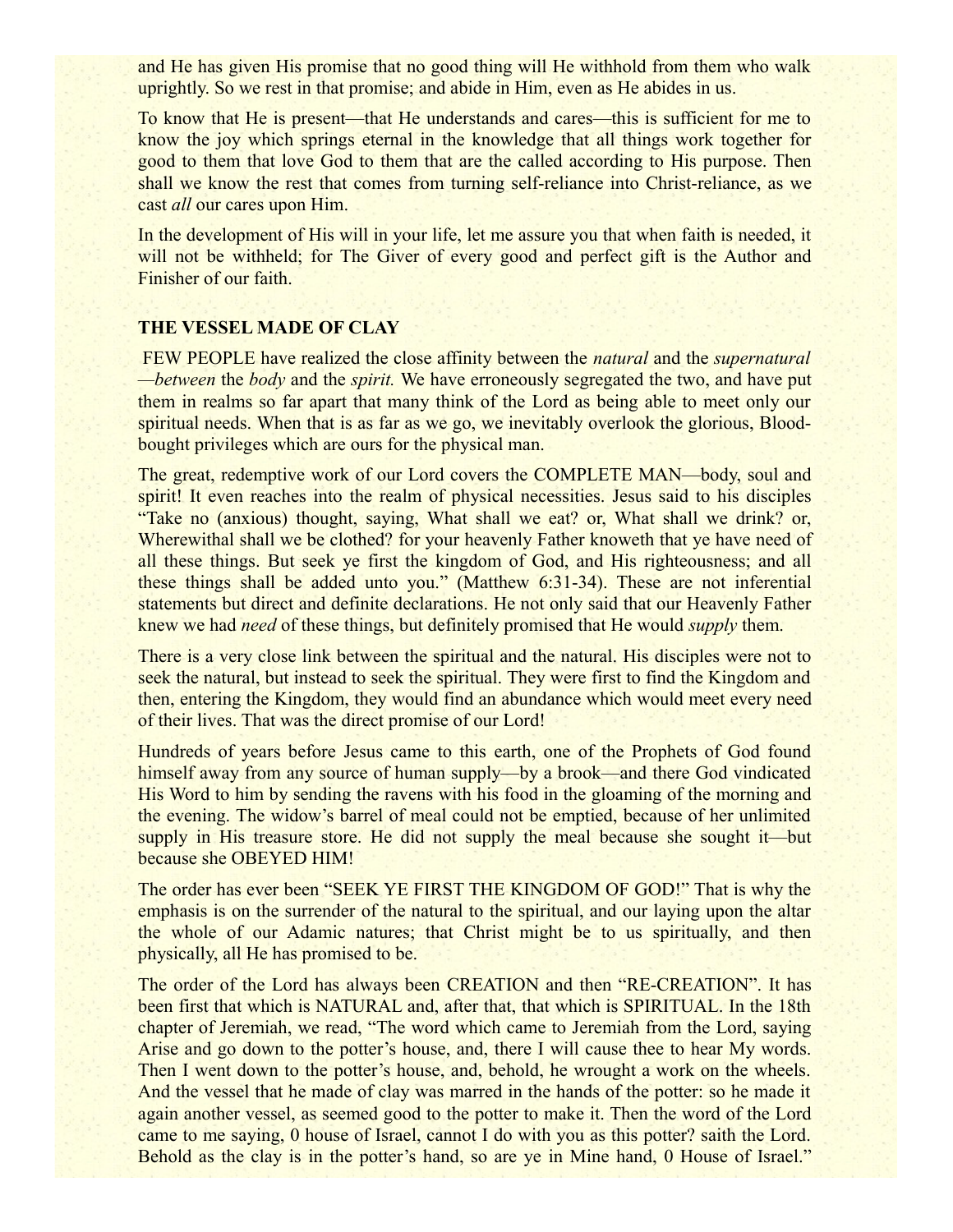Jeremiah 18:1-6.

It has never been the purpose of the Creator to do a 'patched-up job!" The vilest of sinners become "NEW CREATIONS" when they put themselves in His hands. The disease may be of the flesh, but THE CURE IS OF THE SPIRIT! The broken clay must once again be put into the hands of the Eternal Potter, that He may make it again another vessel, as seemeth good to the Potter to make it!

## **A COMPLETE WORK**

How many people come for healing, looking for a physical touch, only! They want the Lord to touch the *body*, whereas the Lord is longing to TOUCH THE SPIRIT! The physical manifestation will come; but God is a Spirit, and the flow of the Resurrection Life must come though the Spirit primarily and not merely though the physical flesh. When Jesus said, "I came that ye might have Life and that ye might have it more abundantly"; He spoke not only of spiritual life, but of that life which would literally permeate every atom of our beings, and *saturate* us with the glory of the Life that knows no end.

There are those who come looking for healing, but not for the HEALER! They have anticipated physical thrills. Prayer in instances may have seemed to no avail; but no petition can ever be offered in vain, and unanswered prayer today does not necessarily mean it will go unanswered tomorrow. "Beloved, I wish above all things that thou mayest prosper and be in health, even as thy soul prospereth." III John 2. The change *externally* is frequently superseded by the change internally—transformed by His Spirit in the *inner man* before the manifestation of the transformation is seen in the outer man! Certainly the scripture quoted, from the pen of the inspired John, throws a Divine Light upon the subject. Here was PROSPERITY FOR THE COMPLETE MAN, but, that he should prosper and be in health was contingent upon the prosperity which was *within!*

That is why people who say, "If the Lord will heal me, I will serve Him as long as I live," are "putting the cart before the horse." They are looking for the manifestation of His power from the *outside* in, when in reality His power operates from the INSIDE, OUT! Our bodies are not only the *shells* in which we live; but they are the tabernacles, too, of the Most High! Does He not want them well and strong? The healing rays of His Resurrection Life do not shine upon us from the outside, but shine *through us from within.*

The law of the Lord is PROGRESSION! We are changed from glory to glory, but growth *toward* perfection is never *perfection* until the ultimate is reached. There is nothing perfect in the human, for perfection is found *only* in the Divine. We come to Him that we might have *Life,* and that we might have it more abundantly. His life! The Resurrection Life overflowing until we are inundated in its flow!

It is good when we sing, "Come To Jesus!" It is better when we say, "Jesus has come to me." It is richer by far, however, when we can declare, "He lives within my heart!" It is scriptural for people who are in need to seek out the elders and to call for prayer from the lips of some consecrated man, but it is not God's ultimate. *In Him* we need no priest, for *He* is indeed our High Priest. *In Him* we need no intermediary, for He is *The One Mediator* between God and man.

The veil of the temple has been riven from top to bottom; and the Holy of Holies has been made accessible to all of Adam's race who, dying with Him in His substitutional death, will also rise with Him in the glory and power of His Resurrection Life!

Then it is we take the whole being to the ONE WHO MADE IT! We take it in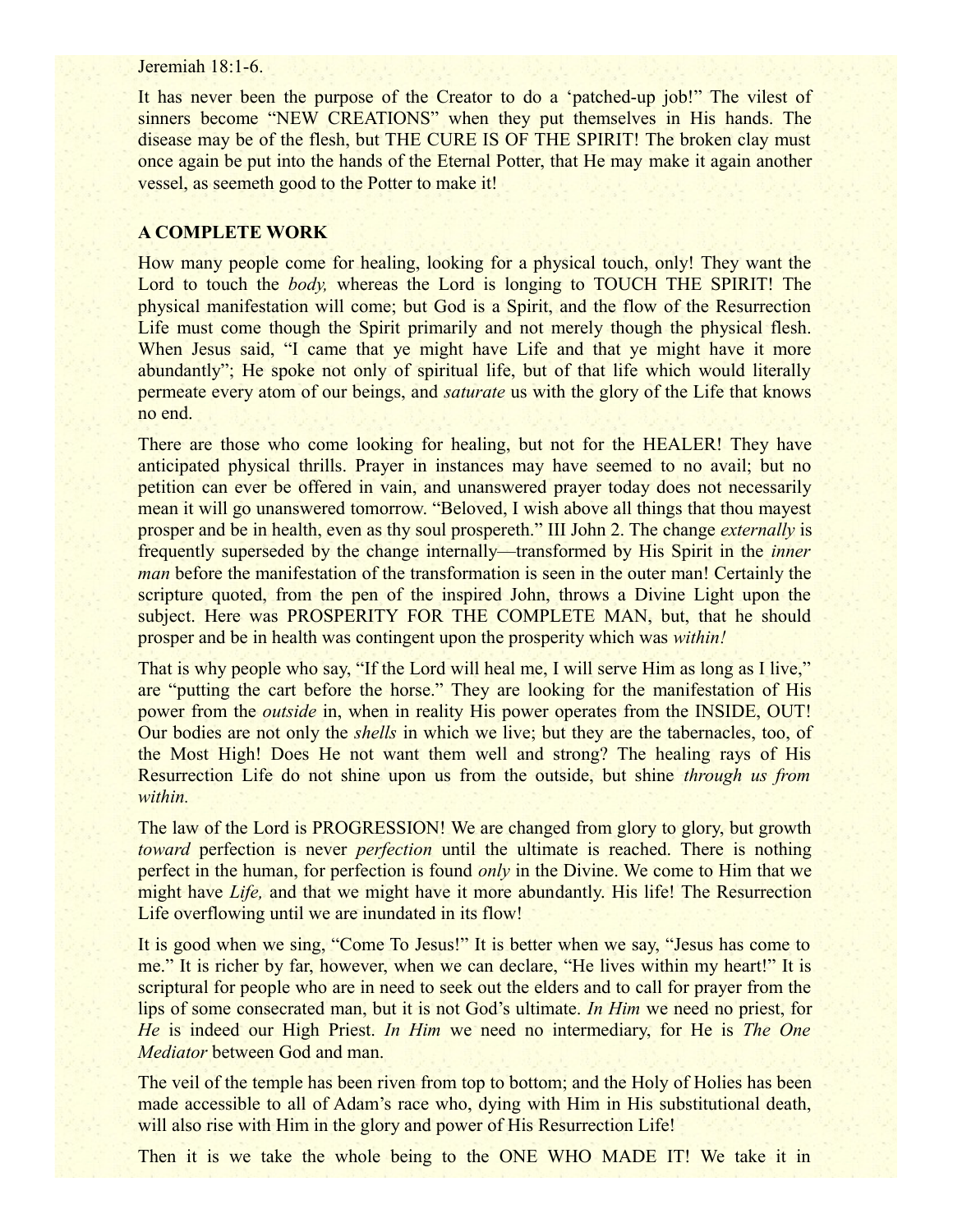consecration and surrender. We take it in yieldedness. Then the vessel which was made of clay is left in the keeping of the Heavenly Potter, who makes it yet another vessel after His pleasure! Though it be broken, He throws it not away. With what tenderness and love does He reshape us, and impart Himself as our healing in body, soul, and spirit.

### **EATING WITHIN**

It is not the evangelist nor yet the preacher who "saves". God may use an anointed man in the declaration of His truth, but no hands—other than the hands of the Lord Himself ever bear the Blood of the Everlasting Covenant in its application to the human heart. The elders of the church may anoint with oil and lay on their hands in the name of the Lord Jesus. The minister may give the broken bread, and put to other lips the cup of communion; but that does not necessarily mean that the recipient receives the broken Body and the shed Blood of the Lord Jesus. The communicant must not only "eat the bread" and "drink the cup" of the Lord's Supper but must actually partake in *Spirit* of the Sacrifice of His Lord, in order to fulfill the true purpose of this most holy and precious Sacrament.

There is no formula for healing; neither is there any formula or rule by which one can grow in grace. When we at last come to the end of self; when in condemnation of our fleshy natures—in contempt and disgust for the Adamic life which has brought us Spiritual sorrow and Physical pain—we fully yield ourselves, not merely our conduct but OURSELVES, to the Headship of our glorious Lord; then begins the LIFE SUPERNAL. It is not by imitation but by *participation* that we become of LIKE NATURE—LIKE SUBSTANCE, "because as He is, so are we in this world. (I John 4:17).

This transformation so permeates the entire man, that suffering of the body goes in conjunction with the banishment of the pain and anguish of the heart; for whom the Son sets free, is free indeed! John 8:36. His transforming glory is reflected in us as we, ourselves, are changed from glory to glory, until we shall AWAKE IN HIS BLESSED LIKENESS!

Did not our Lord say, "Go and sin no more, lest a worse thing befall thee? Over and over again He tied up external disease with the condition of the inward man. He did not say, "How sick are you?" or "How much does it hurt?" but "Do you believe? Have you living faith within?" He was not concerned with the condition of the exterior, but He always probed beneath the "proud flesh" into the condition of the interior. Instead of struggling and striving to bring about healing by this prescribed process, or by that, it is much more pleasing—and infinitely more effective—to place the vessel back in the hands of the Maker.

The human is ever prone to over-emphasize little things and neglect the greater for the lesser. Where we eat and sleep, as well as other earthly matters, may receive Divine guidance, but they are *not* the ULTIMATE with God. He wants us to know *Him,* whom to know *aright* is Life eternal. He wants to lead us into Heavenly realms. So many of us are concerned about the *geographical* aspect of our obedience. "Shall I go to this town, Lord?" "Shall we live here, or shall we live there?" It may be perfectly true that the Lord has a definite *place* for us, but it is of far more *importance* that WE LIVE IN THE SPIRIT! With Jesus, the supreme thing was, not whether He was in Judea or in Samaria, but that He was in the *center* of His Father's Will.

### **MY HOME IS GOD**

One of old asked Him, "Master, where dwellest Thou?" Jesus replied, "Come and see." It was so relatively unimportant, however, that no record was kept of the location of the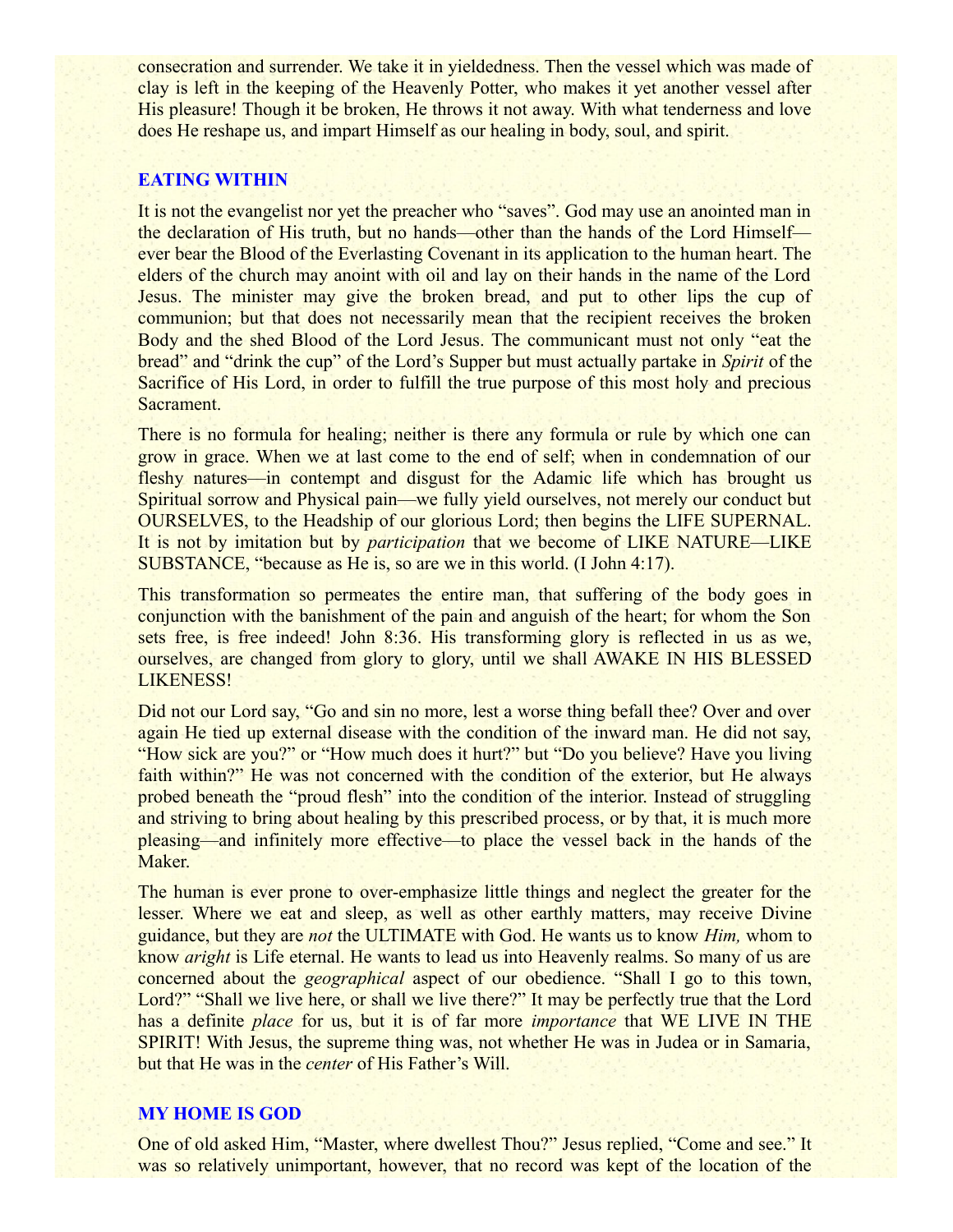dwelling place of Jesus. We do not know just where He was staying. The street was not given, nor was the number of the house. Was it in the city, or was it in the countryside? Perhaps it was beneath the outstretched arms of some forest tree, for we are told that He had not where to lay His head. We do not know *where;* but we do know that HIS HOME WAS GOD! He came to do the *Father's* Will; and the Father's Will was *His* Will!

We do know that He lived in the place of IMPLICIT OBEDIENCE, "for though He were a Son, yet learned He obedience by the things which He suffered"; (Heb.) "and being found in fashion as a man, He humbled Himself, and became obedient unto death, even the death of the cross." (Phil. 2:8). Shall we not also say then that sometimes *our* suffering comes to lead us into the place of obedience? If that be so, should not we seek our *Healer* rather than our healing?

It may be human for us to deal with the *effects,* and to constantly look upon and pray for *them*, but it is not as pleasing to our Father as to ask for grace TO EXAMINE THE CAUSE. That is why *what* we *are* is far more important than what we *do.* "I will lift up mine eyes unto the hills! From whence cometh my help?" (Ps. 121). Certainly it is not from the hills! "MY HELP COMETH FROM THE LORD WHICH MADE HEAVEN AND EARTH!

We read about faith which will move mountains, and immediately begin to look at the *mountains,* instead of seeking the faith which will *move* them. He is the Author and the Finisher of our faith! If He *begins* **it,** and it *ends* in Him, why should we struggle to *manufacture* it, when He alone can impart faith! Oh, how sweet is His lovely Presence, and how marvelous— beyond description—is the exercise of HIS FAITH and the manifestation of HIS POWER. In ourselves, we can do nothing! Absolutely nothing!

We are so cluttered up with attending to the *external* details, and so weary in our unceasing toil, that we fail to hear the *voice* of Jesus say, "Come unto Me and rest! Lay down, thou weary soul, lay down, Thy head upon My breast!" It is then that we discover it is not *our* faith in Him, but *HIS FAITH* operating *in us.* It is not by the *might* of our prayer, nor by the powerful *thundering* of our entreaties, but by the beautiful moving of *His Holy Spirit.* One of His dear children who had been healed in body, soul, and spirit, and who was a living miracle of the recreative power of our Lord, said "It was when *I* **STOPPED** that JESUS STARTED!" How blessed it is to come to the place where we say, "I cannot, but HE CAN!"

Become *released unto God!* Just LET HIM! He spoke the Word—and a Universe was born! He said 'let' and the oceans were in their places! He spoke and the stars were in the firmament! All was done at His command. He has *always* been Sovereign! He is *that* today! He is calling upon His children for a *complete* relinquishment of *all* that they have, and *all* that they are! Then as the darkness moves out, THE LIGHT MOVES IN! As *self goes,* HE COMES! From within us there *then* begins to flow the "Rivers of Living Water"—healing streams in the desert of our lives. The wilderness, which *we* are, begins to rejoice; and the desert, which we have been, is made to blossom as the *Rose!*

## 12. Living Waters

AFTER THE heat and toil of the day, we find rest and repose in sleep. It is out of that sleep we awaken with renewed strength for the tasks that lie ahead. It is out of death *also* that we awaken! It was said of our glorious Lord, "Except a corn of wheat fall into the ground and die, it abideth alone; but if **it** die, it bringeth forth much fruit." (John 12:24).

It was out of His death that the glorious harvest of Eternal Life blossomed! He Himself b e c a m e the FIRST-FRUITS of them that slept. Without death, there can be no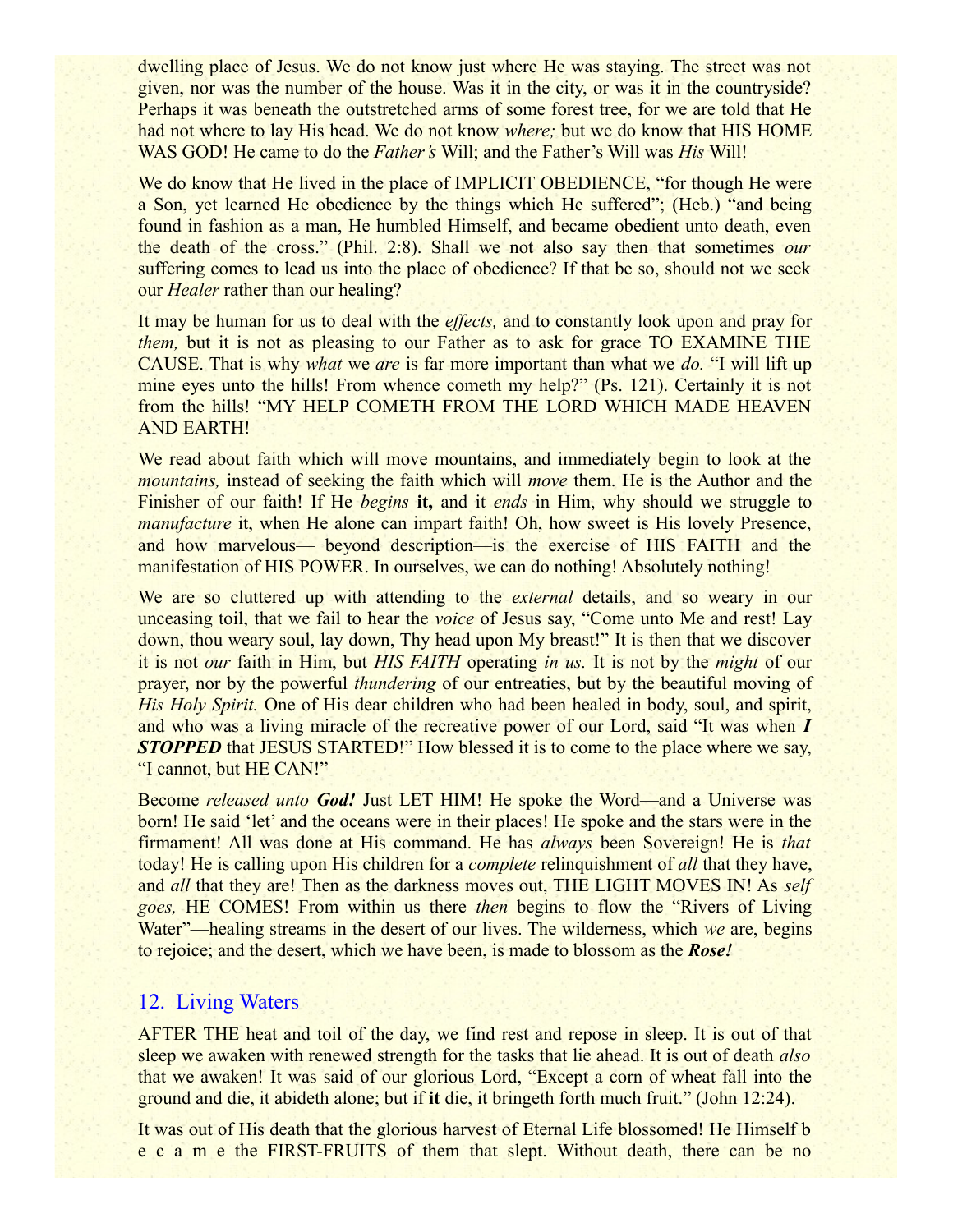Resurrection. He does not impart His resurrection life to us because we *live* for Him; but because, for His sake, we are willing to *die* and allow *Him* to live His Resurrection life in *us.*

God saw that the human race could not be Divinely indwelt in its fallen state; lest in eating of the Tree of Life man would live forever in his fallen condition. *Death had to come.* The royal edict had gone forth, "The soul that sinneth, it shall die." It was only in the new creation that Christ could indwell His people, or the Spirit of God take up His abode again within the confines of the entity called "man". So the typical sacrifices of the Old Testament, and the antetypical Sacrifice offered, once and for all, of the New Testament took us not only into death—but through death— to the power of His Resurrection!

It was vicariously that He suffered for us on the Cross of Calvary. It was substitutionally that He died upon the accursed Tree. He took us with Him to the Cross and then He took us from the Cross into His grave; and, through the grave, we went with Him to the dawning of the first Easter morning, and the warm, eternal glow of His Resurrection Life. Positionally, we are now seated with Him in heavenly places, for we are in Him, even as He is in us, the Christ!

At the time of His first advent, there was no room for Him in the inn. His preincarnate glory had filled the heavens; and yet, when he was to take upon Himself the form of man and, through the Miracle of the Incarnation, be born of a virgin mother, there was found no room for Him in the inn. You see, there was no room, because the rooms were already occupied! Even so, in these days, at the time of His advent as the Indwelling Christ, who will make our bodies His temples and will Himself tabernacle within these vessels of clay; if the rooms are occupied, He will find no place within to take up His abiding!

If only we could realize that His coming will bring life, light and health, we would not be so preoccupied with giving place to our selfish, fleshly desires and purposes so that He is crowded out. He who bore our sicknesses and our sorrows would come to give us His peace, rest and joy.

W7hen He comes, will He find faith in the earth? One step further—will He find faith in the "earth" which *we* are? If we would become less concerned about what we do, forget our petty bickerings about Biblical interpretations, and open wide the gates of our beings to let the King of Glory in, we would start once again the music of joy by the angel choirs of the glory-world. All heaven would rejoice in such a surrender as that! *Do you believe Him enough to make room for Him?*

### **FROM THE INSIDE OUT**

He does not come as a postman, bringing gifts from the Father, leaving them at our door, and then walking away! Some people would use the Bible like a mail-order catalog. They ask the Father to give them what they want, and then expect the angelic messengers to bring them this, or to bring them that; in order that their own desires might be gratified, and their needs met in the way they want them to be. The light, which Christ brings, does not shine from the outside in; but it radiates from the INSIDE OUT! The gifts He imparts, He administers and operates. He does not literally "give" light. He *is* the Light! He does not impart health. He *is* the Health. It is the constant acknowledgment of His indwelling —the recognition that the life we now live in the flesh, we live *by the faith of the Son of God,* who gave Himself for us, and who now dwelleth within us—that brings us into vital union with Him.

Room is made within us, BY THE SPIRIT, for the Incoming Christ! Commensurate with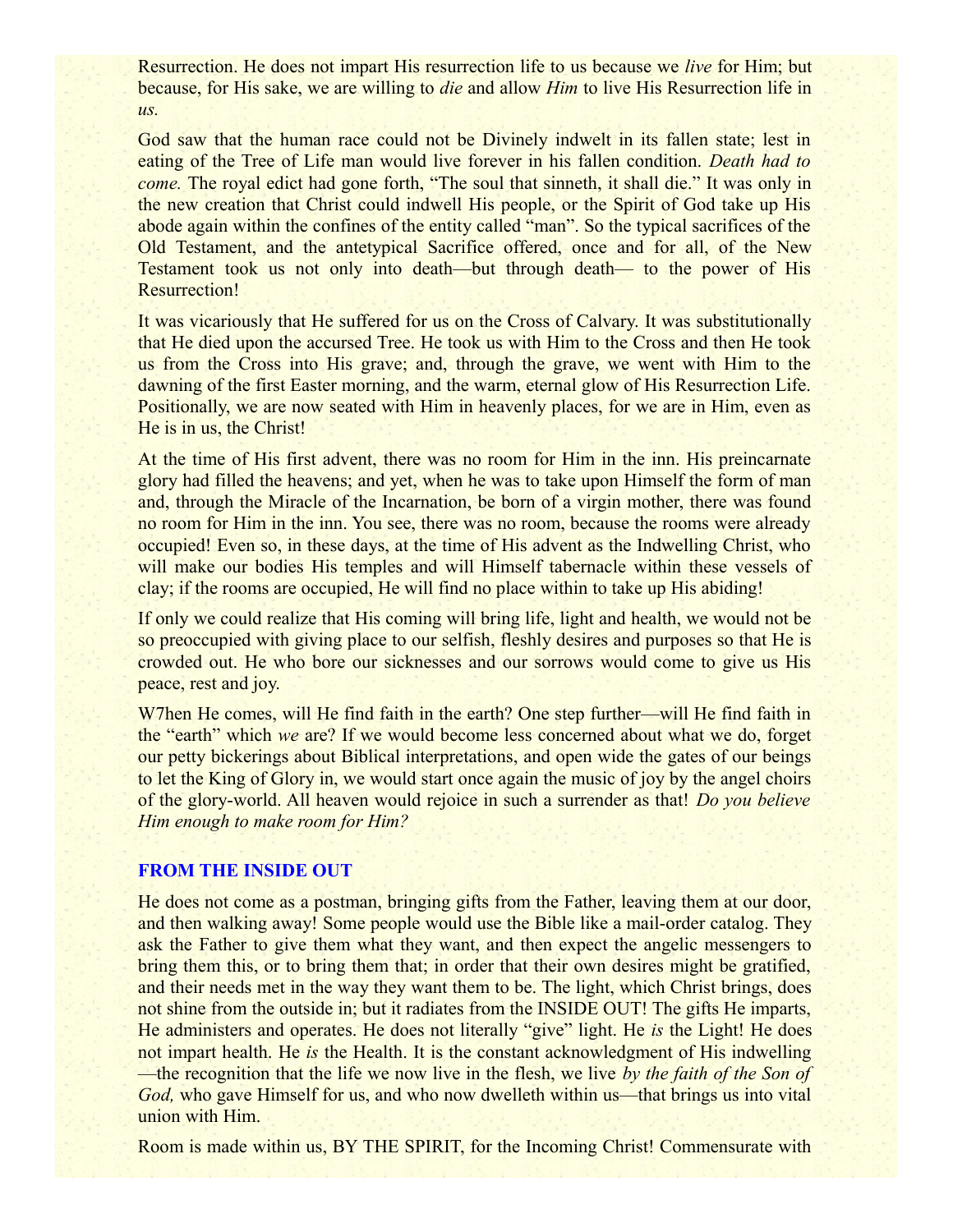our surrender and our death to self, His light, His life, and His love permeate every department of our being! Perhaps the transformation, at first, is spiritual only. Possibly the transformation is brought about by the operation of the Spirit within our spirit, bringing us light, understanding, and the deep settled peace which always floods the life when He dwells within.

Following this experience of His grace, manifested within our lives, the cup of His mercy overflows and the *physical body* begins to feel His Resurrection Life! Instead of struggle, it is REST. Instead of agonizing, it is PEACE. The consciousness that Christ is dwelling within, and that He has taken the government upon His own shoulders, brings us into a blessed quietness before the Lord. How many times, if only we could hear His Voice, upon our ears in gentlest tones would fall: "*Be still and know that 1 am God."*

One might say, "Yes, I believe that!" It is not enough to *believe* "that". Our troubles in days gone by has been just "that". We have accepted the *doctrine* as truth, when He is calling upon us to accept HIM as the TRUTH. It is not enough merely to "know" that in Christ is health, virtue, and saving power. We needs must be INDWELT BY HIM! He does not *impart* virtue, separate from Himself. The miracle of healing is *never* separate from the Healer

When our poor, diseased bodies and lives are transformed, it is only that our darkness is SWALLOWED UP IN HIS LIGHT! He—as our Health—overcomes our sickness. He as our Strength—absorbs all our weakness. We are STRONG *IN HIM* for He does not, in the final analysis, make *us* strong, but He gives us *His* Strength. His Presence does it. We don't. There is LIFE in Jesus and in none other! Christ and Adam will not be joint tenants. Before the Second Adam will move in, the first Adam must move out. When the Light comes, the darkness is dispelled.

### **THE GREAT PHYSICIAN**

When sickness visits homes, many call for a physician who comes to the house and diagnoses the case. The first thing the doctor does is to find out, if he can, what the difficulty is. When he arrives at his conclusion, he prescribes the remedy. It is the *remedy* for which the patient waits. The doctor is only a *means* to the remedy. He takes out a little pad of blanks, writes down a prescription, and someone goes to the drugstore to return with some little, black pills,—or whatever the prescribed remedy might be. The confidence of the patient is in the remedy. The sufferer looks for the efficacy to be in the pills. The faith and trust the patient places in the doctor goes only so far as to hope that he knows the remedy; and that he knows what he is doing when he writes the prescription. When the little pill is taken, however, the patient settles back and waits for the pill to do its work.

How different it is with the Lord Jesus! The virtue is not in what *He prescribes;* it is not in doing this, or in doing that. It is not even in knowing "how to receive healing"; but it is the PERSON of the Lord Jesus Christ, Himself. He sees us in our sick and sinful state of impurity. He knows the only remedy is holiness. We have read that, too, and have made the mistake of *struggling* to become holy. There is no such thing as holiness apart from *Him.* He does not leave holiness at the door of our hearts, and then move away and ask *us* to utilize it in the living of our lives!

We go to the altar and pray for sanctification and sometimes jump to our feet and say, "Praise the Lord, the work is done." However, He does not *give* sanctification to anyone. *HE* IS OUR SANCTIFICATION. When His sanctification overflows our lives, we are truly sanctified in Him! "But of Him are ye in Christ Jesus, who of God is made unto us wisdom, and righteousness, and sanctification, and redemption: that, according as it is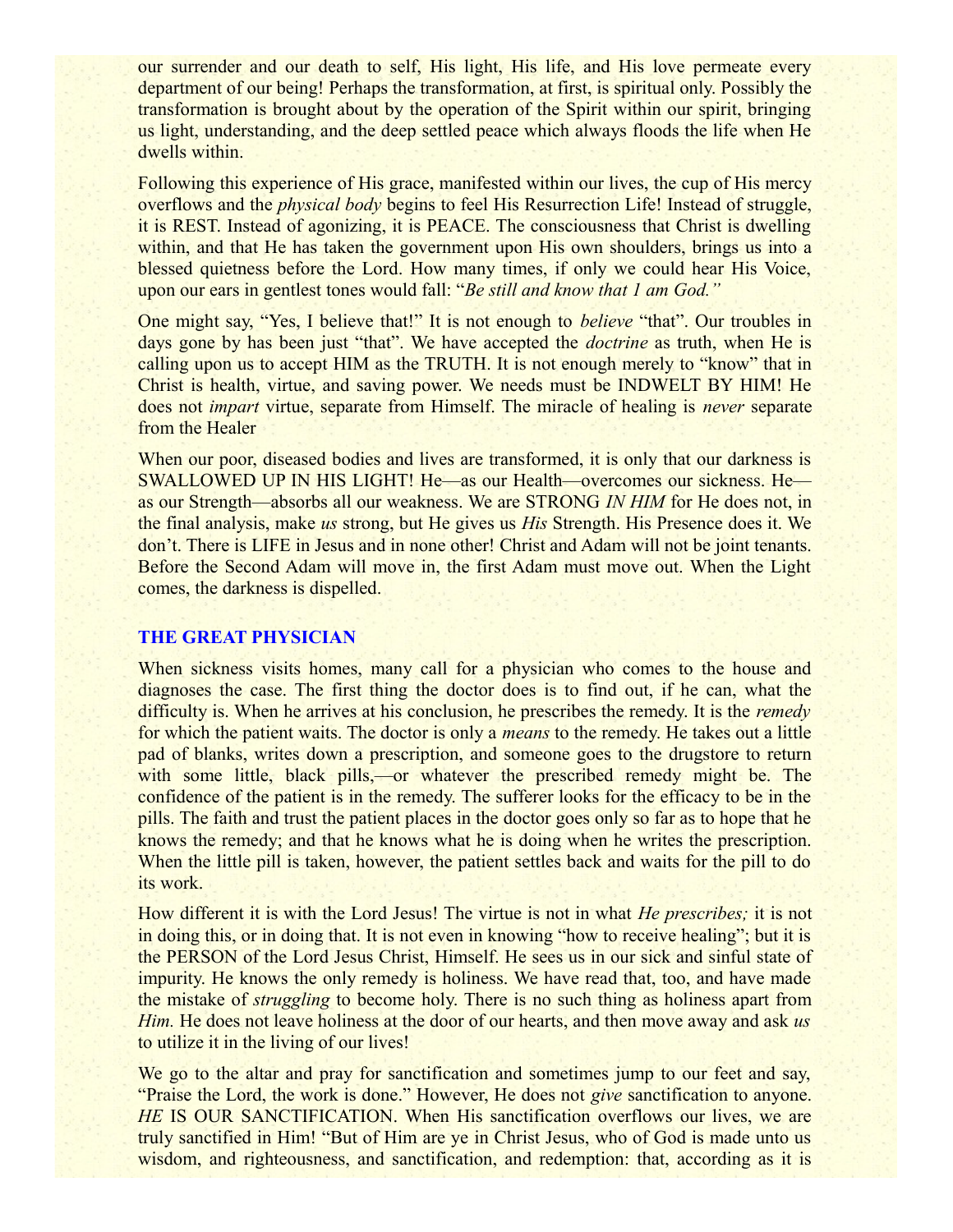written, He that glorieth, let him glory in the Lord." (1 Cor. 1:30,31).

Even so in Divine Healing, we do not *take* a "pill." We do not prescribe to the patient: "Now you must do this, and you must do that, and then the Lord will touch you with healing power." It is not a question of being made right in our *own* righteousness, or ready with our own *readiness*, for in James 5:15 we read, "and if he have committed sins, they shall be forgiven him." What the poor, broken sufferers need, in all their unworthiness and even in their sin, is to come in absolute surrender to the Lord—to LET JESUS IN!

It is not what He *gives—but* what He *is!* He is *Resurrection Life!* He *is* Wisdom! *He* is Righteousness! He *is* Healing! As He once led captivity captive, He will do it again in you and in me! As, in the days of old, virtue flowed from Him into the woman who had an issue of blood—so once again—we too can feel the healing warmth of that glorious flow. The virtue is not in what we do *for* Him. It does not go from us *to* Him. IT FLOWS FROM HIM THROUGH US!

#### **OUR VICTORY**

This is the reason then that there must, of necessity, be death to self. There must be the acknowledgment of His Lordship and Headship. In Adam—before the Fall —there was Eternal Life. God created him—a Living Soul! When Adam severed his connection with the Author of Life, he fell under the sentence of death; and the Supreme Sacrifice became necessary to pay the penalty for sin and death. Our Blessed Lord chose to take upon Himself the form of man and to take the whole of humanity, which lay under the Adamic Curse, with Him into death—even the death of the Cross. Down He went into Hell; but then He ascended up on high—into glorious Resurrection Life.

Having consummated this tremendous Redemptive work, the cry went ringing through the islands and continents for men to turn from their sinful ways and to BELIEVE INTO THE LORD JESUS CHRIST! Accepting Him as their Saviour, they were saved! Acknowledging Him as their Redeemer, they enter into Redemption. He took their death into His grave with Him and, coming forth triumphant from the darkened tomb, His voice rang forth—echoing down the corridors of time—"1 AM THE RESURRECTION AND THE LIFE: HE THAT BELIEVETH IN ME, THOUGH HE W E R E DEAD, YET SHALL HE LIVE: AND WHOSOEVER LIVETH AND BELIEVETH IN ME SHALL NEVER DIE.

To obtain Resurrection Life, we must "believe" in order to *receive* HIM. We cannot have Resurrection Life *apart* from Him! Obedience to New Testament *precepts* will no more avail than obedience to the Law of Moses. Neither will wearing out our shoe leather, doing this or doing that, prevail! It is only by RECEIVING CHRIST!

That is the great fundamental! It is the eternal essential! There is *no* other way. We must receive *Him!* If we receive Him, the self life has to go; for there cannot be *two* headships in the one body. A two-headed creature is always a monstrosity; and there would be endless confusion, and ultimate despair, with two contradictory governments. When the surrender of self is made, and we enthrone Christ as the Captain of our Salvation, no longer does the Child of Redemption cry, "Soul, thou hast much goods laid up for many years; take thine ease, eat, drink, and be merry"; but rather, "For me to live is Christ!" and "I am crucified with Christ: nevertheless I live; yet not I, but Christ liveth in me: and the life which I now live in the flesh I live by THE FAITH OF THE SON OF GOD, who loved me, and gave Himself for me." Then comes the flow and surge of that glorious Life Divine. It is not a struggle. It is Rest. It is Strength. It is Healing; as well as Power. Not the power of destructive explosive—but the irresistible power of His Life and Joy and Peace.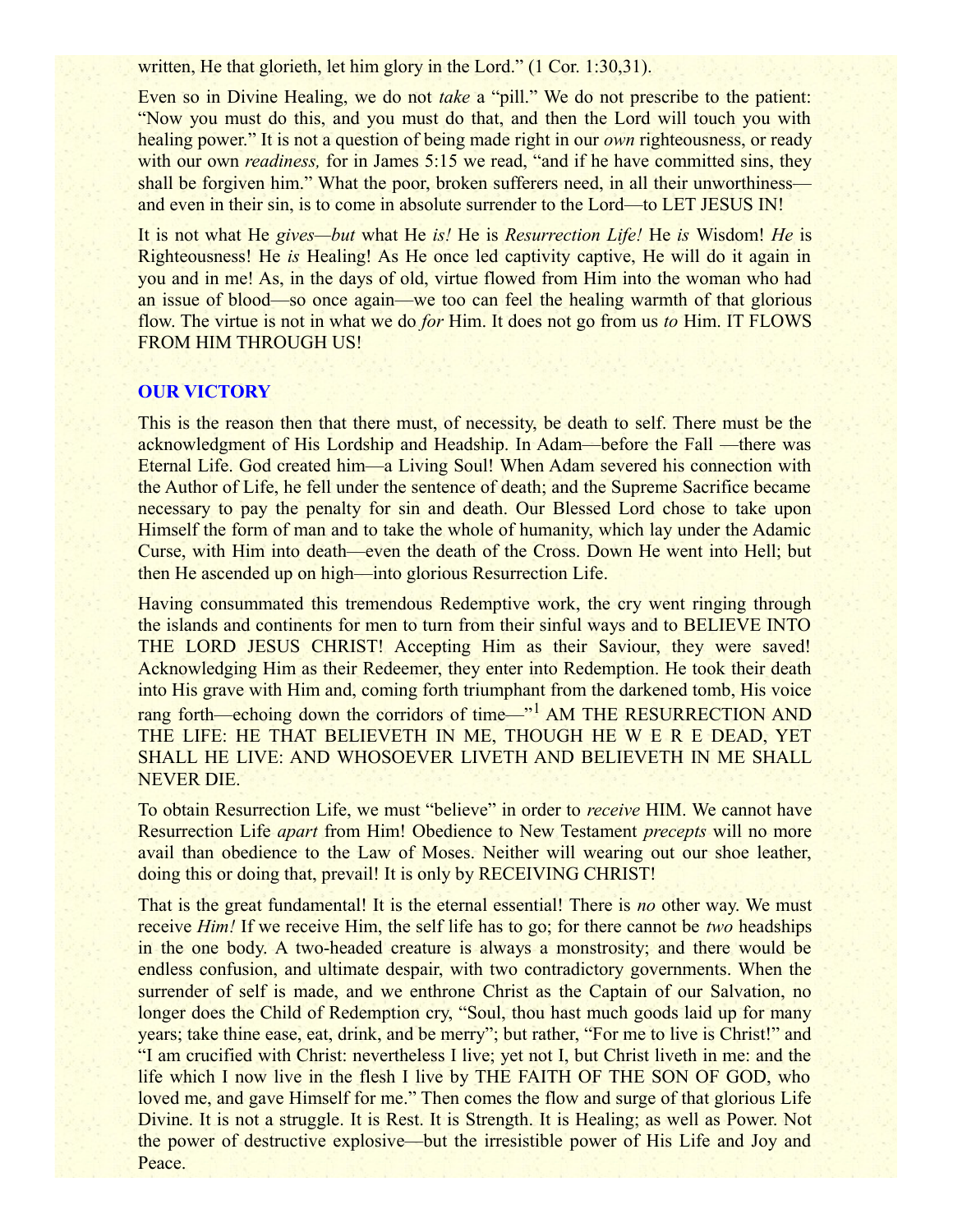People foolishly imagine that they have to strive and strain, groan and importune; to measure up to a life in the high-calling of God in Christ Jesus, our Lord! Does a river struggle to roll down hill? Does its water strive and strain as **it** gently flows on to where the great arms of the sea are opened wide to receive **it?** We are merely the riverbed, and *His Life* is the river. He flows through us, constantly giving, imparting, radiating, and infusing; until our very lives are HID WITH CHRIST IN GOD! Our natures are transformed by His glorious Nature Divine! Our sicknesses, our sufferings, and our pain —can they maintain their grip and hold in the warm flow of His Love Divine?

In God's deliverance, we find that He can be severe, as well as loving; but in His severity there is always love! He will not allow us to take short-cuts; but His command is: "SLAY UTTERLY!" There is no other way. The surrender must not be partial; it must be UNCONDITIONAL! In  $ALL - ALL - our ways$ , would we acknowledge Him, that He may direct our paths! If we do it just for convenience, or to receive healing, is it any wonder that the thing for which we pray is so many times withheld?

Doctors do not delight in cutting into "proud flesh" but must remove **it** entirely before healing virtue will come to any wound in the body. In dealing with the woman who came from the coasts of Tyre and Sidon, superficial thinking might declare that Jesus dealt rather cruelly with her! His words must have pierced her deeply, and one would naturally expect she would be wounded in her spirit because of what He said. But when we look further into what He did, we find that His seeming severity was baptized in love and impregnated with His loving kindness and tender mercy! We find that there are no shortcuts in ridding ourselves of the Adamic nature, in order that the Divine nature might come forth!

### **THE WAY TO VICTORY**

Beneath the outstretched arms of the trees in the Garden, our Lord cried, "IF **it** be possible, let this cup pass from Me." And then, in complete abandonment of Himself to God and to the purpose and will of His Father, He finished, "Nevertheless, not My will but Thine be done." The only way to The Resurrection was through The Garden. The only way to His victory over the tomb was by the way of the Cross; and He has to bring us to that place! "Because I live," said He, "Ye too shall live"; but we know full well that His resurrection life in us must be preceded by our death!

Even the *seemingly* good side of our Adamic nature has to be sacrificed with the *acknowledged* bad. Isaac was the son of promise, yet he had to be "sacrificed" in obedience to God's command. Can you not hear the heart-cry of that adoring father wrung from the very depths of his being? Was not Isaac his child of promise? And yet, the Lord had said, "Slay him upon the altar of sacrifice." Slay his "good" Isaac! Slay even the child of promise! But here was the man who believed God, and IT WAS ACCOUNTED UNTO HIM FOR RIGHTEOUSNESS, for he took that good, living sacrifice and climbed with him to the top of the mountain. It was in, and through, his obedience that the revelation came! The RAM IN THE THICKET was revealed! It was the revelation of a SUBSTITUTE, provided by God and therefore acceptable unto Him. It opened wide the door to an experience which is so stupendous that only the Holy Spirit can reveal it to us, individually, with all its eternal implications

The redemptive plan of our Blessed Lord, to cleanse humanity for His indwelling, is not by some "get-well-quick" system! Even as there are "quack doctors" who advertise their potions in magazines and papers and who promise recovery for stipulated amounts, within a specified time; so there are also pseudo-religious leaders who have devout ways and systems of divine healing so called, devised in other than God's way, but promising to bring relief. There is only one way! That way is CHRIST! Many times in history we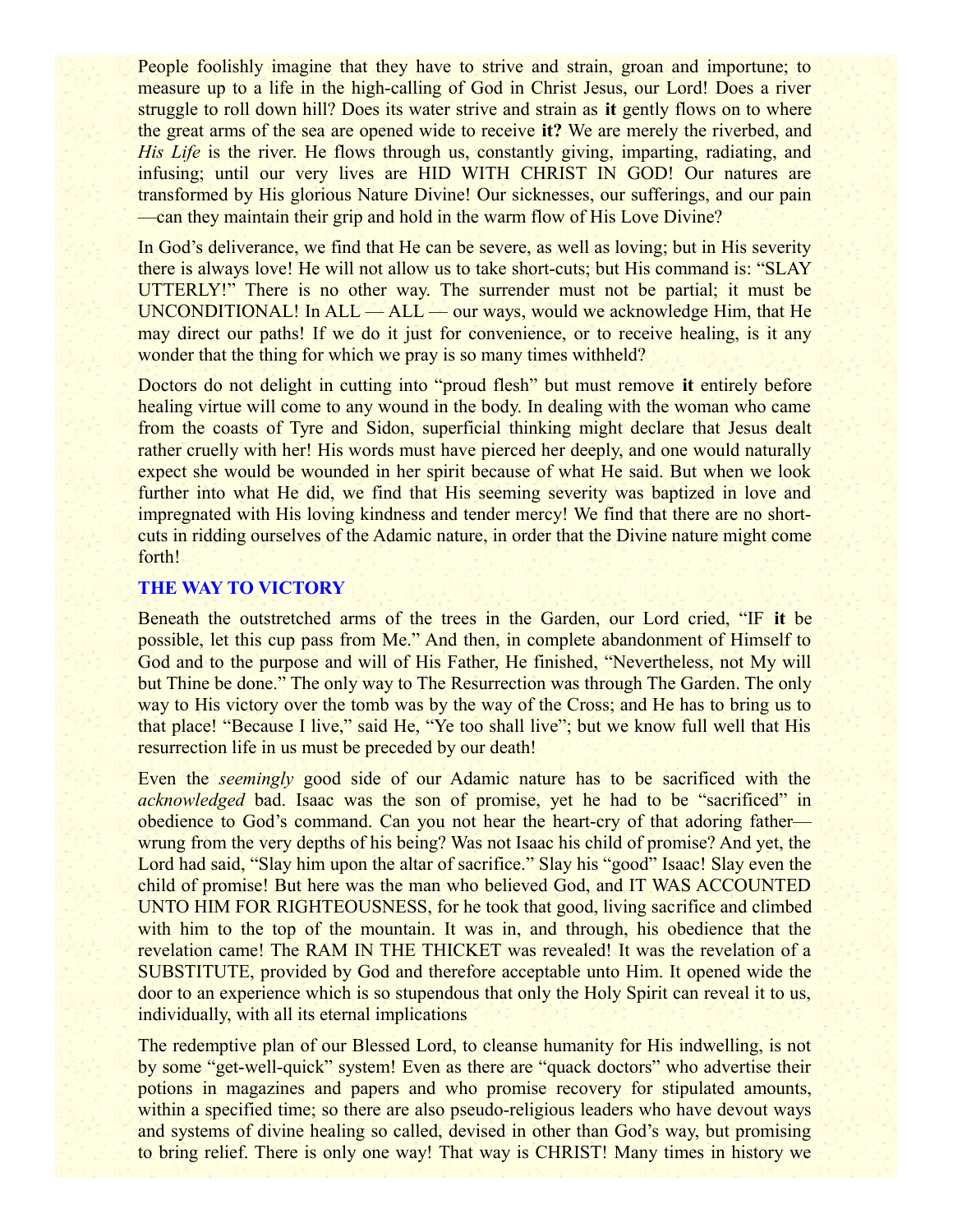have found confusion of tongues and the babble of voices as demagogues have cried this and proclaimed that! The Tower of Babel is not the only place w h e r e such confusion reigned!

### **THE LIVING WAY**

In the days of Jesus' earthly walk, the Pharisees cried, "Lo, here is truth!" and the Sadducees, in contradiction said, "No, it is here." Grecian philosophers had long proclaimed that they had the truth. However, our Blessed Lord silenced them *all* in His declaration, "I am the Way, the Truth, and the Life. No man cometh unto the Father but by Me." There is no difference today. He *is* our Way. He is our *Truth. He* is our Life! There is no other way! There is no other Life! There is no other Truth! It is all very well to sing, "Jesus shall reign where'er the sun, doth his successive journeys run . . ."

That is true to a degree, and the day is not far away when it will be gloriously fulfilled! But above and beyond that, our hearts should be continuously singing:

"*Christ* liveth in me. Christ *livetb* in me.! Oh! What a *Salvation* this—that *Christ* liveth in *me!"* Flesh dies; and the Adamic nature must be crucified. It may hurt a bit to come to complete surrender, but that is where our Lord would bring us in Spirit and in Truth before He Himself can condescend to indwell this vessel of clay.

One under testing has been heard to cry, "I cannot bear this cross!" The Voice Divine responded, "Do you want Me to take this cross away?" Understanding, supernaturally quickened, revealed that if it were removed a harder cross, and perhaps one to which she was not accustomed, might be substituted; so she did not ask for its removal. In a short time, however, there came the same, sweet Voice, "NOW, COMMIT IT UNTO ME." Then, with the committing, the light broke!—the glorious light of revelation that God Himself was RISING TO TAKE ACTION! Underneath, the Everlasting Arms were lifting —lifting—lifting; and with the surge of that Resurrection Life, the *Cross* became a CROWN!

What a privilege it is to surrender! How blessed it is to be invited to lay our all at the Master's feet! How poor our understanding — in comparison with His! How faulty our Adamic wills are in the light of the Divine Will which was fulfilled in Christ Himself. Beloved, there can be no short-cuts! The inspired Word declares that if any man try to climb up any other way, the same is a thief and a robber; for the Lord Jesus Christ is the *only* door to God! No man can come to the Father but by Him! How sweet it is to reminisce as well as testify,

*"I've found a Friend, Oh, such a Friend! He loved me e'er I knew Him! He drew me with the chords of love, And thus He bound me to Him!"* We love to speak — doctrinally — about the Father seeing *us* in Christ; but to my heart is whispered the truth that He would first see *Christ in us.*

## **13. THE LIVING WORD**

Before Jesus was born in Bethlehem of Judea, godly men of old looked to the Written Word. So it was that God revealed Himself in supernatural ways to a chosen few, in order that they might write the inspired Scriptures for others to read and walk by the light of the Written Word thus given. The day came when the WORD WAS MADE FLESH and dwelt among us! As the written Word was the THOUGHT of God, so the Living Word became the EMBODIMENT OF THAT THOUGHT, expressed through the Miracle of the Incarnation, in the Person of our Lord and Saviour, Jesus Christ!

That is why every throbbing, vital statement, which left the lips of Jesus, was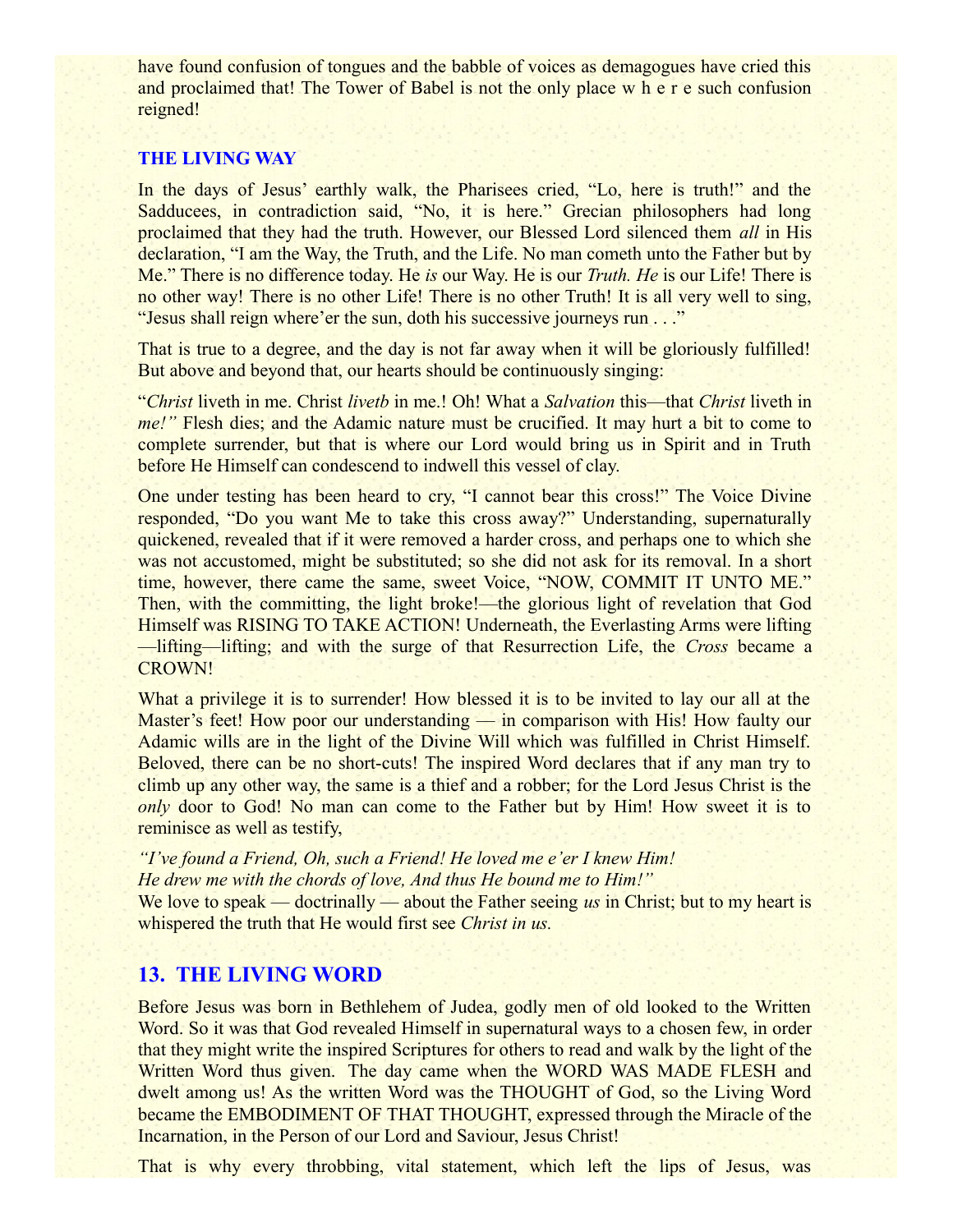impregnated with this truth:

"I AM COME THAT THEY MIGHT HAVE LIFE, AND THAT THEY MIGHT HAVE IT MORE ABUNDANTLY." (John 10:10). The words He spoke were SPIRIT AND THEY WERE LIFE! He was the "true Light which lighteth every man that cometh into the world:" (John 1:9), for "God is light, and in Him is no darkness at all;" (I John 1:5) and those who follow Him shall not walk in darkness, but shall have the LIGHT OF LIFE!

We have read what He said, and counted it beautiful! We have read about what He did, and have called it wonderful! We have—but, Oh, that our eyes might *see* the divinely appointed purpose of His ministry and that we might embrace with our hearts the fulness of His redeeming grace! The written word can never be read aright without the revealing light of the Living Word—The Word made flesh. The Word which came once to live AMONG us now has come to dwell WITHIN us!

Happy that day for us when in the history of eternity God reached up to the four corners of the realms supernal—infinite and eternal—and caught all of the glory, all of the grace, all of love, mercy, and truth, and then by the Miracle of the Incarnation, He wrapped them all up together and put them in a virgin mother's arms in a bundle of pink babyhood and called His name JESUS, for He was to save a lost world from its sins!

He is our Life. He is our Healing. He is our strength. Not the word of the printed page; not our faulty interpretations of that written word; but the WORD MADE FLESH—THE LIVING WORD—The Word of God which once dwelt among us, but now is the Living Word~ who dwells within us! It is the Word which He is, and which we too can become, as He lives within; for by the flow of His life divine we are changed from glory to glory. When we *awake,* we will be in *His likeness!*

Many have taken a few of His sentences and built marvelous sermons around them. He has become, to a great extent, an Ideal—a Pattern for our living, and an Example for our conduct. Now that is all very well as far as it goes, but it certainly misses the mark of the high calling of God in Christ Jesus. What He said was a divine revelation of what He *is.* The things which He said and did were only the outward manifestations, the effulgent glory of the great dynamic Cause, which He Himself is.

Paul did not cry for wisdom to know more *about Him;* but from the hungry depths of his innermost being, he cried:  $\sim$  count all things but loss . . . that I may *know Him*, and the power of His resurrection!" It is this VITAL UNION with Christ which is necessary in our lives. We must *stop* our struggling to become "like Him." There is no need to spend long hours reading the biography of a king when you are, at last, in his royal presence!

The woman by Samaria's Wayside Well was greatly concerned as to which mountain it was, in which they were to worship God. Was it in the mountains of Jerusalem, according to the Jews; or in the mountains of Samaria, as contended by the Samaritans? Jesus saith unto her  $\ldots$   $\sim$ The hour cometh when ye shall neither in this mountain, nor yet at Jerusalem, worship the Father.., the hour cometh, and now is, when the true worshippers shall worship the Father in spirit and in truth; for the Father seeketh such to worship Him. God is a Spirit; and they that worship Him must worship Him in spirit and in truth."

## **HE IS OUR LIFE!**

He Himself is the Way. He Himself is the Truth. He Himself is the *Life!* It is not the mental understanding, or the intellectual approbation of this fact, which brings joy unspeakable to the heart of the Christian. It is the EXPERIMENTAL realization of it that floods our spirits with the unleashing of His divine power and life. It is the flooding of the spirit of lives surrendered to Christ with the Light of the World, Himself!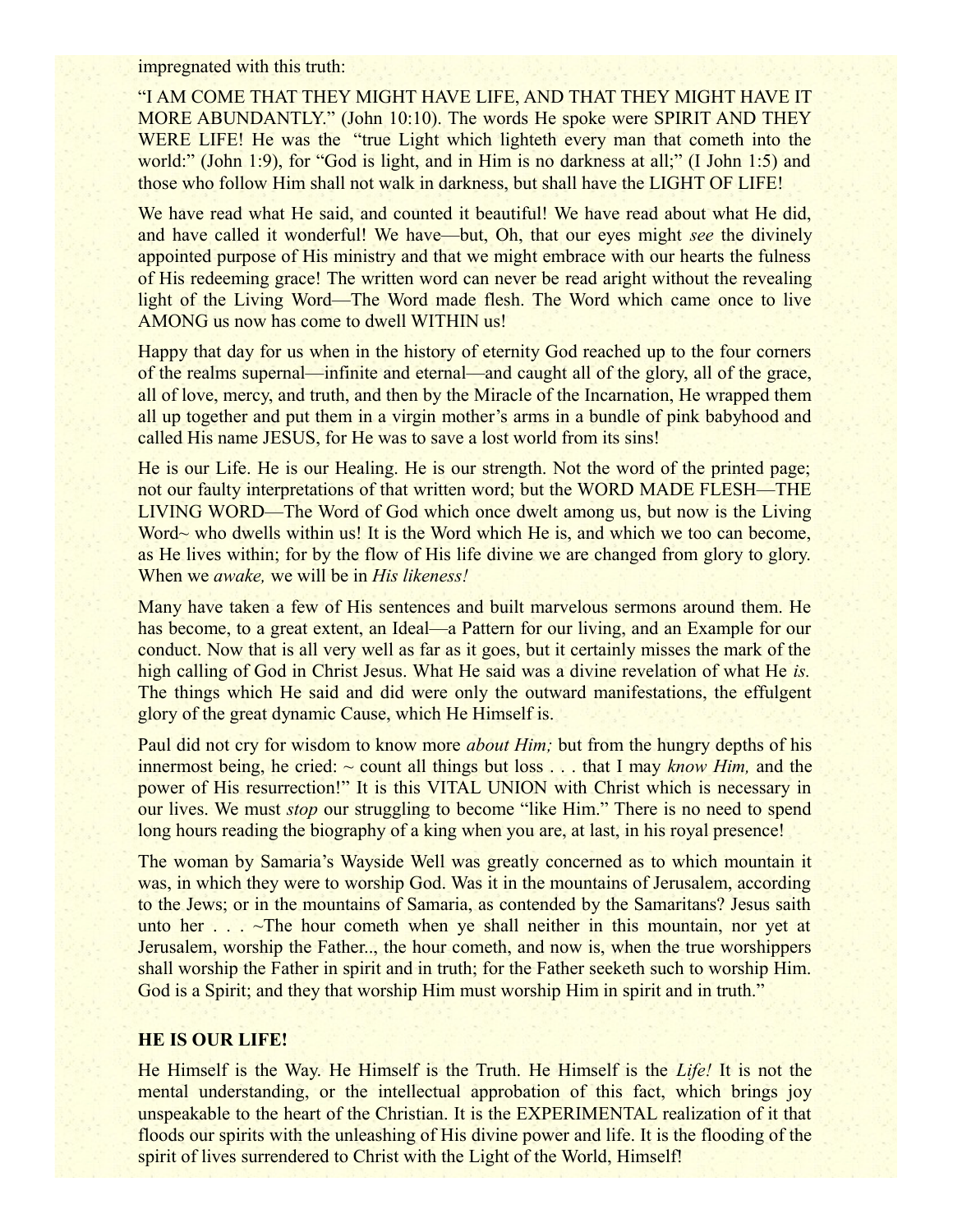All creation is groaning for its promised liberation! For the earnest expectation of the creature waiteth for the manifestation of the Sons Of God. . . The creature itself shall be delivered from the bondage of corruption into the glorious liberty of the children of God (Romans 8: 19 – 23).

When at last our pitchers have been broken, his light will shine forth more gloriously than the light of the noonday sun! It will be the revelation of the Light of the World , which is Jesus, manifested through the lives of His surrendered and yielded children!

Time was when the presence and power of God was symbolized by a wooden ark. That day has gone. The *Lord* has written His law within our *hearts.* The Incarnate Christ has been enthroned in the lives of the children of obedience. The shout is already beginning to well up from within, and when at last the cry goes forth, the walls of the Jericho of this world will come tumbling down! Just as there was amazement and consternation on the faces of the inhabitants of Jericho, so the world will stand in wonder and amazement at the manifestation of the Sons of God!

The manifestation is not of *them;* it is of Christ! The written Word proclaims it, and every type and shadow declares it! The ancient prophet saw it by inspiration, as through a telescope, and spoke in clear and plain language of the triumph of the Lord, and the glory of the manifestation of the Sons of God. John, the Revelator, saw it as he was in the Spirit on the Lord's Day, on the lonely Isle of Patmos. The revelation, which burns within the spirit of man, infinitely surpasses any glory or manifestation borne without, for it is from within that the light shines! God Himself is His own interpreter, and He is making it plain!

The promises, concerning Jesus, include not only what He would *do,* but also what He would *be.* The miracle of His grace is not merely what He would do *for* us, but what HE WOULD BECOME *IN US.* It would have been wonderful, indeed, had He come to show us a plan whereby we could *find* Salvation, but it is unspeakably precious when we realize HE DIED TO *BECOME* THAT SALVATION! Could a man receive Salvation and refuse the Saviour? Is there such a thing as Christianity, without Christ? Could one ever be spiritual, without the Spirit? That is why our ecclesiastical rituals avail us nothing; though man has made them substitutes for His lovely, indwelling presence, and has tried to find sanctuary for his wounded spirit within the ceremony. He has oftentimes thereby closed the door against the entrance of the King of Glory!

One truth, which stands out in bold relief in the ministry and life of our Lord, is the privilege of progression and growth in grace and in the knowledge of the things of God! The Apostle Paul, in whose spirit the Living Christ was dwelling, proclaimed the same glorious truth, and admonished us *to go on to maturity.* That maturity is not the development of human understanding; neither is it an increase in our intellectual knowledge concerning prophecy. It is, however, the *unhindered outflow of the knowledge of Christ Himself,* giving us understanding of the heart commensurate with our spiritual ability to *receive Him.*

The growth of the Christian life is, in reality, the increasing manifestation of HIS LIFE. As in the natural world the identity of the bride becomes lost in the bridegroom, so it is with the Bride of Christ! She literally becomes a partaker of the Divine Nature.  $\sim$  that believeth in (into) Me, out of his innermost being shall flow rivers of Living Water." The surge of this Divine Flow of Resurrection Life will cover body, soul and spirit; and the Divine virtues of our adorable Lord will nullify and abrogate absolutely everything we have received under the Curse of the Law. This provision includes HEALING. It means *more* than HEALING; it is the *perpetuation* of HEALTH! It means the continuous operation in us of the DIVINE LIFE.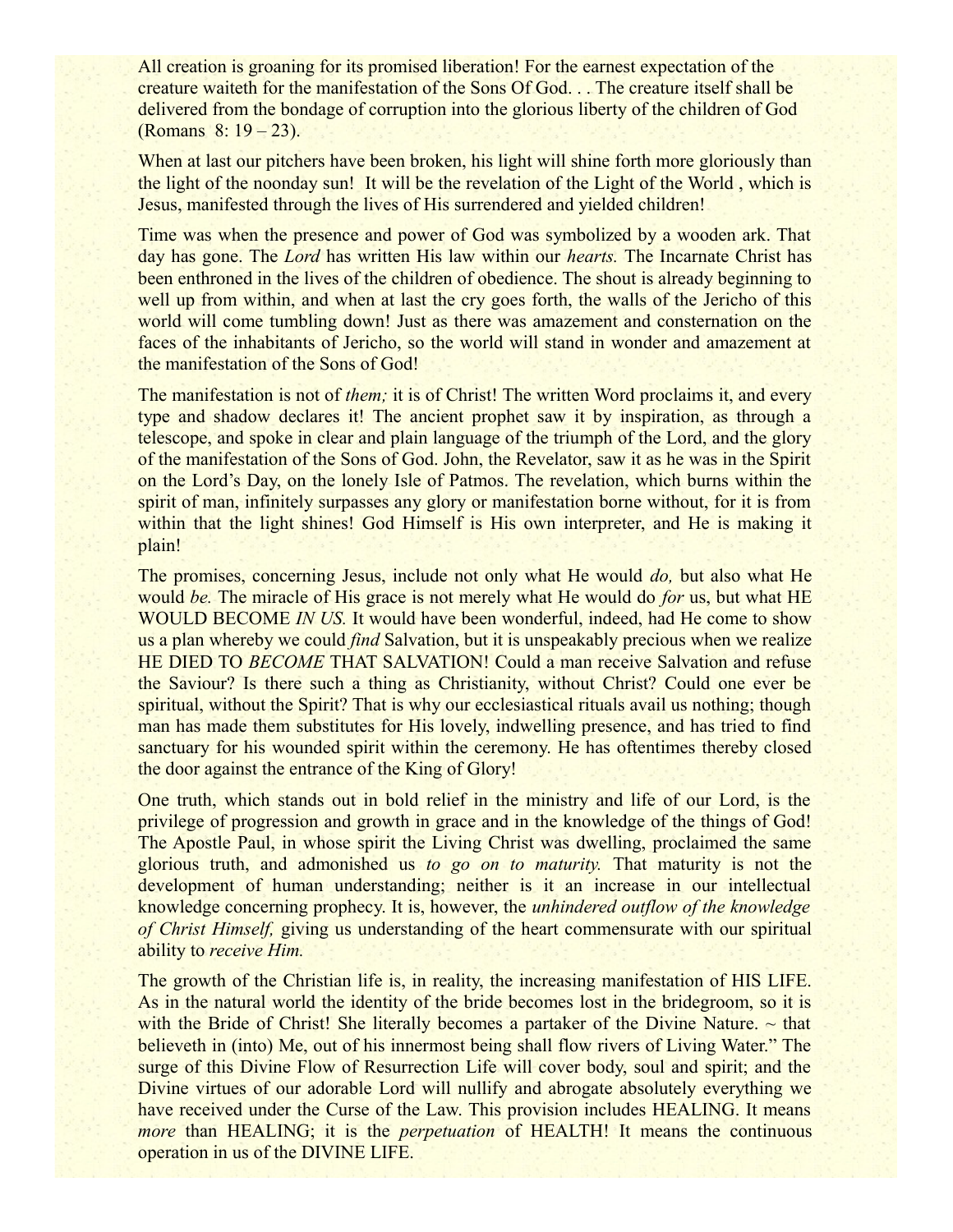#### **CHRIST IS ALL**

Oh, that the sheep of His pasture, so cruelly beaten about by the forces of circumstance and environment, could once again hear the voice of the Good Shepherd, saying,  ${}^{t_1}$ Come unto Me!" What an innumerable host of cults surround us, and with what insistence do they proclaim their dogmatisms and their private interpretations! Divine healers advertise their wares; and this method and that method are sold, until the atoning sacrifice of our Lord is well-nigh measured out in classes and treatments—as if men could sell the sunlight by the bottle-full! Is not one fairly bewildered with the multitude of contentious voices which sound on every hand and side, in proclamation of this or of that virtue!

In the days of old, what demands the Pharisees and Sadducees placed upon the people before they would be accepted by the powers that be! They were required to give tithes where it could be proved that they had given. They must pray in public. They must do this and they must not do that. With legalisrns they bound them and with chains of ritualism they enslaved them. But when Jesus came, He swept aside their traditional belief. He upset the "apple-cart" of their preconceived and pre-established prejudices. He showed His disdain for their Sabbath laws and healed men, because they needed His touch, whether it be on this day or on that. His tender appeal was directed to the hearts and spirits of the Suffering, the Sinful, and the Oppressed!

 "Come unto Me!" He said. That was all. They were to lay their heads upon His breast. There was no need to go through this gate or that door, for there was only one Door, after Jesus came. There was only one Way. There was only one Life. There was only One Salvation, and that was in the Saviour! Directly they came to Him, there flowed from Him—into them—from His illimitable fountains of virtue. Life, Health, Strength, Joy and Peace! He was their Everything! They needed nothing beside Him. Whether one be a selfrighteous Nicodemus or a poor, broken Mary of Magdala, He was the illimitable Source of Eternal Supply, and in Him they found all their need!

How intellectual we have tried to be! With what dignified phrases and meaningless platitudes have we shrouded the Person of our Blessed Lord! Then with what seeming cleverness and ingenuity have we digged our own wells, only to find that the waters were "Marah" (bitterness) and never did satisfy. We have builded us broken cisterns and, lo, their waters failed!

In the "far country" no prodigal can ever comprehend the sweetness of the rest and peace we enjoy in the Father's House. To let a man stay in the pigsty, though we give him an encyclopedia and textbooks on "How to be Happy, Well, Good, etc.," will never lift him out of the stench of his surroundings, nor bring to his innermost being the peace which he, in his heart, craves! Neither will it do him any good to Sit in submission, listening to lectures on the beauty of the world outside, intermingled with a little, vehement scolding because he has gotten himself into the predicament which is his.

No, there is only one thing! He, as well as you and I, must determine within the heart and declare, "I will arise and go to my Father!" Then like the woman who, having an issue of blood, pressed through the throng to the side of her Lord, we must push aside people with their jargon of contending voices, as we crowd our way through this group and that, until we stand face to face with Eternal Peace—The Lord Jesus Christ Himself! The sunlight from His lovely face warms the heart, and the doors of our Spirit swing open to let "The Light Of The World" stream in!

#### **AS MANY AS RECEIVED**

He says, "Give Me your poor, broken, wasted life, and in return I will give you Mine.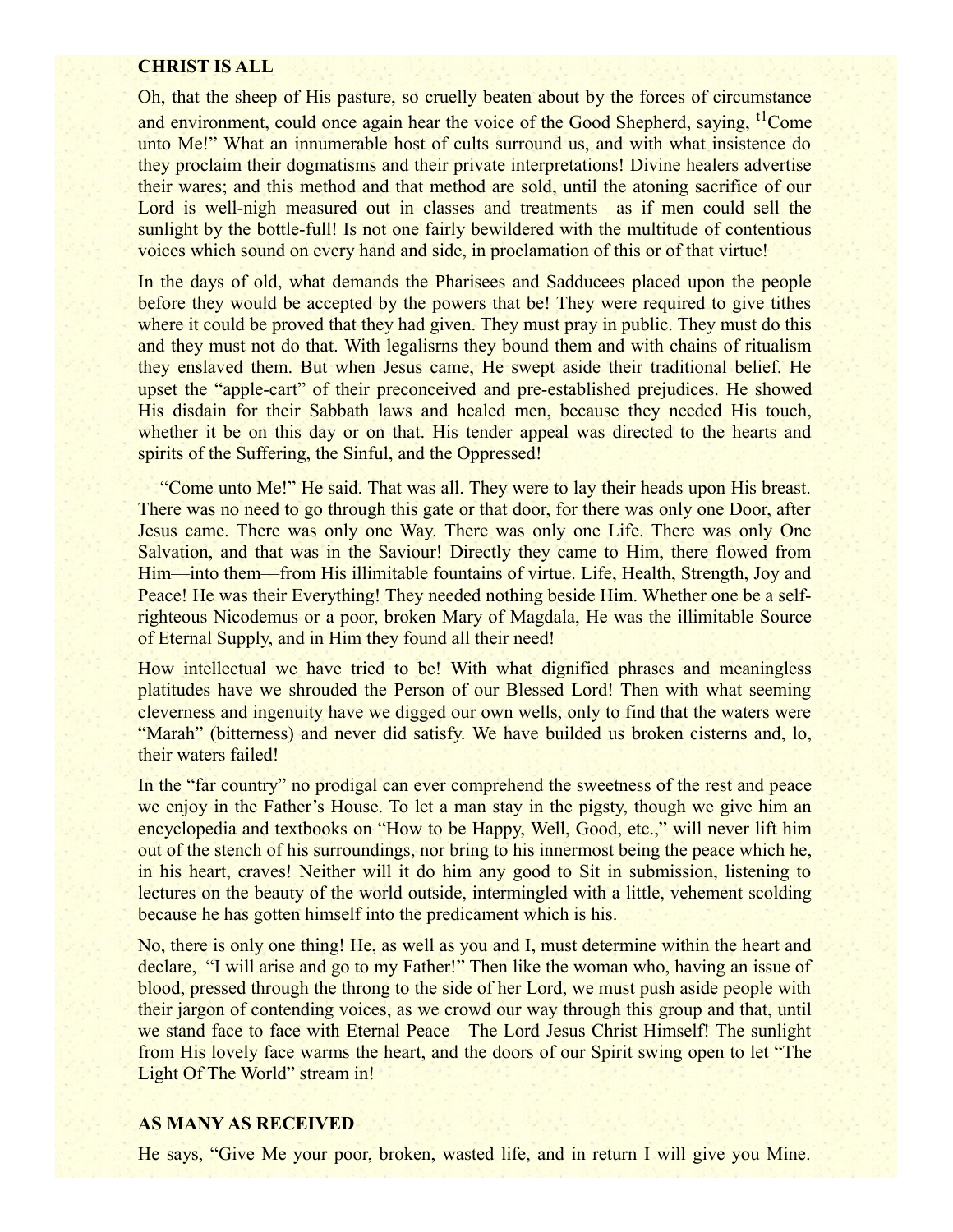Give Me your weakness—battered and bruised by man's inhumanity to man and the cruelty of sinful circumstance—give it to Me, and I will give you My Courage, My Strength, and My Power! I died that you might live; and now as you die to all that is self, I live in you! I surrendered to the Will of God, for you; and now you may surrender absolutely and completely—to the Will of the Father through Me!"

We left God in disobedience (in Adam all die) and we return in obedience (in Christ shall all be made alive). We come back into the direct care and keeping of the Creator—our Maker! In God's glorious and eternal Ultimate—in the Land of Endless Day—there will be no need of the sun, neither of the moon, for the Lamb Himself is the Light thereof! The Light that illumines heaven is the Light which illumines the Spirit. We should be seeking —not the "lime-light", but the Light.

In the final analysis, we can throw out—or otherwise push aside most of the things we have been taught to do—do——do! Why strive we to light our little candles when the sun is brightly shining? Why try we to push the ocean back, when our Heavenly Father has ordained that the force of gravity and the pull of the moon shall do that with consummate ease? It is the acknowledged Will of God that His sheep not wander about in blind superstition, seeking first this and then that as a source of healing. It is His desire that each of His little ones come into direct contact, and live in union with the Christ; that all may come to the Father.

Yet—how pitiful appears the account! He came unto His own and His own received Him not. He is the Light that shineth in darkness; and the darkness comprehendeth it not. He was the fulfillment of every prophetic utterance, and yet the students of the prophecies did not recognize Him. He called to people in need, but they turned deaf ears to Him and followed after superstitions and fables. He offered Himself, a Ransom for many; but He was despised and rejected of men—a Man of Sorrows and acquainted with grief.

Is it any wonder that He stood beneath the outstretched trees of Bethphage and cried, "0, Jerusalem, Jerusalem, thou that killest the prophets, and stonest them which are sent unto thee, how often would I have gathered thy children together, even as a hen gathereth her chickens under her wings, and ye would not! Behold, your house is left unto you desolate. For I say unto you, Ye shall not see Me henceforth, till ye shall say, Blessed is He that cometh in the name of the Lord." (Matt. 23:37-39).

In their blind ignorance and superstition they knew not what He said, let alone what He meant. He spoke of the Bread which He was, and all they could think about was the manna which fell from heaven on the burning sands of the wilderness centuries ago. He spoke of Rivers of Living Water—the Water which He Himself was—but they could visualize nothing beyond the pouring of some water from a pool upon a pile of stones they called an altar. How like man—even today -he would do anything but simply RECEIVE HIM!

### **THE WELL OF GLORY**

Receiving *Him* means giving up to Him the right to the right of one's self! The heart which opens to the REIGN OF THE CHRIST enters into the reality of His Presence. It is, as it were, that in the heart the lion and the lamb lie down together. We walk with Him in Heavenly places. He speaks, and the sound of His voice is so sweet, that the birds hush their singing!

The living, pulsating reality of His Divine Indwelling springs up within our innermost being like an artesian well of heavenly glory! It is effortless; it just FLOWS. It permeates every fibre of the nature; and we do not have to wait until the Gates of Pearl unfold before